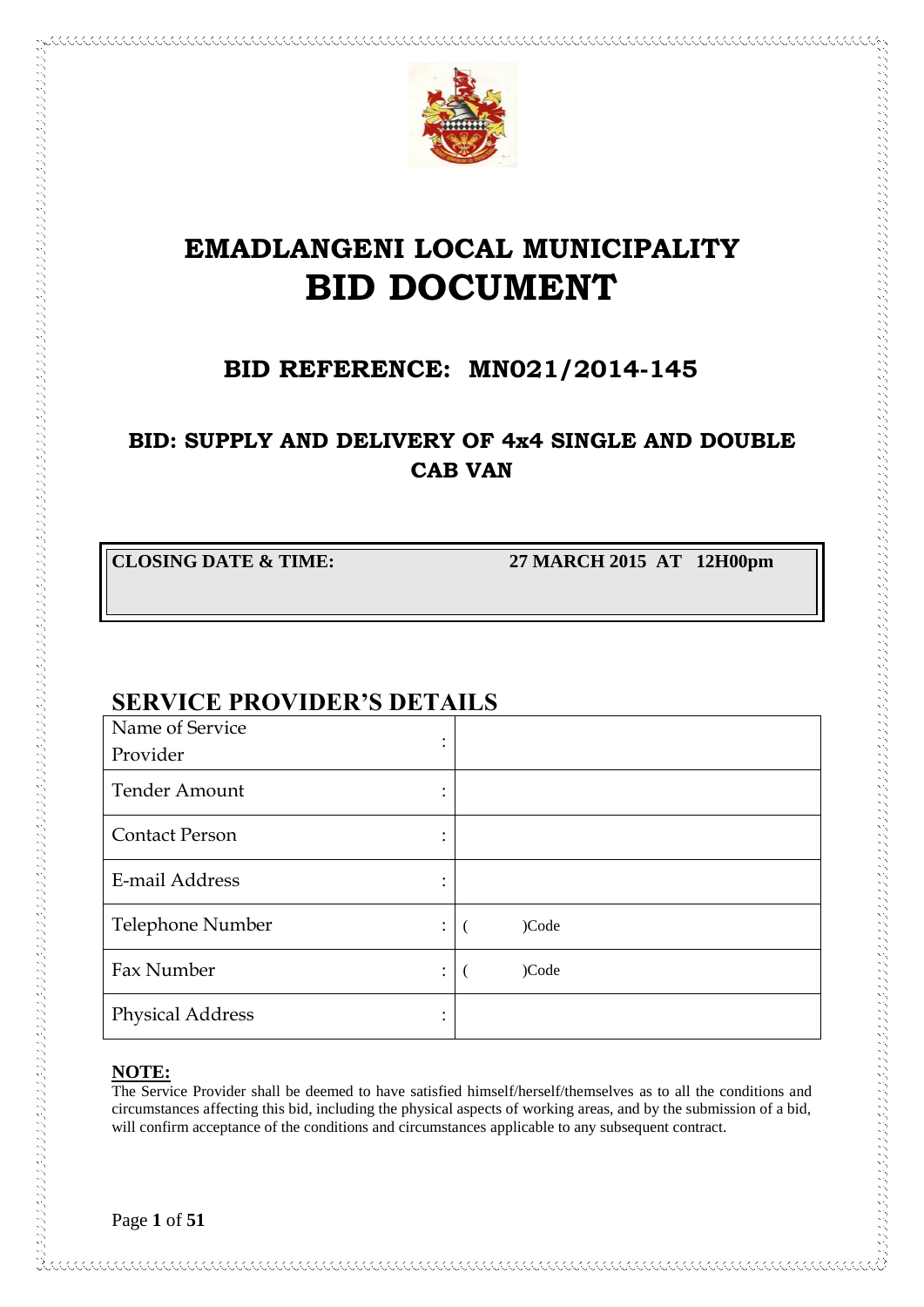#### **SECTION A**

## **INVITATION TO BID**

## YOU ARE HEREBY INVITED TO BID FOR REQUIREMENTS OF THE **EMADLANGENI MUNICIPALITY**

BID NUMBER: MN021/2014-15 CLOSING DATE: 27/03/2015 CLOSING TIME: 12:00 (The post is cleared at 11:00pm noon in terms of posted bids)

DESCRIPTION: SUPPLY AND DELIVERY OF 4x4 SINGLE AND DOUBLE CAB VAN

**The successful bidder will be required to fill in and sign a written Contract Form (MBD 7).**

BID DOCUMENTS MAY BE POSTED TO:

PO Box 11 **Utrecht** 2980

OR

DEPOSITED IN THE BID BOX SITUATED AT *(STREET ADDRESS)*

34 Voor Street Utrecht 2980

#### **Bidders should ensure that bids are delivered timeously to the correct address. If the bid is late, it will not be accepted for consideration.**

The bid box is generally open from 07:30-16:15 Mon-Thurs and 07:30-15:00 on Fridays

#### **ALL BIDS MUST BE SUBMITTED ON THE OFFICIAL FORMS – (NOT TO BE RE-TYPED)**

THIS BID IS SUBJECT TO THE PREFERENTIAL PROCUREMENT POLICY FRAMEWORK ACT AND THE PREFERENTIAL PROCUREMENT REGULATIONS, 2011, THE GENERAL CONDITIONS OF CONTRACT (GCC) AND, IF APPLICABLE, ANY OTHER SPECIAL CONDITIONS OF CONTRACT

**NB: NO BIDS WILL BE CONSIDERED FROM PERSONS IN THE SERVICE OF THE STATE (as defined in Regulation 1 of the Local Government: Municipal Supply Chain Management Regulations)**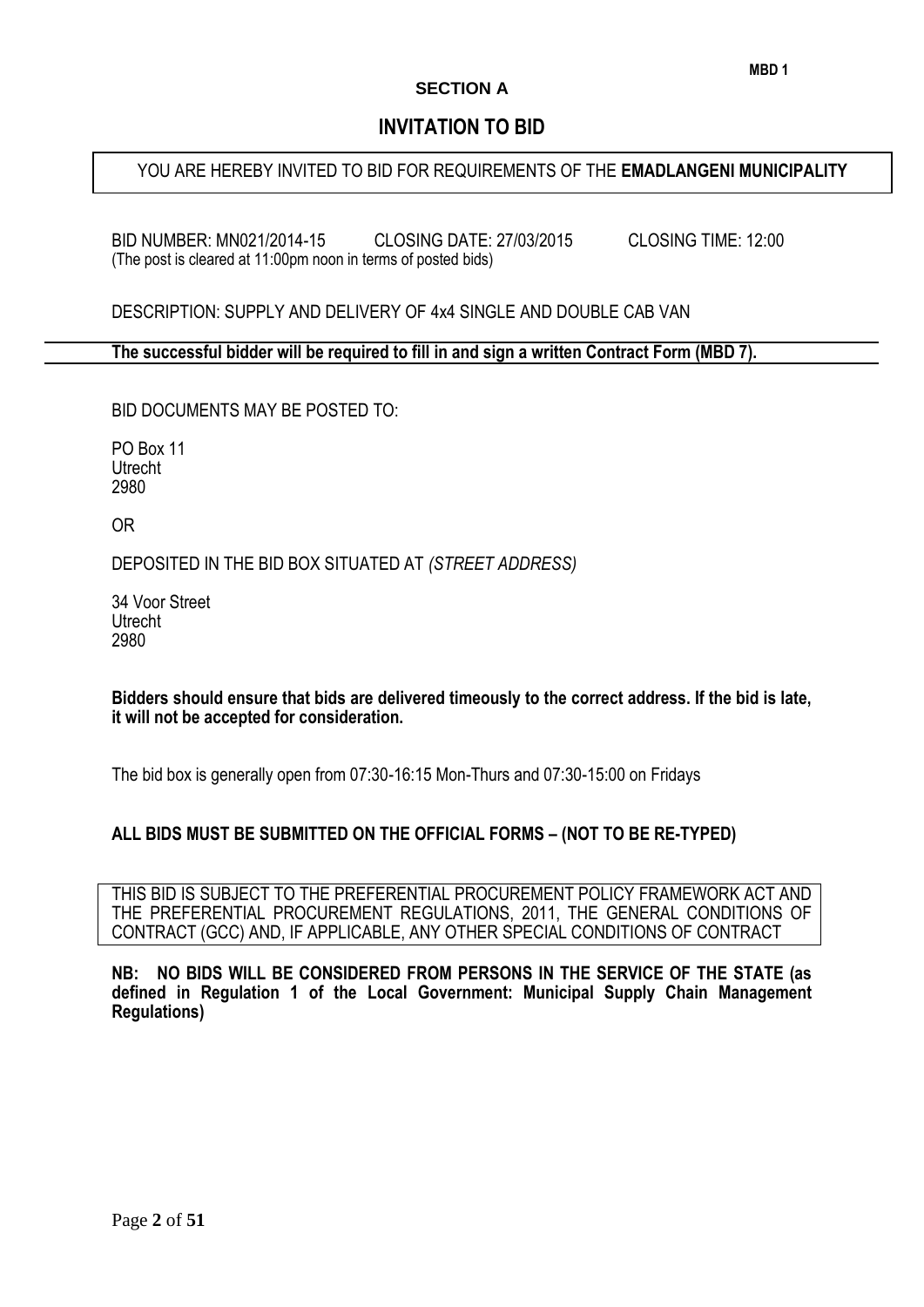#### THE FOLLOWING PARTICULARS MUST BE FURNISHED **(FAILURE TO DO SO MAY RESULT IN YOUR BID BEING DISQUALIFIED)**

| POSTAL ADDRESS                                                                                                             |         |
|----------------------------------------------------------------------------------------------------------------------------|---------|
| STREET ADDRESS                                                                                                             |         |
| <b>TELEPHONE NUMBER</b>                                                                                                    |         |
| <b>CELLPHONE NUMBER</b>                                                                                                    |         |
| <b>FACSIMILE NUMBER</b>                                                                                                    |         |
|                                                                                                                            |         |
| <b>VAT REGISTRATION</b>                                                                                                    |         |
| HAS AN ORIGINAL AND VALID TAX CLEARANCE CERTIFICATE BEENATTACHED? (MBD 2)<br>YES/NO                                        |         |
| HAS A B-BBEE STATUS LEVEL VERIFICATION CERTIFICATE BEEN SUBMITTED? (MBD 6.1)<br>YES/NO                                     |         |
| (A B-BBEE STATUS LEVEL VERIFICATION CERTIFICATE MUST BE SUBMITTED IN ORDER TO QUALIFY FOR<br>PREFERENCE POINTS FOR B-BBEE) |         |
| ARE YOU THE ACCREDITED REPRESENTATIVE                                                                                      |         |
| IN SOUTH AFRICA FOR THE GOODS/SERVICES/WORKS OFFERED?                                                                      | YES/NO  |
| ENCLOSE PROOF)                                                                                                             | (IF YES |
|                                                                                                                            |         |
|                                                                                                                            |         |
| CAPACITY UNDER WHICH THIS BID IS                                                                                           |         |
| TOTAL BID PRICE OFFERED IN WORDS                                                                                           |         |
|                                                                                                                            |         |
| ANY ENQUIRIES REGARDING THE BIDDING PROCEDURE/ TECHNICAL INFORMATION MAY BE DIRECTED TO:                                   |         |
| Municipality: EMADLANGENI MUNICIPALITY                                                                                     |         |
| <b>Department: SCM OFFICE</b>                                                                                              |         |
| Tel:034 331 3041                                                                                                           |         |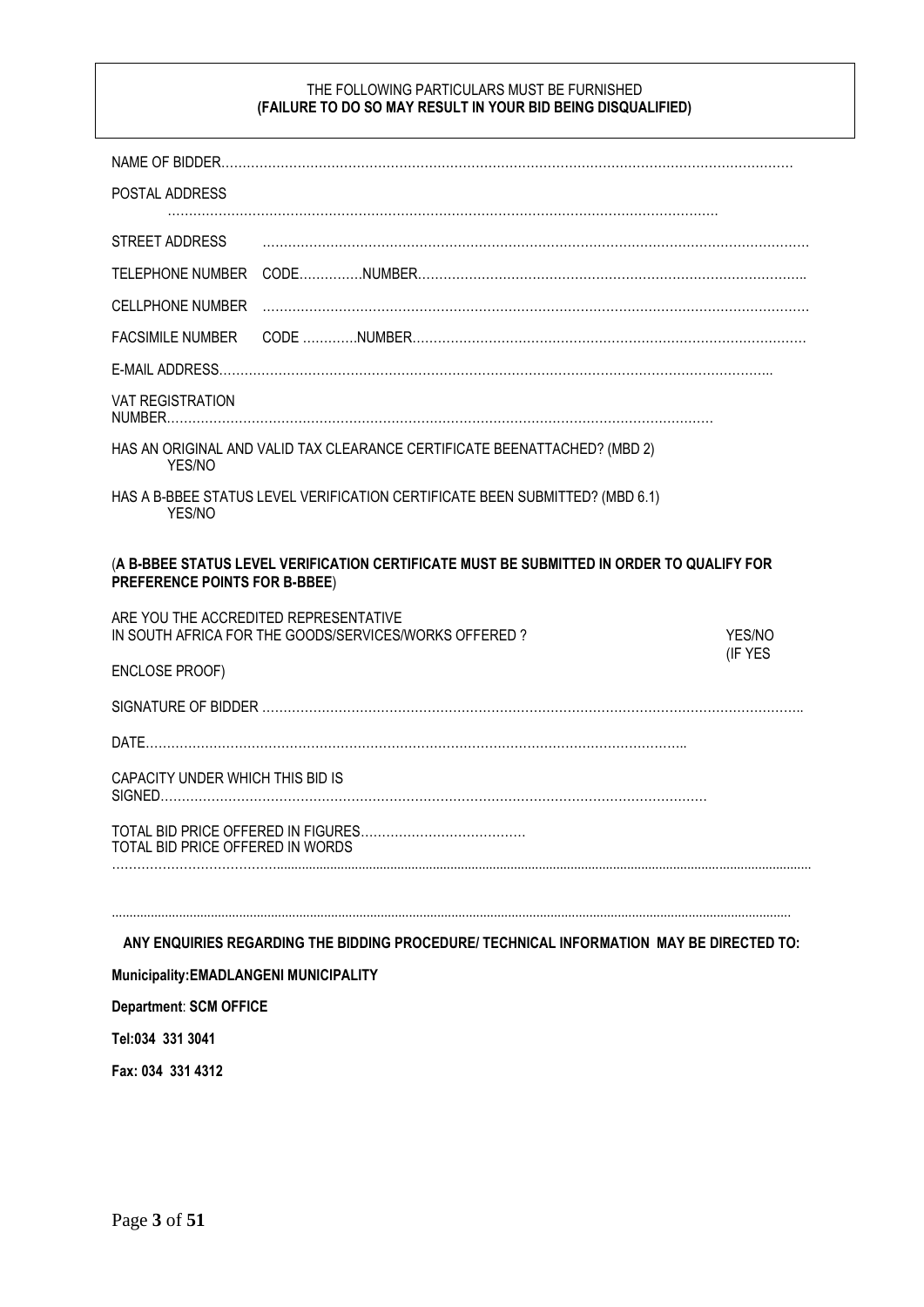#### **EMADLANGENI MUNICIPALITY**

#### **RESPONSIVENESS AND EVALUATION CRITERIA**

#### **1. RESPONSIVENESS CRITERIA**

#### **The Emadlangeni Municipality may not consider any Bid unless it meets the following responsiveness criteria:**

The Bid must be properly received in a sealed envelope clearly indicating the description of the service and the Bid number for which the Bid is submitted.

The Bid must be deposited in the relevant Bid box as indicated on the notice of the Bids invitation on or before the closing date and time of the Bid.

An original Valid Tax Clearance Certificate must be submitted with the Bid on or before the closing time and date of the Bid and the bidder's name is the name of the taxpayer as reflected on the Tax Clearance Certificate issued by the South African Revenue Services.

Bid forms must be completed in full and each page of the Bid initialled.

An original and valid B-BBEE Status Level Verification Certificate or certified copy has been attached to this tender document in order to substantiate the B-BBEE rating claims.

A Joint Venture Agreement, where applicable, which has been properly signed by all parties must be submitted.

Proof of payment of municipal rates and taxes must be submitted.

The bid must comply with the requirements of the Bid and technical specifications.

The bid must adhere to Pricing Instructions where the pricing schedule should be completed correctly and ensure that it is signed, witnessed and dated.

The bidder must have financial ability to execute the contract.

The bid must comply in full and observe the requirements of the Notice to Bidders.

#### **2. EVALUATION OF BIDS**

All Bids received shall be evaluated in terms of the Supply Chain Management Regulations, Emadlangeni Municipality's Supply Chain Management Policy, the Preferential Procurement Policy Framework Act, and other applicable legislations.

The Council reserves the right to accept all, some, or none of the Bids submitted – either wholly or in part – and it is not obliged to accept the lowest Bid.

**By submitting this Bid, the bidder authorises the Council or its delegate(s) to carry out any investigation deemed necessary to verify the correctness of the statements and documents submitted and that such documents reasonably reflect the ability of the Bidder to provide the goods and services required by the Council.**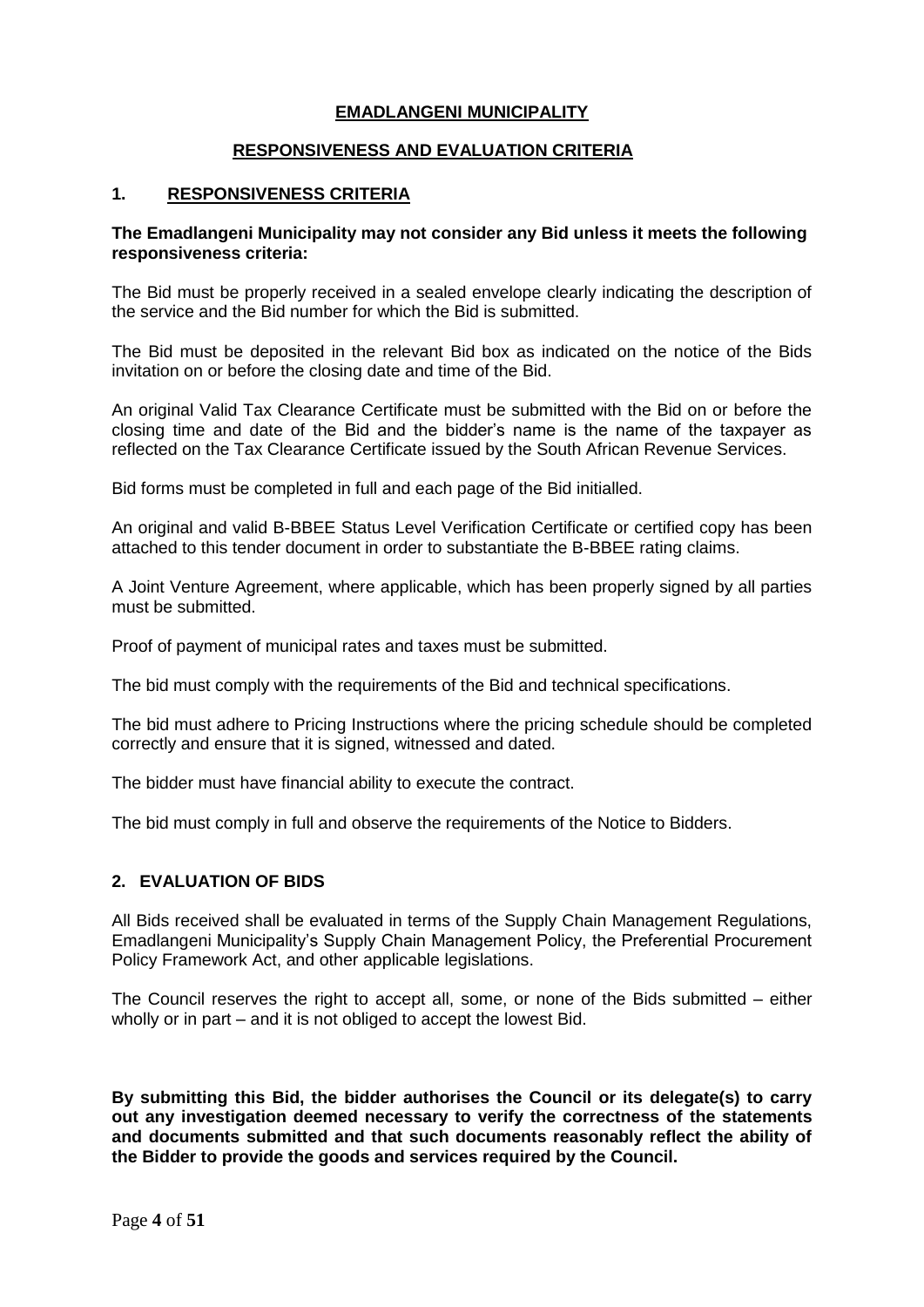#### **PLEASE NOTE**

#### **1. The Municipal Manager may cancel a contract awarded to a person if:**

- a) The person committed a corrupt or fraudulent act during the procurement process or in the execution of the contract, or
- b) An official or other role player committed any corrupt or fraudulent act during the procurement process or in the execution of the contract that benefited that person.

#### **2. The Municipal Manager may reject the Bid or quote of any person if that person or any of its directors has:**

- a) Failed to pay municipal rates and taxes or municipal service charges and such rates, taxes and charges are in arrears for more than three months;
- b) Failed, during the last five years, to perform satisfactorily on a previous contract with The Emadlangeni Municipality or any other organ of State after written notice was given to that Bidder that performance was unsatisfactory;
- c) Abused the supply chain management system of the Municipality or have committed any improper conduct in relation to this system;
- d) Been convicted of fraud or corruption during the past five years;
- e) Wilfully neglected, reneged on or failed to comply with any government, municipal or other public sector contract during the past five years; or
- f) Been listed in the Register for Tender Defaulters in terms of section 29 of the Prevention and Combating of Corrupt Activities Act (No. 12 of 2004) or has been listed on National Treasury's database as a person prohibited from doing business with public sector.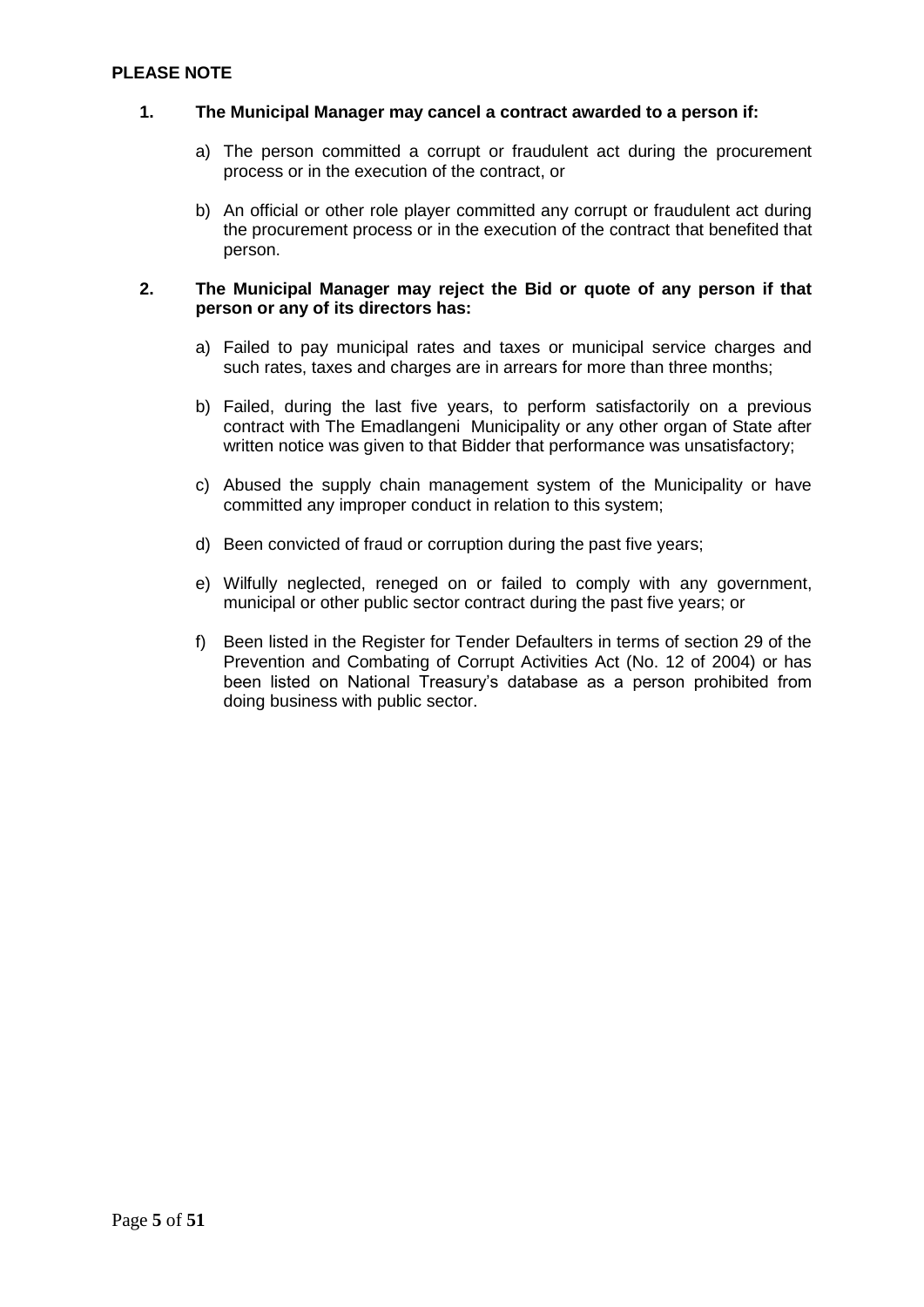#### **SECTION B**

#### **SPECIAL INSTRUCTIONS AND NOTICES TO BIDDERS REGARDING THE COMPLETION OF BIDDING FORMS**

PLEASE NOTE THAT THIS BID IS SUBJECT TOMUNICIPAL SUPPLY CHAIN MANAGEMENT POLICYLOCAL GOVERNMENT: MUNICIPAL FINANCE MANAGEMENT ACT, 2003, THE PREFERENTIAL PROCURMENENT POLICY FRAMEWORK ACT AND THE GENERAL CONDITIONS OF CONTRACT.

- Unless inconsistent with or expressly indicated otherwise by the context, the singular shall include the plural and vice versa and with words importing the masculine gender shall include the feminine and the neuter.
- Under no circumstances whatsoever may the bid forms be retyped or redrafted. Photocopies of the original bid documentation may be used, but an original signature must appear on such photocopies.
- The bidder is advised to check the number of pages and to satisfy himself that none are missing or duplicated.
- Bids submitted must be complete in all respects.
- Bids shall be lodged at the address indicated not later than the closing time specified for their receipt, and in accordance with the directives in the bid documents.
- Each bid shall be addressed in accordance with the directives in the bid documents and shall be lodged in a separate sealed envelope, with the name and address of the bidder, the bid number and closing date indicated on the envelope. The envelope shall not contain documents relating to any bid other than that shown on the envelope. If this provision is not complied with, such bids may be rejected as being invalid.
- All bids received in sealed envelopes with the relevant bid numbers on the envelopes are kept unopened in safe custody until the closing time of the bids. Where, however, a bid is received open, it shall be sealed. If it is received without a bid number on the envelope, it shall be opened, the bid number ascertained, the envelope sealed and the bid number written on the envelope.
- A specific box is provided for the receipt of bids, and no bid found in any other box or elsewhere subsequent to the closing date and time of bid will be considered.
- No bid sent through the post will be considered if it is received after the closing date and time stipulated in the bid documentation, and proof of posting will not be accepted as proof of delivery.
- No bid submitted by telefax, telegraphic or other electronic means will be considered.
- Bidding documents must not be included in packages containing samples. Such bids may be rejected as being invalid.
- Any alteration made by the bidder must be initialed.
- Use of correcting fluid is prohibited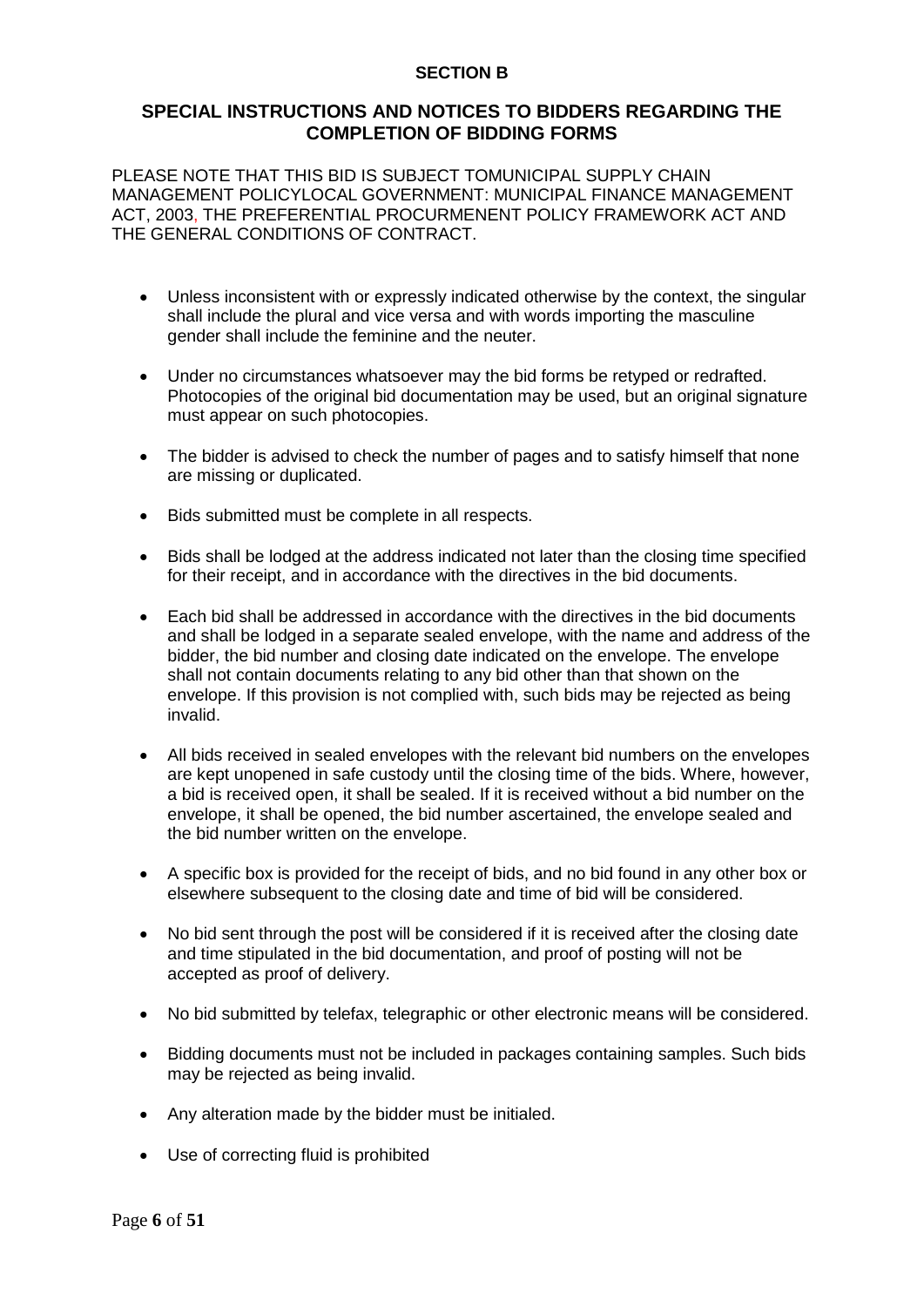- Bids will be opened in public as soon as practicable after the closing time of bid.
- Where practical, prices are made public at the time of opening bids.
- If it is desired to make more than one offer against any individual item, such offers should be given on a photocopy of the page in question. Clear indication thereof must be stated on the schedules attached.
- All quotations to be inclusive of V.A.T. or qualified as a "Non Vendor".
- If a product are specified on the contract document, any other product that are equally approved can be used but should be stated in writing on the quotation, accompanied by all relevant specifications and guarantees.
- The successful bidder may not cede or transfer any rights and/or claims in respect of moneys payable or which may become payable under this contract. No such session or delegation will be acknowledged.
- Each Bidder must satisfy himself that his set of document is complete. No responsibility for any discrepancy or obscurity will be accepted.
- The bid will remain valid for a period of ninety (90) days from the closing date of the bid.
- All entries made in the tender documents must be made in BLACK INK.
- The successful bidder will supply the protective clothing to the Municipality from the receipt of the first official order/ appointment letter and prices offered on the quotation will be applicable until this date.
- The successful bidder will be expected to deliver all goods within7 days of receipt of official order/ appointment letter
- No payments for orders shall be made if a valid and original tax invoice is not submitted to the municipality.
- Payment shall be made within 30 days of receipt of an original tax invoice.

#### **Requirements / Attachments**

 A **B-BBEE** status level verification certificate must be submitted in order to qualify for preference points for B-BBEE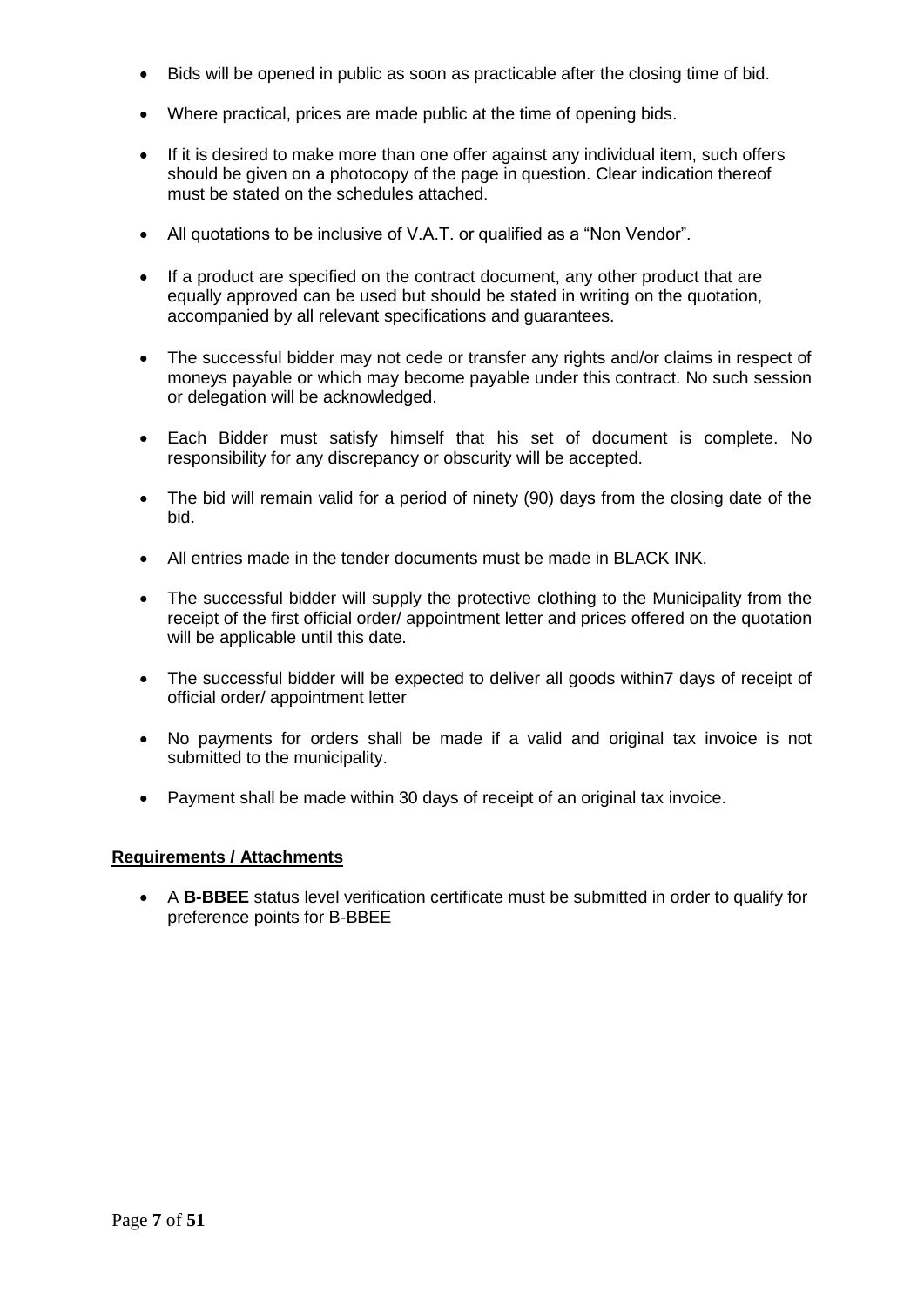#### **SECTION C**

#### **REGISTRATION ON THE MUNICIPAL SUPPLIERS DATABASE**

- 1. In terms of the Supply Chain Management Policy, all suppliers of goods and services to the Municipality are required to register on the Municipal Suppliers Database.
- 2. If a business is registered on the Database and it is found subsequently that false or incorrect information has been supplied, then the Municipality may, without prejudice to any other legal rights or remedies it may have to cancel a bid or a contract awarded to such supplier, and the supplier would become liable for any damages if a less favorable bid is accepted or less favorable arrangements are made.
- 3. **The same principles as set out in paragraph 2 above are applicable should the supplier fails to request updating of its information on the Suppliers Database, relating to changed particulars or circumstances.**
- 4. Application for registration must be submitted to the Municipality. IF THE SUPPLIER IS NOT REGISTERED AT THE CLOSING TIME OF BID, THE SUPPLIER IS REQUIRED TO SUBMIT A COPY OF THE REGISTRATION APPLICATION FORM, TOGETHER WITH THE BID DOCUMENTATION, TO THE RESPECTIVE DEPARTMENT INVITING BIDS.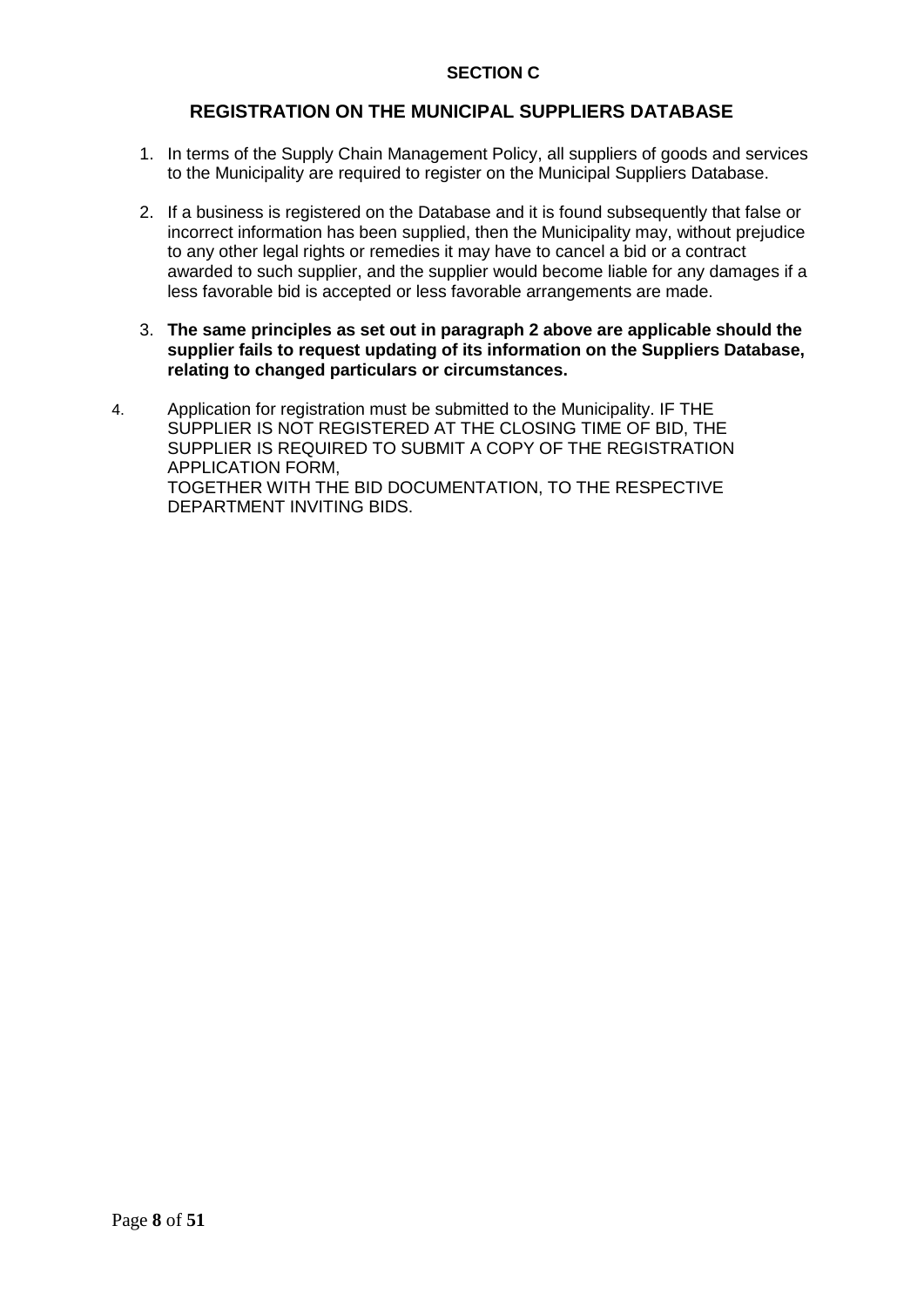#### **SECTION D**

### **TAX CLEARANCE CERTIFICATE REQUIREMENTS**

#### **It is a condition of a bid that the taxes of the successful bidder must be in order, or that satisfactory arrangements have been made with South African Revenue Service (SARS) to meet the bidder's tax obligations.**

- 1. In order to meet this requirement, bidders are required to complete in full the attached Form TCC 001 "Application for a Tax Certificate" and submit it to any SARS branch office nationally. The Tax Clearance Certificate Requirements are also applicable to foreign Bidders/individuals who wish to submit bids.
- 2. SARS will then furnish the bidder with a Tax Clearance Certificate that will be valid for a period of 1 (one) year from the date of approval.
- 3. The original Tax Clearance Certificate must be submitted together with the bid. Failure to submit the original and valid Tax Clearance Certificate will result in the invalidation of the bid. Certified copies of the Tax Clearance Certificate will not be acceptable.
- 4. In bids where Consortia/Joint Ventures/Sub-contractors are involved, each party must submit a separate Tax Clearance Certificate.
- 5. Copies of TCC 001 "Application for a Tax Clearance Certificate" form are available from any SARS branch office nationally or on the website [www.sars.gov.za.](http://www.sars.gov.za/)
- 6. Applications for the Tax Clearance Certificates may also be made via eFiling. In order to use this provision, taxpayers will need to register with SARS as eFilers through the website [www.sars.gov.za.](http://www.sars.gov.za/)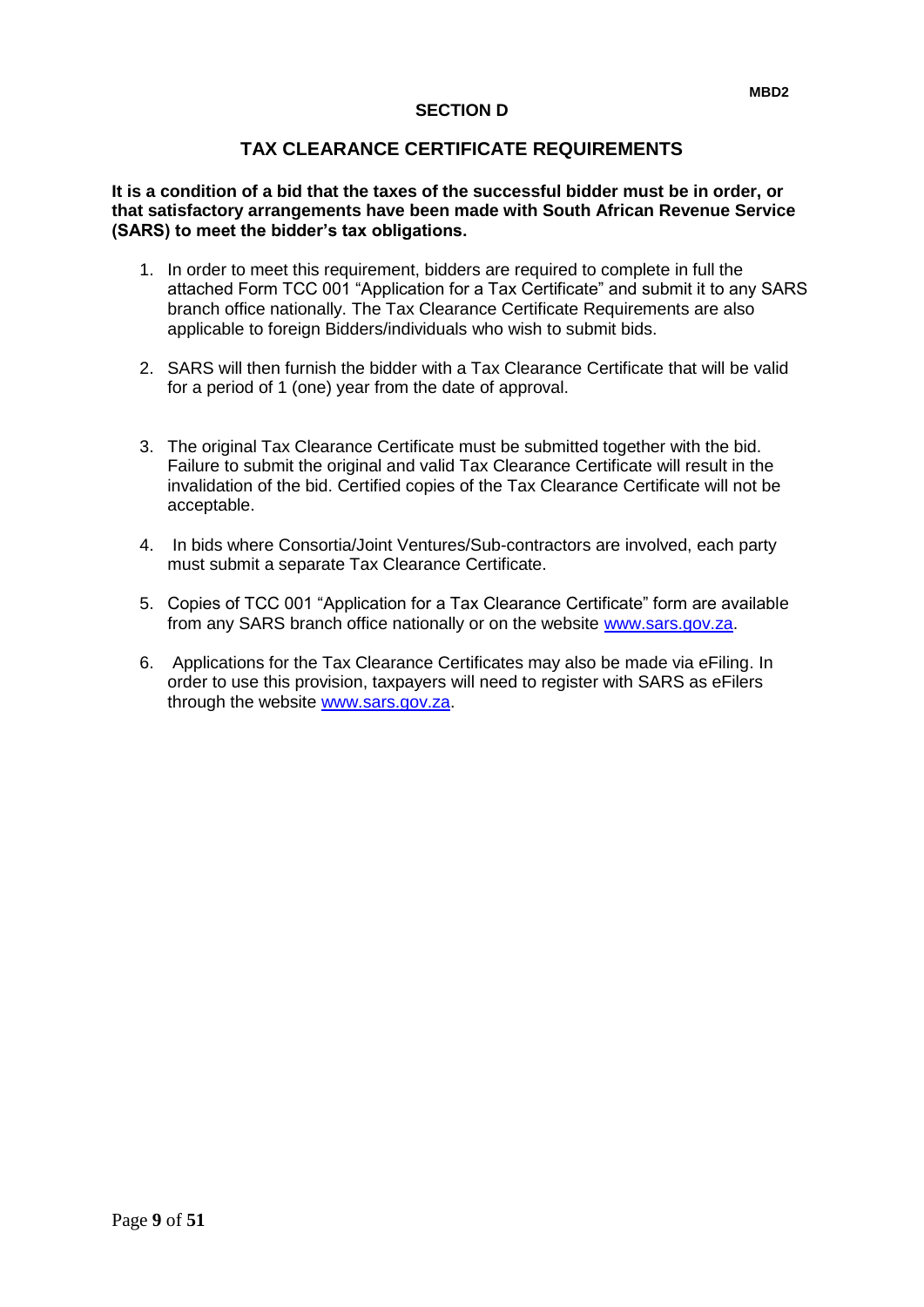#### **SECTION E**

#### **DECLARATION OF INTEREST**

- 1. No bid will be accepted from persons in the service of the state .
- 2. Any person, having a kinship with persons in the service of the state, including a blood relationship, may make an offer or offers in terms of this invitation to bid. In view of possible allegations of favouritism, should the resulting bid, or part thereof, be awarded to persons connected with or related to persons in service of the state, it is required that the bidder or their authorised representative declare their positionin relation to the evaluating/adjudicating authority and/or take an oath declaring his/her interest.
- 3. **In order to give effect to the above, the following questionnaire must be completed and submitted with the bid.**
- 3.1 Full Name: ………………………………………………………………………… 3.2 Identity Number: ………………………………………………………………… 3.3 Company Registration Number: ………………………………………………… 3.4 Tax Reference Number: ………………………………………………………… 3.5 VAT Registration Number: ……………………………………………………… 3.6 Are you presently in the service of the state**YES/NO** 3.6.1If so, furnish particulars. ……………………………………………………………… ……………………………………………………………… 3.7 Have you been in the service of the state for the past **YES / NO** twelve months? 3.7.1 If so, furnish particulars. ……………………………………………………………… 3.8 Do you, have any relationship (family, friend, other) with **YES/NO** persons in the service of the state and who may be 1 MSCM Regulations: "in the service of the state" means to be – (a) a member of –
	- (i) any municipal council;
	- (ii) any provincial legislature; or
	- (iii) the national Assembly or the national Council of provinces;
	- (b) a member of the board of directors of any municipal entity;

- $\overrightarrow{d}$  an employee of any national or provincial department, national or provincial public entity or constitutional institution within the meaning of the Public Finance Management Act, 1999 (Act No.1 of 1999);
- (e) a member of the accounting authority of any national or provincial public entity; or
- (f) an employee of Parliament or a provincial legislature.

<sup>(</sup>c) an official of any municipality or municipal entity;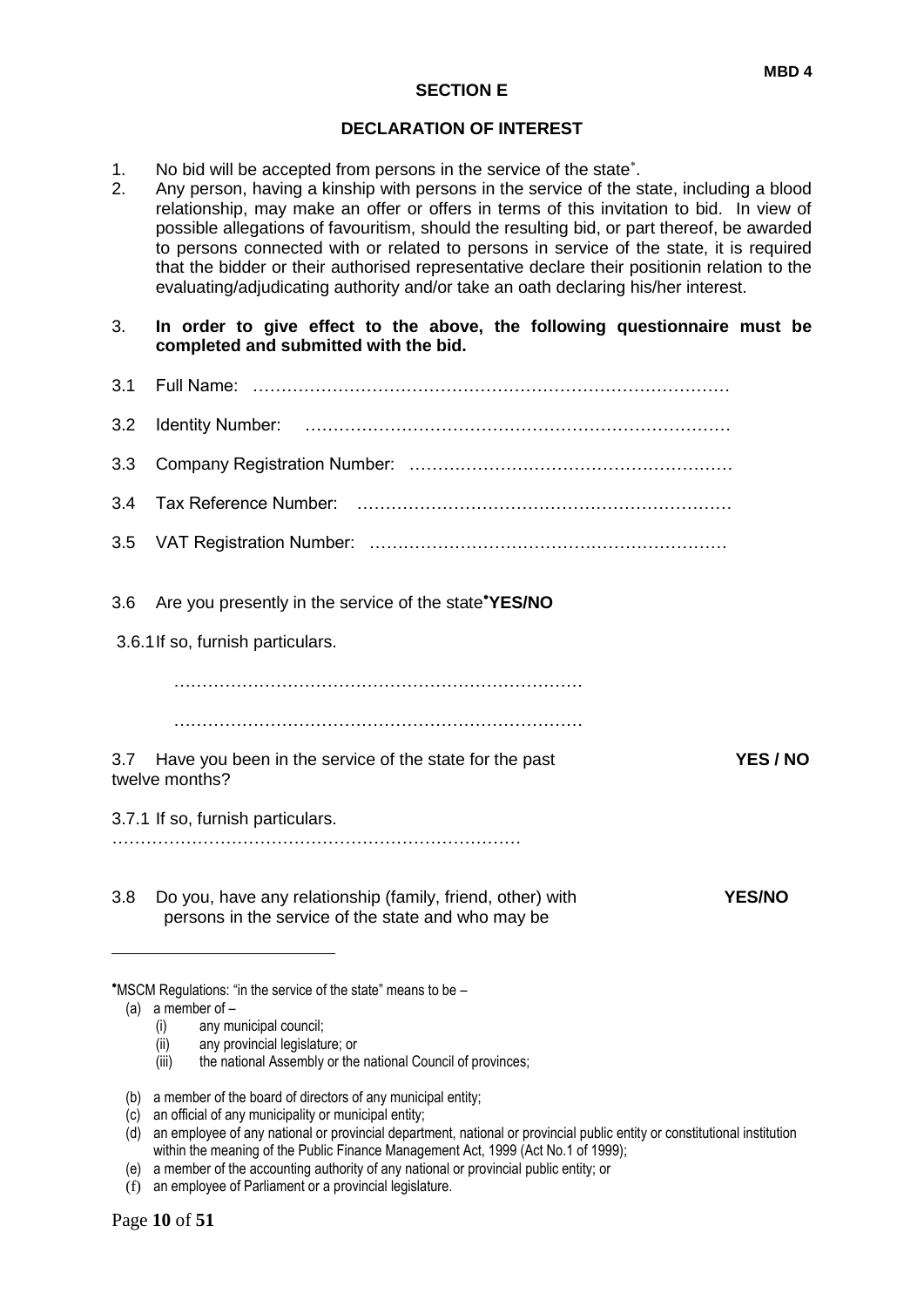involved with the evaluation and or adjudication of this bid?

3.8.1 If so, furnish particulars.

……………………………………………………………… ………………………………………………………………

3.9 Are you, aware of any relationship (family, friend, other) **YES/NO** between a bidder and any persons in the service of the state who may be involved with the evaluation and or adjudication of this bid?

3.9.1 If so, furnish particulars

……………………………………………………………. …………………………………………………………….

- 3.10 Are any of the company's directors, managers, principal **YES/NO** shareholders or stakeholders in service of the state?
- 3.10.1 If so, furnish particulars.

………………………………………………………………

………………………………………………………………

- 3.11.1 Are any spouse, child or parent of the company's directors, **YES / NO** managers, principal shareholders or stakeholders in service of the state?
- 3.11.1 If so, furnish particulars.

……………………………………………………………… ………………………………………………………………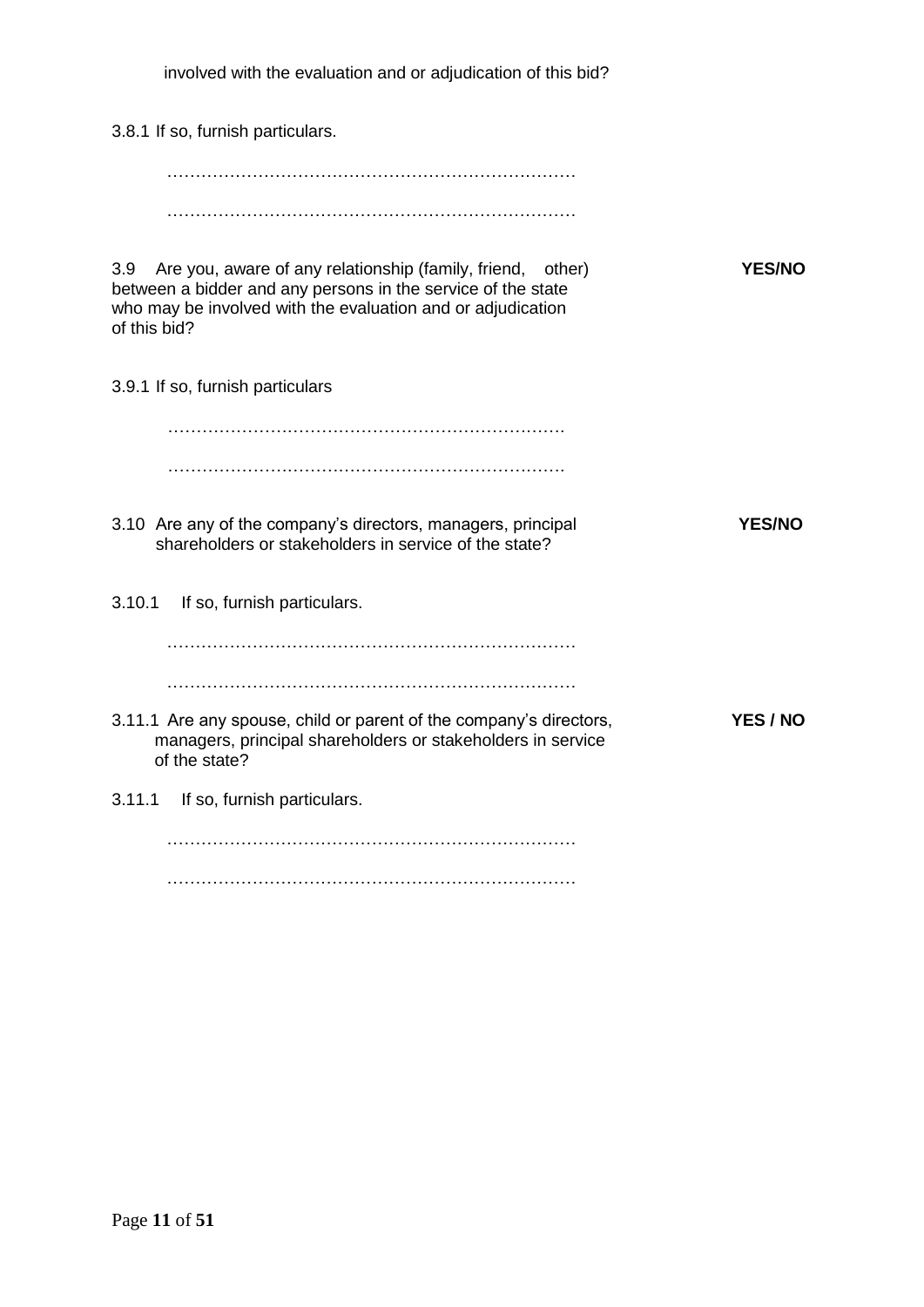### **CERTIFICATION**

#### **I, THE UNDERSIGNED (NAME**)

……………………………………………………………………

**CERTIFY THAT THE INFORMATION FURNISHED ON THIS DECLARATION FORM IS CORRECT.** 

**I ACCEPT THAT THE STATE MAY ACT AGAINST ME SHOULD THIS DECLARATION PROVE TO BE FALSE.** 

………………………………….. …………………………………….. Signature Date Date

………………………………… …………………………………….

Position **Name of Bidder**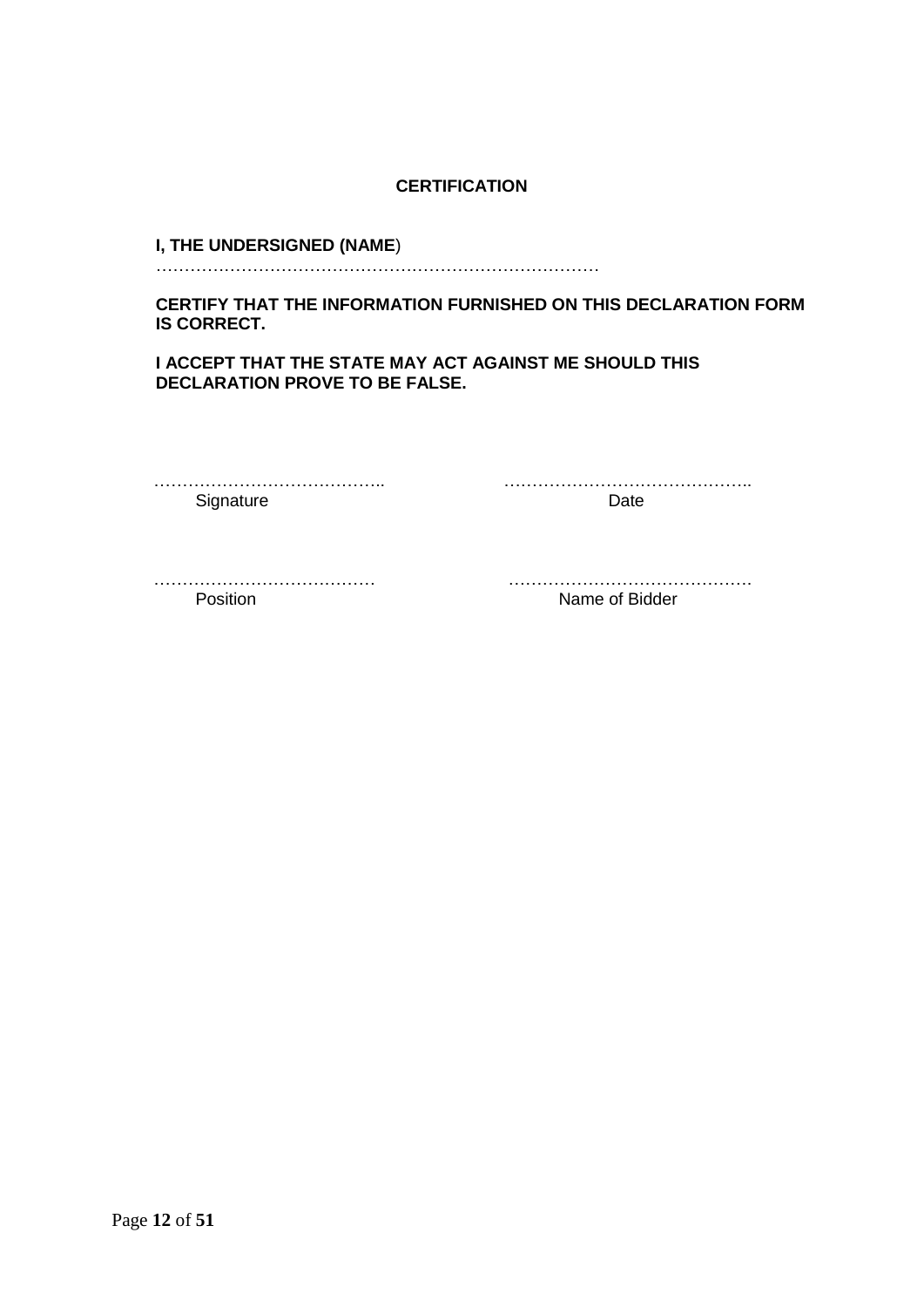#### **SECTION F**

This preference form must form part of all bids invited. It contains general information and serves as a claim form for preference points for Broad-Based Black Economic Empowerment (B-BBEE) Status Level of Contribution

**NB: BEFORE COMPLETING THIS FORM, BIDDERS MUST STUDY THE GENERAL CONDITIONS, DEFINITIONS AND DIRECTIVES APPLICABLE IN RESPECT OF B-BBEE, AS PRESCRIBED IN THE PREFERENTIAL PROCUREMENT REGULATIONS, 2011.** 

#### **1. GENERAL CONDITIONS**

- 1.1 The following preference point systems are applicable to all bids:
	- the 80/20 system for requirements with a Rand value of up to R1 000 000 (all applicable taxes included); and
	- the 90/10 system for requirements with a Rand value above R1 000 000 (all applicable taxes included).
- 1.2 The value of this bid is estimated to exceed/not exceed R1 000 000 (all applicable taxes included) and therefore the……………………system shall be applicable.
- 1.3 Preference points for this bid shall be awarded for:
	- (a) Price; and
	- (b) B-BBEE Status Level of Contribution.
- 1.3.1 The maximum points for this bid are allocated as follows:

|                      |                                                   | <b>POINTS</b> |
|----------------------|---------------------------------------------------|---------------|
| <b>1.3.1.1 PRICE</b> |                                                   | .             |
|                      | 1.3.1.2 B-BBEE STATUS LEVEL OF CONTRIBUTION       |               |
|                      | Total points for Price and B-BBEE must not exceed | 100           |
|                      |                                                   |               |

- 1.4 Failure on the part of a bidder to fill in and/or to sign this form and submit a B-BBEE Verification Certificate from a Verification Agency accredited by the South African Accreditation System (SANAS) or a Registered Auditor approved by the Independent Regulatory Board of Auditors (IRBA) or an Accounting Officer as contemplated in the Close Corporation Act (CCA) together with the bid, will be interpreted to mean that preference points for B-BBEE status level of contribution are not claimed.
- 1.5. The purchaser reserves the right to require of a bidder, either before a bid is adjudicated or at any time subsequently, to substantiate any claim in regard to preferences, in any manner required by the purchaser.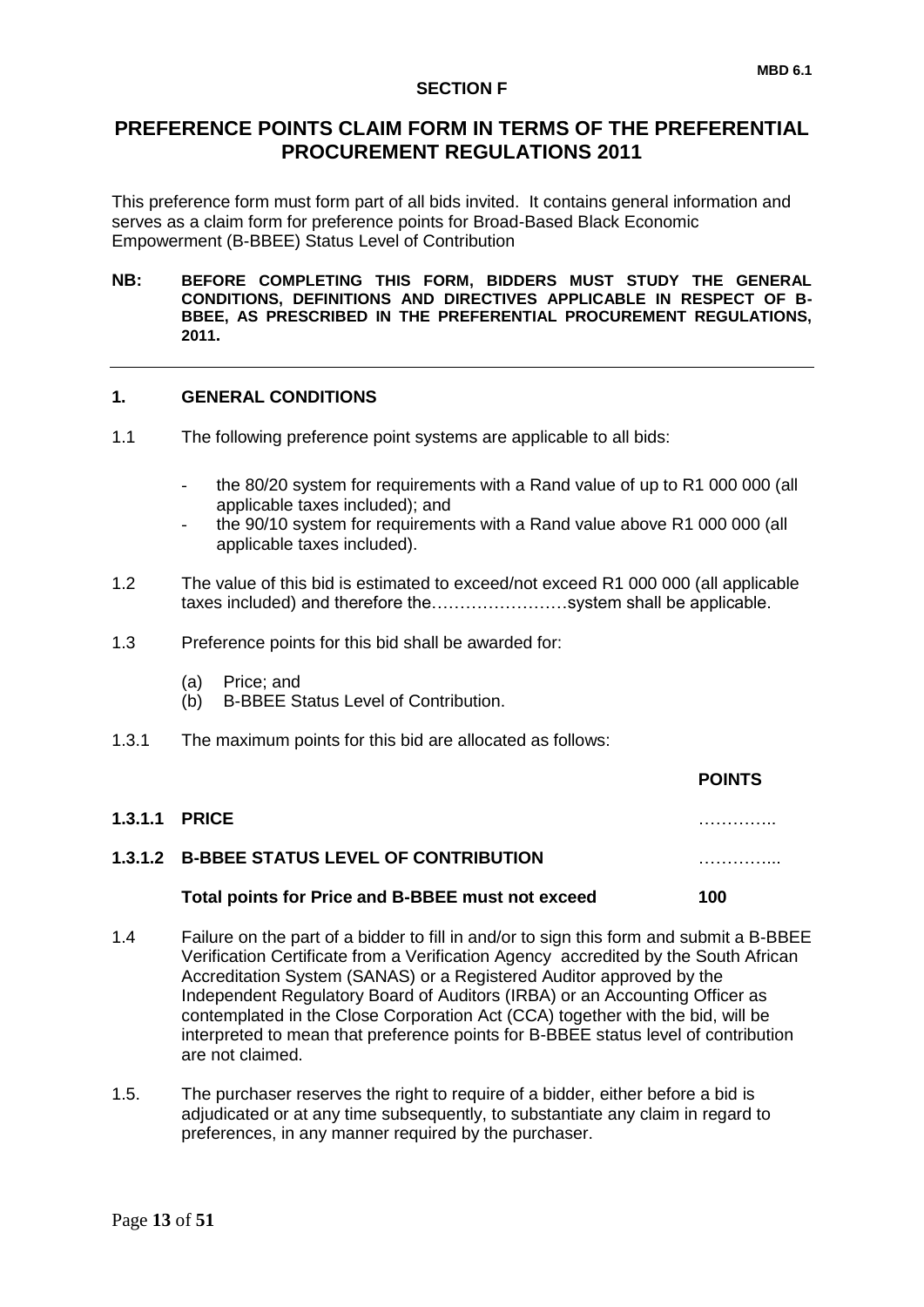#### **2. DEFINITIONS**

- 2.1 **"all applicable taxes"** includes value-added tax, pay as you earn, income tax, unemployment insurance fund contributions and skills development levies;
- 2.2 **"B-BBEE"** means broad-based black economic empowerment as defined in section 1 of the Broad -Based Black Economic Empowerment Act;
- 2.3 "**B-BBEE status level of contributor"** means the B-BBEE status received by a measured entity based on its overall performance using the relevant scorecard contained in the Codes of Good Practice on Black Economic Empowerment, issued in terms of section 9(1) of the Broad-Based Black Economic Empowerment Act;
- 2.4 **"bid"** means a written offer in a prescribed or stipulated form in response to an invitation by an organ of state for the provision of services, works or goods, through price quotations, advertised competitive bidding processes or proposals;
- 2.5 **"Broad-Based Black Economic Empowerment Act"** means the Broad-Based Black Economic Empowerment Act, 2003 (Act No. 53 of 2003);
- 2.6 **"comparative price"** means the price after the factors of a non-firm price and all unconditional discounts that can be utilized have been taken into consideration;
- 2.7 **"consortium or joint venture"** means an association of persons for the purpose of combining their expertise, property, capital, efforts, skill and knowledge in an activity for the execution of a contract;
- 2.8 **"contract"** means the agreement that results from the acceptance of a bid by an organ of state;
- 2.9 **"EME"** means any enterprise with annual total revenue of R5 million or less.
- 2.10 **"Firm price"** means the price that is only subject to adjustments in accordance with the actual increase or decrease resulting from the change, imposition, or abolition of customs or excise duty and any other duty, levy, or tax, which, in terms of the law or regulation, is binding on the contractor and demonstrably has an influence on the price of any supplies, or the rendering costs of any service, for the execution of the contract;
- 2.11 **"functionality"** means the measurement according to predetermined norms, as set out in the bid documents, of a service or commodity that is designed to be practical and useful, working or operating, taking into account, among other factors, the quality, reliability, viability and durability of a service and the technical capacity and ability of a bidder;
- 2.12 **"non-firm prices"** means all prices other than "firm" prices;
- 2.13 **"person"** includes a juristic person;
- 2.14 **"rand value"** means the total estimated value of a contract in South African currency, calculated at the time of bid invitations, and includes all applicable taxes and excise duties;
- 2.15 **"sub-contract"** means the primary contractor's assigning, leasing, making out work to, or employing, another person to support such primary contractor in the execution

Page **14** of **51**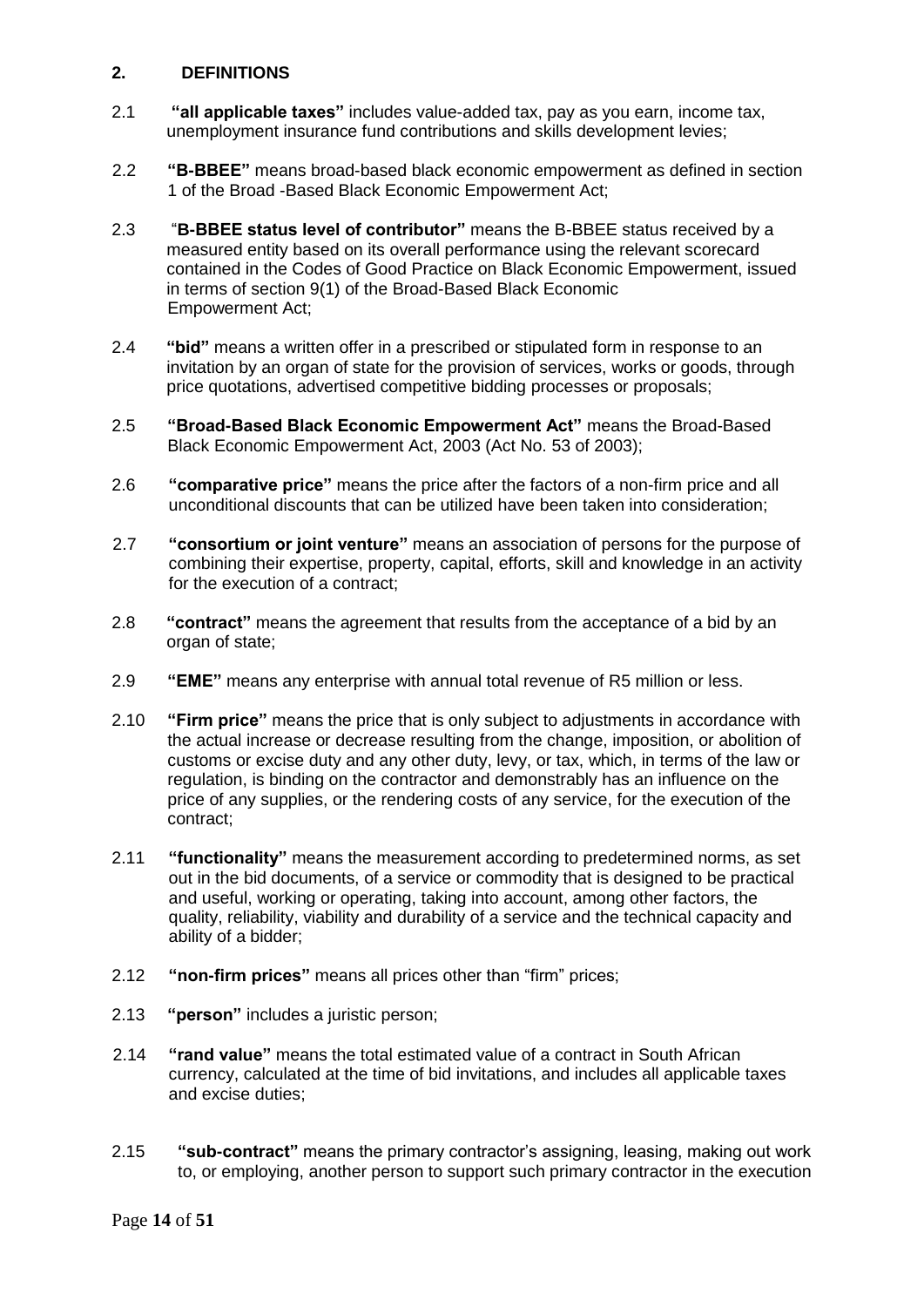of part of a project in terms of the contract;

- 2.16 **"total revenue"** bears the same meaning assigned to this expression in the Codes of Good Practice on Black Economic Empowerment, issued in terms of section 9(1) of the Broad-Based Black Economic Empowerment Act and promulgated in the *Government Gazette* on 9 February 2007;
- 2.17 **"trust"** means the arrangement through which the property of one person is made over or bequeathed to a trustee to administer such property for the benefit of another person; and
- 2.18 **"trustee"** means any person, including the founder of a trust, to whom property is bequeathed in order for such property to be administered for the benefit of another person.

#### **3. ADJUDICATION USING A POINT SYSTEM**

- 3.1 The bidder obtaining the highest number of total points will be awarded the contract.
- 3.2 Preference points shall be calculated after prices have been brought to a comparative basis taking into account all factors of non-firm prices and all unconditional discounts;.
- 3.3 Points scored must be rounded off to the nearest 2 decimal places.
- 3.4 In the event that two or more bids have scored equal total points, the successful bid

must be the one scoring the highest number of preference points for B-BBEE.

- 3.5 However, when functionality is part of the evaluation process and two or more bids have scored equal points including equal preference points for B-BBEE, the successful bid must be the one scoring the highest score for functionality.
- 3.6 Should two or more bids be equal in all respects, the award shall be decided by the drawing of lots.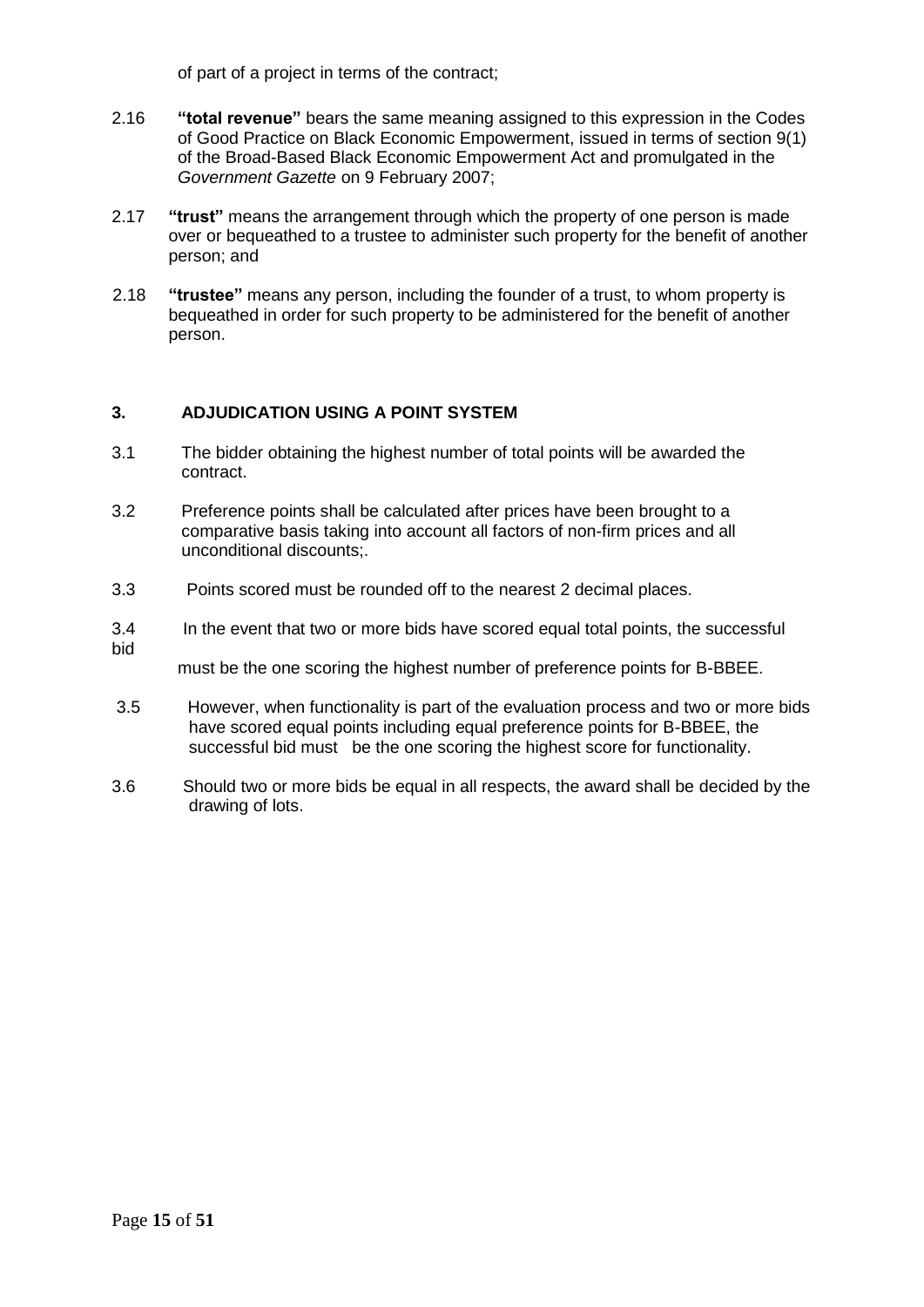#### **4. POINTS AWARDED FOR PRICE**

#### **4.1 THE 80/20 OR 90/10 PREFERENCE POINT SYSTEMS**

A maximum of 80 or 90 points is allocated for price on the following basis:

**80/20 or 90/10**

$$
P_s = 80 \left( 1 - \frac{Pt - P \min}{P \min} \right) \qquad \text{or} \qquad P_s = 90 \left( 1 - \frac{Pt - P \min}{P \min} \right)
$$

**Where** 

- Ps = Points scored for comparative price of bid under consideration
- $Pt =$  Comparative price of bid under consideration
- Pmin = Comparative price of lowest acceptable bid

#### **5. Points awarded for B-BBEE Status Level of Contribution**

5.1 In terms of Regulation 5 (2) and 6 (2) of the Preferential Procurement Regulations, preference points must be awarded to a bidder for attaining the B-BBEE status level of contribution in accordance with the table below:

| <b>B-BBEE Status Level of</b><br><b>Contributor</b> | <b>Number of points</b><br>(90/10 system) | <b>Number of points</b><br>(80/20 system) |
|-----------------------------------------------------|-------------------------------------------|-------------------------------------------|
|                                                     | 10                                        | 20                                        |
| 2                                                   | 9                                         | 18                                        |
| 3                                                   | 8                                         | 16                                        |
| 4                                                   | 5                                         | 12                                        |
| 5                                                   | 4                                         | 8                                         |
| 6                                                   | 3                                         | 6                                         |
| $\overline{7}$                                      | $\overline{2}$                            | 4                                         |
| 8                                                   | 1                                         | $\overline{2}$                            |
| Non-compliant<br>contributor                        | 0                                         | 0                                         |

- 5.2 Bidders who qualify as EMEs in terms of the B-BBEE Act must submit a certificate issued by an Accounting Officer as contemplated in the CCA or a Verification Agency accredited by SANAS or a Registered Auditor. Registered auditors do not need to meet the prerequisite for IRBA's approval for the purpose of conducting verification and issuing EMEs with B-BBEE Status Level Certificates.
- 5.3 Bidders other than EMEs must submit their original and valid B-BBEE status level verification certificate or a certified copy thereof, substantiating their B-BBEE rating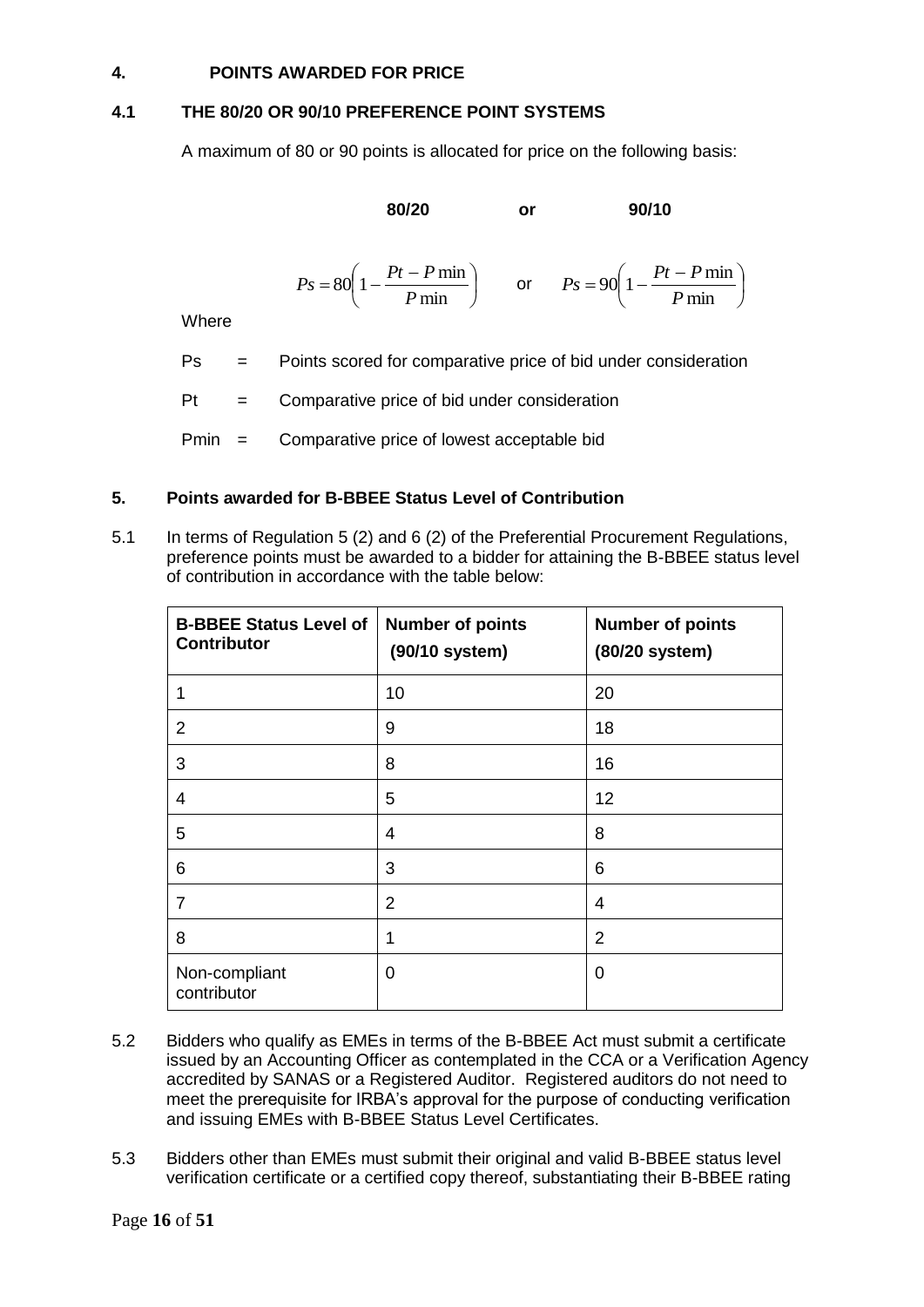issued by a Registered Auditor approved by IRBA or a Verification Agency accredited by SANAS.

- 5.4 A trust, consortium or joint venture, will qualify for points for their B-BBEE status level as a legal entity, provided that the entity submits their B-BBEE status level certificate.
- 5.5 A trust, consortium or joint venture will qualify for points for their B-BBEE status level as an unincorporated entity, provided that the entity submits their consolidated B-BBEE scorecard as if they were a group structure and that such a consolidated B-BBEE scorecard is prepared for every separate bid.
- 5.6 Tertiary institutions and public entities will be required to submit their B-BBEE status level certificates in terms of the specialized scorecard contained in the B-BBEE Codes of Good Practice.
- 5.7 A person will not be awarded points for B-BBEE status level if it is indicated in the bid documents that such a bidder intends sub-contracting more than 25% of the value of the contract to any other enterprise that does not qualify for at least the points that such a bidder qualifies for, unless the intended sub-contractor is an EME that has the capability and ability to execute the sub-contract.
- 5.8 A person awarded a contract may not sub-contract more than 25% of the value of the contract to any other enterprise that does not have an equal or higher B-BBEE status level than the person concerned, unless the contract is sub-contracted to an EME that has the capability and ability to execute the sub-contract.

#### **6. BID DECLARATION**

6.1 Bidders who claim points in respect of B-BBEE Status Level of Contribution must complete the following:

#### **7. B-BBEE STATUS LEVEL OF CONTRIBUTION CLAIMED IN TERMS OF PARAGRAPHS 1.3.1.2 AND 5.1**

7.1 B-BBEE Status Level of Contribution: …………. = ……………(maximum of 10 or 20 points)

**(Points claimed in respect of paragraph 7.1 must be in accordance with the table reflected in paragraph 5.1 and must be substantiated by means of a B-BBEE certificate issued by a Verification Agency accredited by SANAS or a Registered Auditor approved by IRBA or an Accounting Officer as contemplated in the CCA).**

#### **8 SUB-CONTRACTING**

- 8.1 Will any portion of the contract be sub-contracted? **YES / NO**
- 8.1.1 If yes, indicate:
	- (i) what percentage of the contract will be subcontracted?............……………….…%
		- (ii) the name of the sub-

contractor?…………………………………………………………..

(iii) the B-BBEE status level of the sub-contractor?

…………………………….…………..

(iv) whether the sub-contractor is an EME? **YES / NO**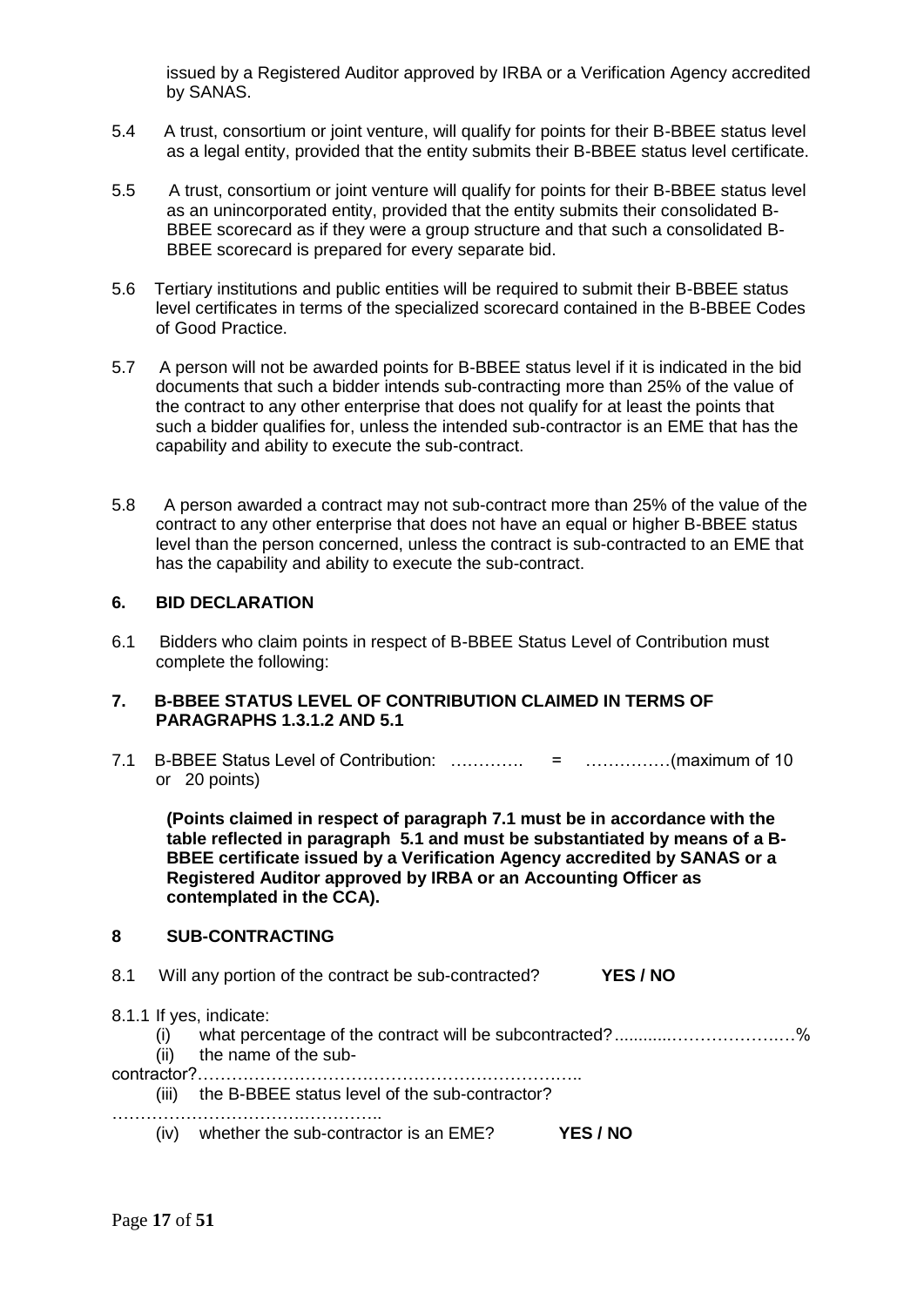### **9 DECLARATION WITH REGARD TO COMPANY/FIRM**

| 9.1 | Name of firm                |  |
|-----|-----------------------------|--|
|     | 9.2 VAT registration number |  |
|     |                             |  |

#### 9.4 TYPE OF COMPANY/ FIRM

#### D Partnership/Joint Venture / Consortium

- □ One person business/sole propriety
- D Close corporation
- Company

(Pty) Limited

*[TICK APPLICABLE BOX]*

#### 9.5 DESCRIBE PRINCIPAL BUSINESS ACTIVITIES

………….. ............................................................................................................................... ................................................................................................................................. ……………… .......................................................................................................................... .................................................................................................................................

#### 9.6 COMPANY CLASSIFICATION

- Manufacturer
- Supplier
- D Professional service provider
- $\Box$  Other service providers, e.g. transporter, etc. *[TICK APPLICABLE BOX]*

#### 9.7 **MUNICIPAL INFORMATION**

Municipality where business is situated………………………………………………….. Registered Account Number ……………………………. Stand Number ……………………………………………….

#### 9.8 TOTAL NUMBER OF YEARS THE COMPANY/FIRM HAS BEEN IN BUSINESS?

……………………………………

- 9.9 I/we, the undersigned, who is / are duly authorised to do so on behalf of the company/firm, certify that the points claimed, based on the B-BBE status level of contribution indicated in paragraph 7 of the foregoing certificate, qualifies the company/ firm for the preference(s) shown and I / we acknowledge that:
	- (i) The information furnished is true and correct;
	- (ii) The preference points claimed are in accordance with the General Conditions as indicated in paragraph 1 of this form.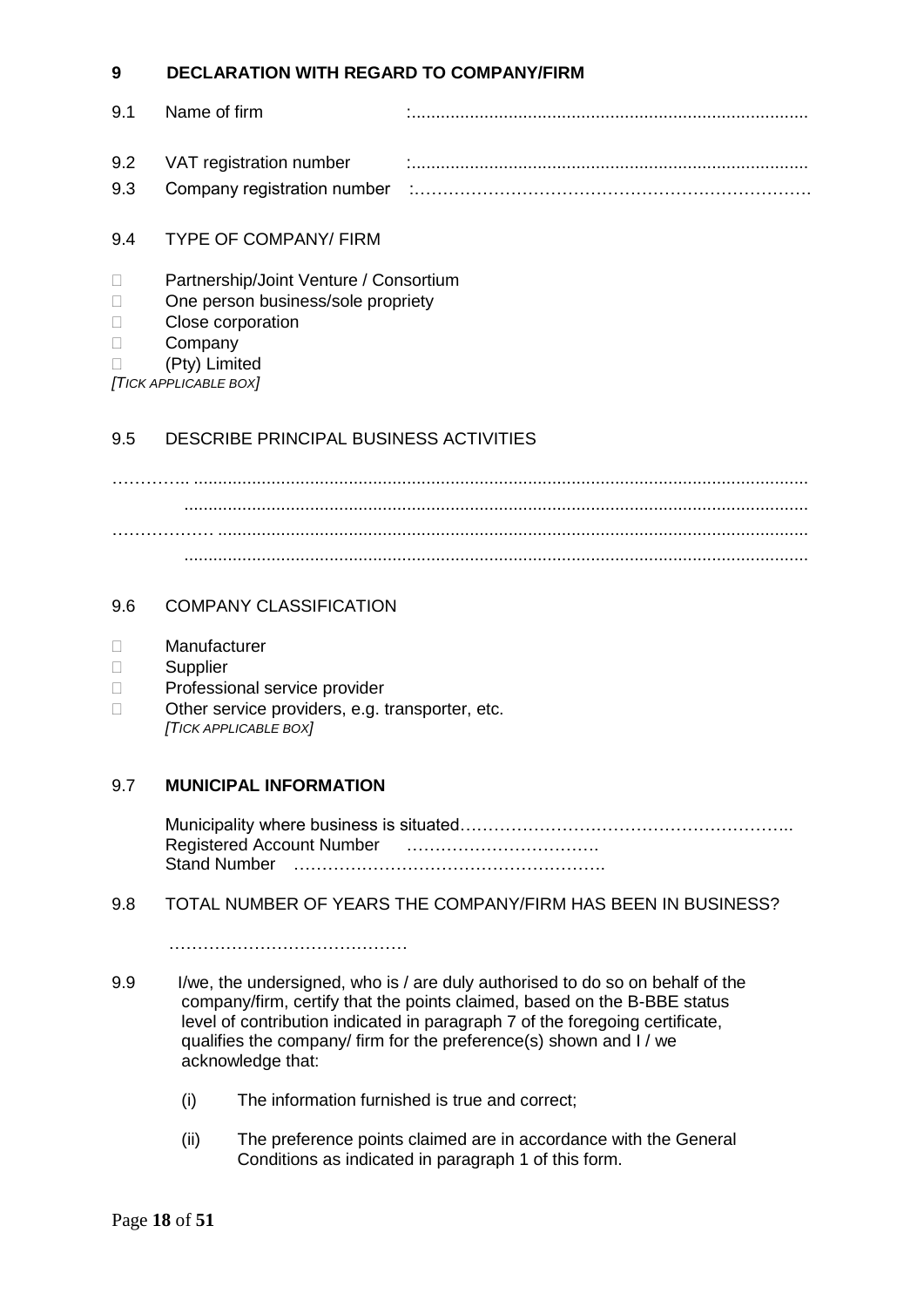- (iii) In the event of a contract being awarded as a result of points claimed as shown in paragraph 7, the contractor may be required to furnish documentary proof to the satisfaction of the purchaser that the claims are correct;
- (iv) If the B-BBEE status level of contribution has been claimed or obtained on a fraudulent basis or any of the conditions of contract have not been fulfilled, the purchaser may, in addition to any other remedy it may have –
	- (a) Disqualify the person from the bidding process;
	- (b) Recover costs, losses or damages it has incurred or suffered as a result of that person's conduct;
- (c) Cancel the contract and claim any damages which it has suffered as a result of having to make less favourable arrangements due to such cancellation;
- (d) restrict the bidder or contractor, its shareholders and directors, or only the shareholders and directors who acted on a fraudulent basis, from obtaining business from any organ of state for a period not exceeding 10 years, after the audialterampartem (hear the other side) rule has been applied; and
- (e) forward the matter for criminal prosecution

#### **WITNESSES:**

1. ……………………………………… ....……………………….......……

SIGNATURE(S)OFBIDDER(S)

DATE:………………….......… ADDRESS:…..………………….

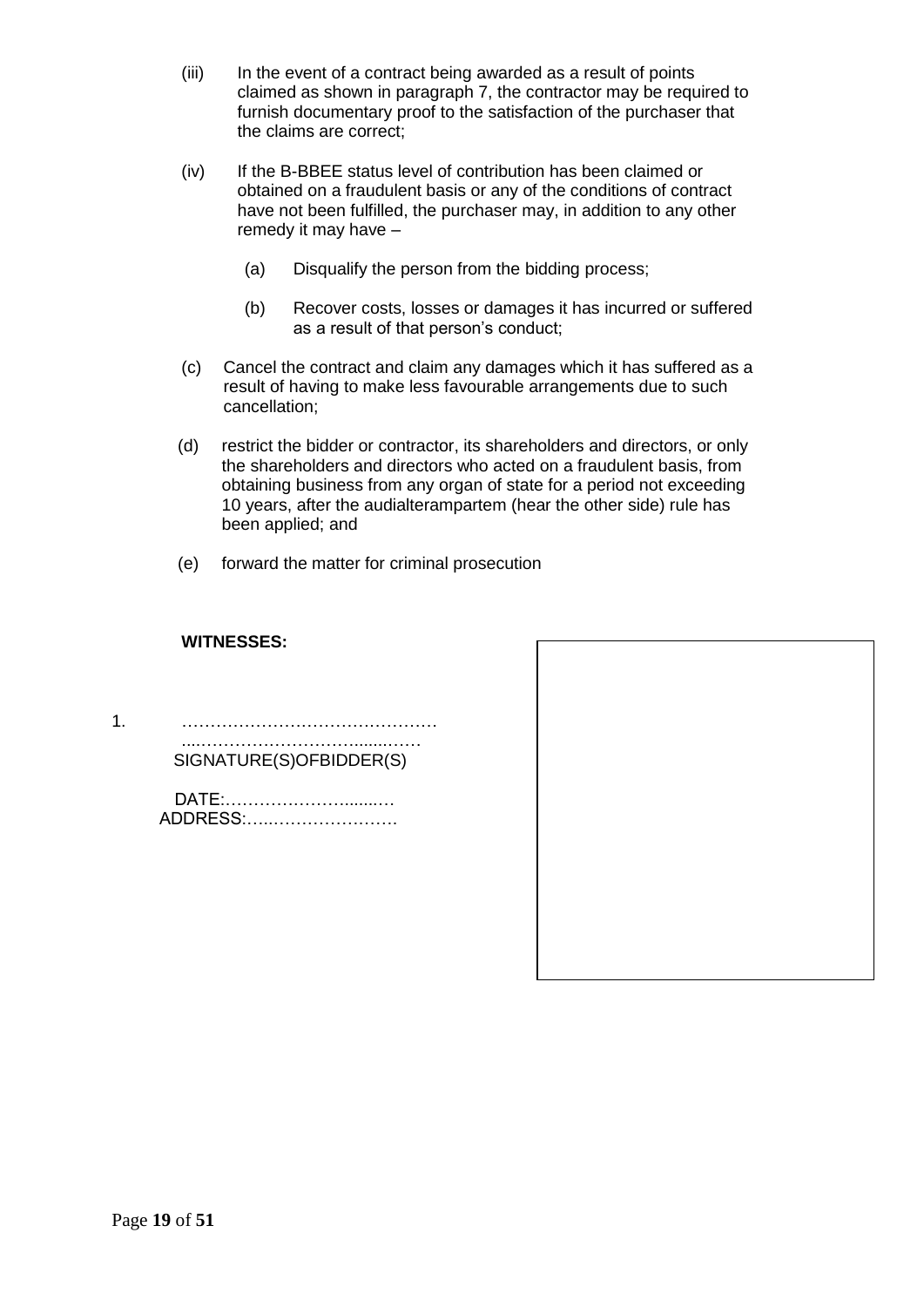#### **DECLARATION CERTIFICATE FOR LOCAL PRODUCTION AND CONTENT**

This Municipal Bidding Document (MBD) must form part of all bids invited. It contains general information and serves as a declaration form for local content (local production and local content are used interchangeably).

Before completing this declaration, bidders must study the General Conditions, Definitions, Directives applicable in respect of Local Content as prescribed in the Preferential Procurement Regulations, 2011 and the South African Bureau of Standards (SABS) approved technical specification number SATS 1286:201x.

- 1. General Conditions
- 1.1. Preferential Procurement Regulations, 2011 (Regulation 9.(1) and 9.(3) make provision for the promotion of local production and content.
- 1.2. Regulation 9.(1) prescribes that in the case of designated sectors, where in the award of bids local production and content is of critical importance, such bids must be advertised with the specific bidding condition that only locally produced goods, services or works or locally manufactured goods, with a stipulated minimum threshold for local production and content will be considered.
- 1.3. Regulation 9.(3) prescribes that where there is no designated sector, a specific bidding condition may be included, that only locally produced services, works or goods or locally manufactured goods with a stipulated minimum threshold for local production and content, will be considered.
- 1.4. Where necessary, for bids referred to in paragraphs 1.2 and 1.3 above, a two stage bidding process may be followed, where the first stage involves a minimum threshold for local production and content and the second stage price and B-BBEE.
- 1.5. A person awarded a contract in relation to a designated sector, may not sub-contract in such a manner that the local production and content of the overall value of the contract is reduced to below the stipulated minimum threshold.
- 1.6. The local content (LC) as a percentage of the bid price must be calculated in accordance with the SABS approved technical specification number SATS 1286: 201x as follows:

$$
LC = 1 - \left(\frac{x}{y}\right)_x 100
$$

**Where** 

x imported content

y bid price excluding value added tax (VAT)

Prices referred to in the determination of x must be converted to Rand (ZAR) by using the exchange rate published by the South African Reserve Bank (SARB) at 12:00 on the date, one week (7 calendar days) prior to the closing date of the bid as required in paragraph 4.1 below.

1.7. A bid will be disqualified if: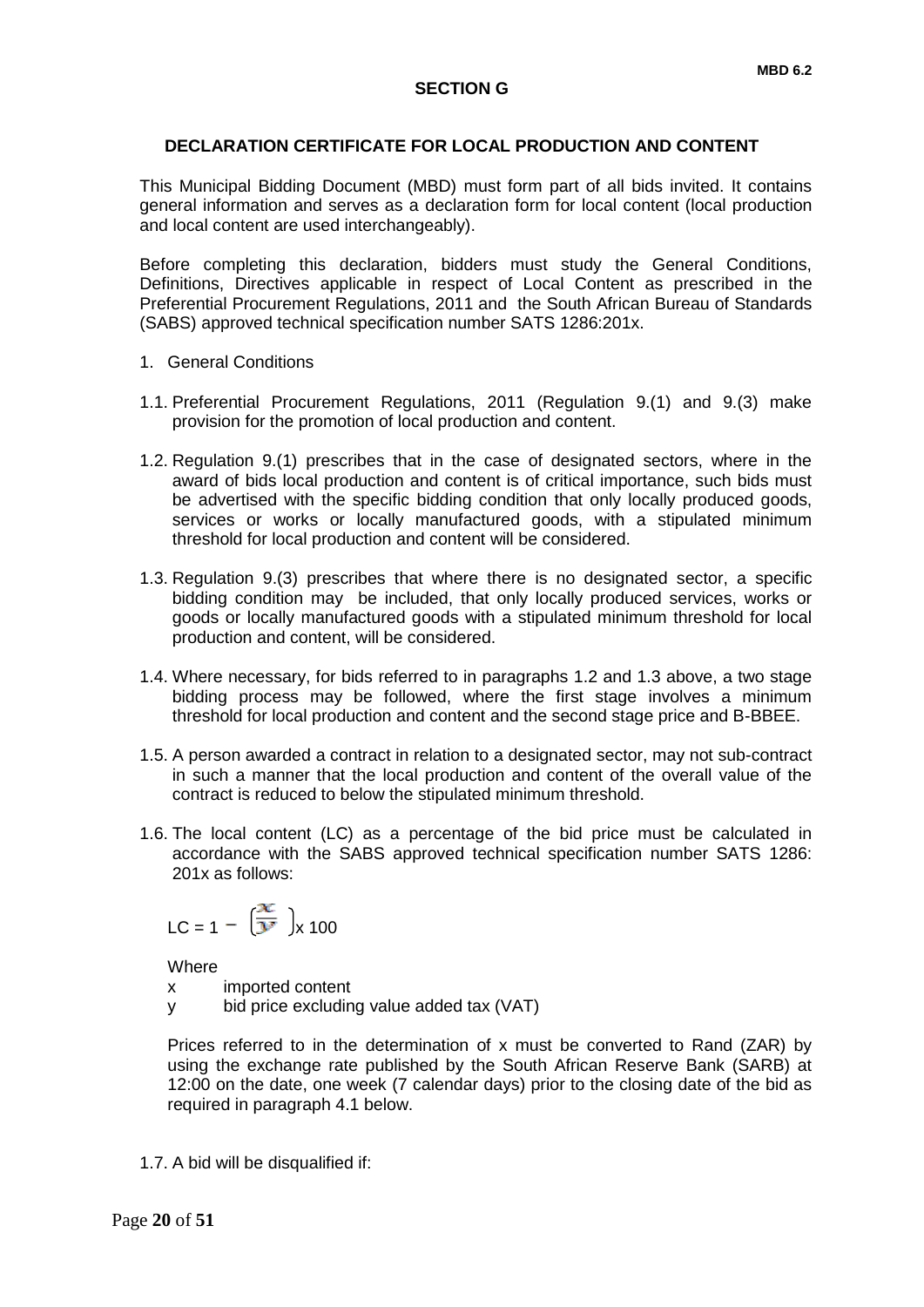- the bidder fails to achieve the stipulated minimum threshold for local production and content indicated in paragraph 3 below; and.
- this declaration certificate is not submitted as part of the bid documentation.
- 2. Definitions
- 2.1. **"bid"** includes advertised competitive bids, written price quotations or proposals;
- 2.2. **"bid price"** price offered by the bidder, excluding value added tax (VAT);
- 2.3. **"contract"** means the agreement that results from the acceptance of a bid by an organ of state;
- 2.4. **"designated sector"** means a sector, sub-sector or industry that has been designated by the Department of Trade and Industry in line with national development and industrial policies for local production, where only locally produced services, works or goods or locally manufactured goods meet the stipulated minimum threshold for local production and content;
- 2.5. **"duly sign"** means a Declaration Certificate for Local Content that has been signed by the Chief Financial Officer or other legally responsible person nominated in writing by the Chief Executive, or senior member / person with management responsibility(close corporation, partnership or individual).
- 2.6. **"imported content"** means that portion of the bid price represented by the cost of components, parts or materials which have been or are still to be imported (whether by the supplier or its subcontractors) and which costs are inclusive of the costs abroad, plus freight and other direct importation costs, such as landing costs, dock duties, import duty, sales duty or other similar tax or duty at the South African port of entry;
- 2.7. **"local content"** means that portion of the bid price which is not included in the imported content, provided that local manufacture does take place;
- 2.8. **"stipulated minimum threshold"** means that portion of local production and content as determined by the Department of Trade and Industry; and
- 2.9. **"sub-contract"** means the primary contractor's assigning, leasing, making out work to, or employing another person to support such primary contractor in the execution of part of a project in terms of the contract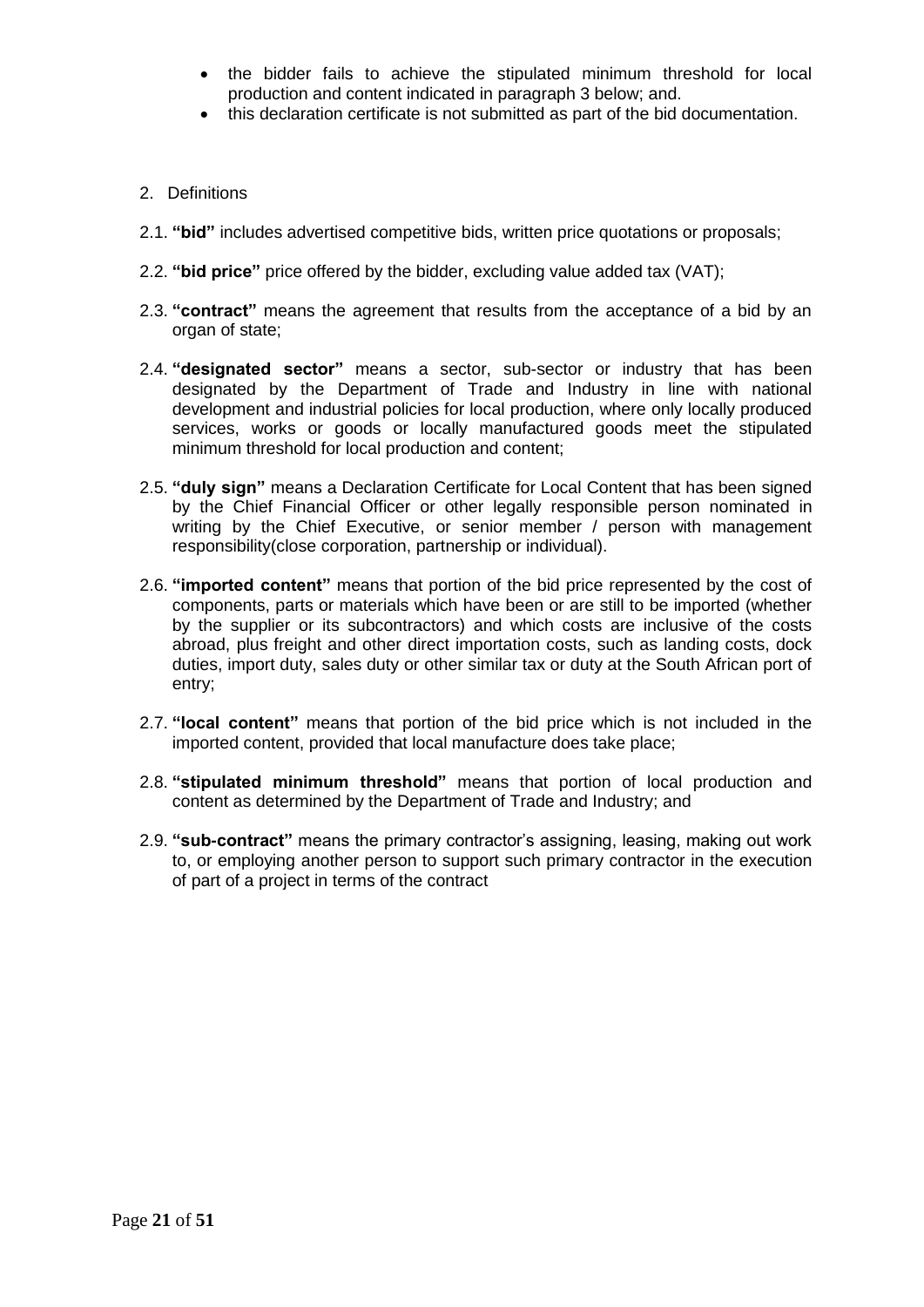3. **The stipulated minimum threshold(s) for local production and content for this bid is/are as follows:**

| Description of services, works or goods | Stipulated minimum threshold |
|-----------------------------------------|------------------------------|
|                                         |                              |
|                                         |                              |
|                                         |                              |

- 4. Does any portion of the services, works or goods offered have any imported content? **YES / NO**
- 4.1 If yes, the rate(s) of exchange to be used in this bid to calculate the local content as prescribed in paragraph 1.6 of the general conditions must be the rate(s) published by the SARB for the specific currency at 12:00 on the date, one week (7 calendar days) prior to the closing date of the bid.

The relevant rates of exchange information is accessible on www.reservebank.co.za.

Indicate the rate(s) of exchange against the appropriate currency in the table below:

| <b>Currency</b>       | <b>Rates of exchange</b> |
|-----------------------|--------------------------|
| <b>US Dollar</b>      |                          |
| <b>Pound Sterling</b> |                          |
| Euro                  |                          |
| Yen                   |                          |
| Other                 |                          |

NB: Bidders must submit proof of the SARB rate (s) of exchange used.

**LOCAL CONTENT DECLARATION BY CHIEF FINANCIAL OFFICER OR OTHER LEGALLY RESPONSIBLE PERSON NOMINATED IN WRITING BY THE CHIEF EXECUTIVE OR SENIOR MEMBER/PERSON WITH MANAGEMENT RESPONSIBILITY (CLOSE CORPORATION, PARTNERSHIP OR INDIVIDUAL)**

**IN RESPECT OF BID No.** ................................................................................. **ISSUED BY:** (Procurement Authority / Name of Municipality / Municipal Entity): .........................................................................................................................

NB The obligation to complete, duly sign and submit this declaration cannot be transferred to an external authorized representative, auditor or any other third party acting on behalf of the bidder.

| entity), the following: |  |
|-------------------------|--|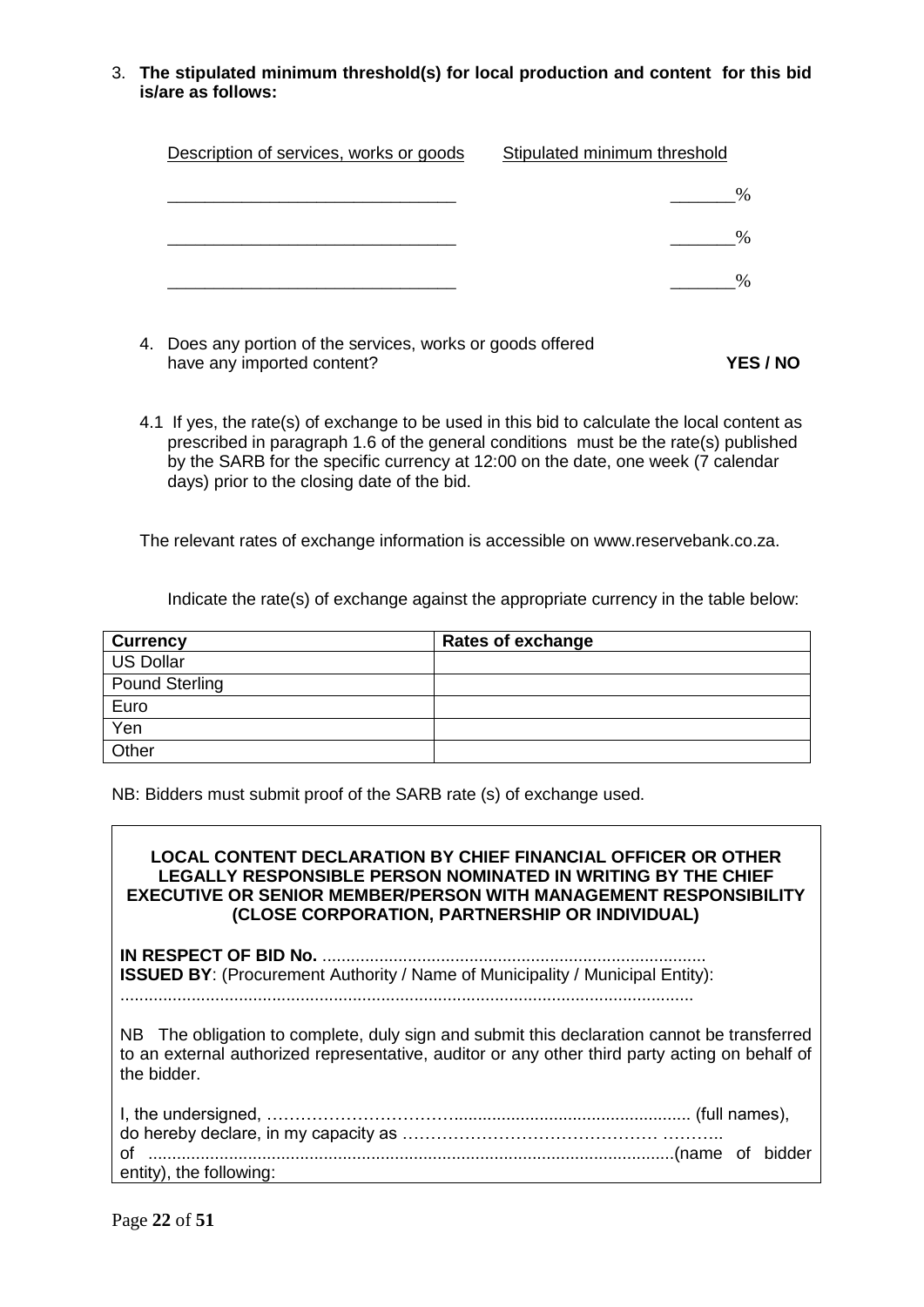(a) The facts contained herein are within my own personal knowledge.

(b) I have satisfied myself that the goods/services/works to be delivered in terms of the above-specified bid comply with the minimum local content requirements as specified in the bid, and as measured in terms of SATS 1286.

(c) The local content has been calculated using the formula given in clause 3 of SATS 1286, the rates of exchange indicated in paragraph 4.1 above and the following figures:

| Bid price, excluding VAT (y)                                           | R |
|------------------------------------------------------------------------|---|
| Imported content (x)                                                   |   |
| Stipulated minimum threshold for Local content (paragraph)<br>3 above) |   |
| Local content % as calculated in terms of SATS 1286                    |   |

If the bid is for more than one product, a schedule of the local content by product shall be attached.

(d) I accept that the Procurement Authority / Municipality /Municipal Entity has the right to request that the local content be verified in terms of the requirements of SATS 1286.

(e) I understand that the awarding of the bid is dependent on the accuracy of the information furnished in this application. I also understand that the submission of incorrect data, or data that are not verifiable as described in SATS 1286, may result in the Procurement Authority / Municipal / Municipal Entity imposing any or all of the remedies as provided for in Regulation 13 of the Preferential Procurement Regulations, 2011 promulgated under the Policy Framework Act (PPPFA), 2000 (Act No. 5 of 2000).

|  | <b>SIGNATURE:</b> | DATE: |
|--|-------------------|-------|
|--|-------------------|-------|

WITNESS No. 1 DATE:

WITNESS No. 2 DATE: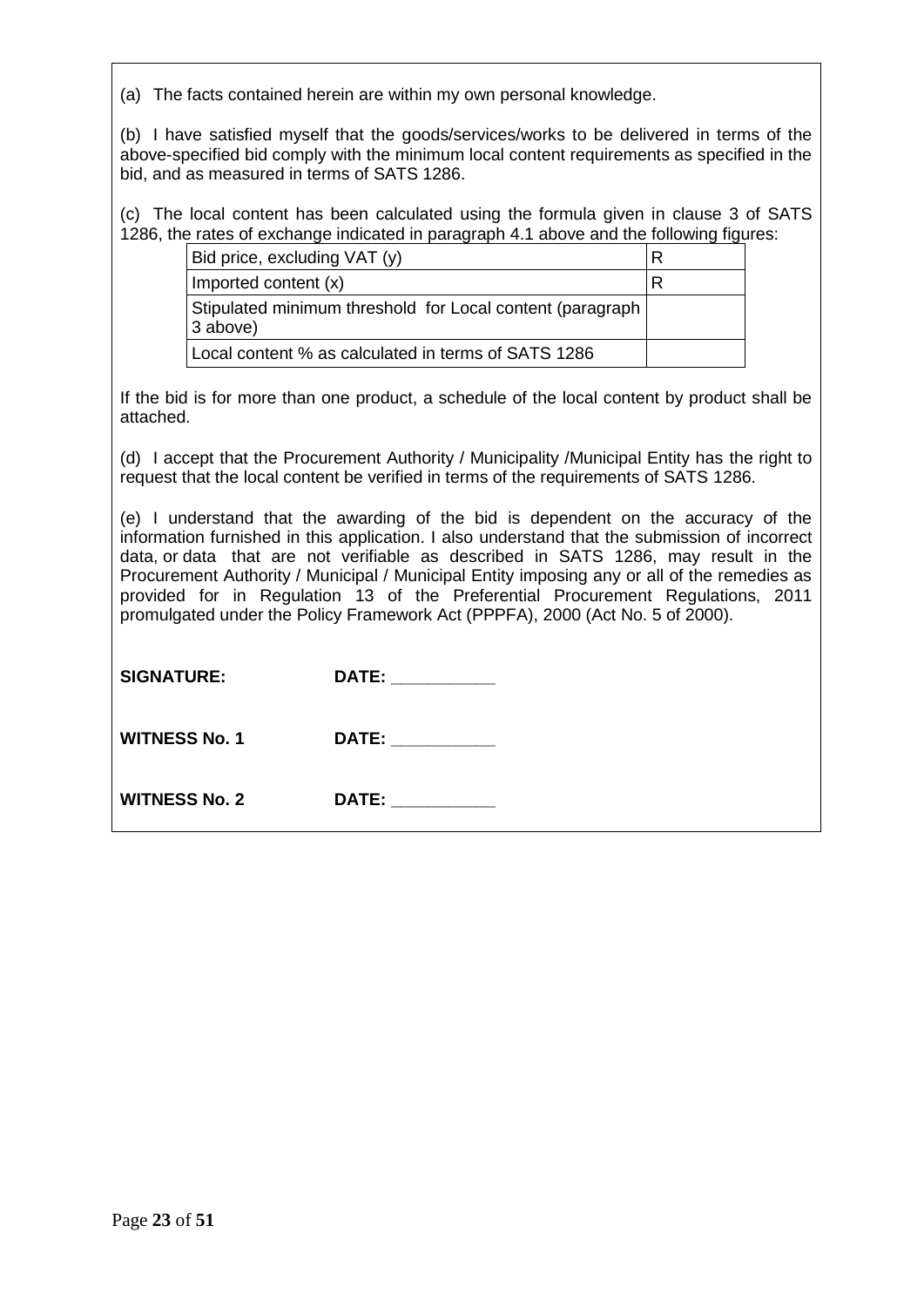#### **SECTION H**

#### **GENERAL CONDITIONS OF CONTRACT**

#### **TABLE OF CLAUSES:**

- 1. Definitions
- 2. Application
- 3. General
- 4. Standards
- 5. Use of contract documents and information inspection
- 6. Patent Rights
- 7. Performance security
- 8. Inspections, tests and analyses
- 9. Packing
- 10. Delivery and documents
- 11. Insurance
- 12. Transportation
- 13. Incidental Services
- 14. Spare parts
- 15. Warranty
- 16. Payment
- 17. Prices
- 18. Variation orders
- 19. Assignment
- 20. Subcontracts
- 21. Delays in the supplier's performance
- 22. Penalties
- 23. Termination for default
- 24. Anti-dumping and countervailing duties and rights
- 25. Force Majeure
- 26. Termination for insolvency
- 27. Settlement of Disputes
- 28. Limitation of Liability
- 29. Governing language
- 30. Applicable law
- 31. Notices
- 32. Taxes and duties
- 33. Transfer of contracts
- 34. Amendments of contracts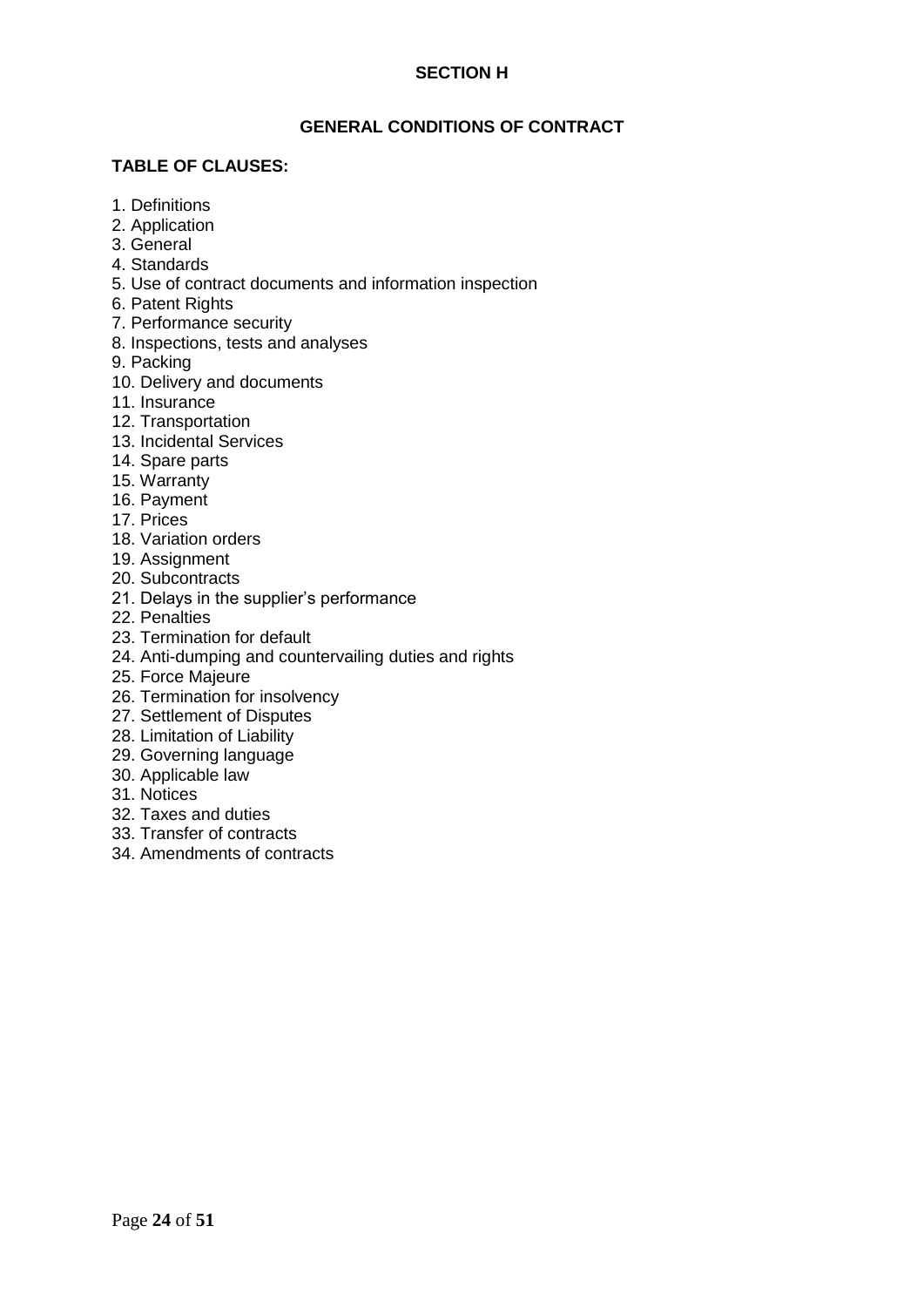#### **1. Definitions**

- 1. The following terms shall be interpreted as indicated:
- 1.1 "Closing time" means the date and hour specified in the bidding documents for the receipt of bids.
- 1.2 "Contract" means the written agreement entered into between the purchaser and the supplier, as recorded in the contract form signed by the parties, including all attachments and appendices thereto and all documents incorporated by reference therein.
- 1.3 "Contract price" means the price payable to the supplier under the contract for the full and proper performance of his contractual obligations.
- 1.4 "Corrupt practice" means the offering, giving, receiving, or soliciting of anything of value to influence the action of a public official in the procurement process or in contract execution.
- 1.5 "Countervailing duties" are imposed in cases where an enterprise abroad is subsidized by its government and encouraged to market its products internationally.
- 1.6 "Country of origin" means the place where the goods were mined, grown or produced or from which the services are supplied. Goods are produced when, through manufacturing, processing or substantial and major assembly of components, a commercially recognized new product results that is substantially different in basic characteristics or in purpose or utility from its components.
- 1.7 "Day" means calendar day.
- 1.8 "Delivery" means delivery in compliance of the conditions of the contract or order.
- 1.9 "Delivery ex stock" means immediate delivery directly from stock actually on hand.
- 1.10 "Delivery into consignees store or to his site" means delivered and unloaded in the specified store or depot or on the specified site in compliance with the conditions of the contract or order, the supplier bearing all risks and charges involved until the goods are so delivered and a valid receipt is obtained.
- 1.11 "Dumping" occurs when a private enterprise abroad market its goods on own initiative in the RSA at lower prices than that of the country of origin and which have the potential to harm the local industries in the RSA.
- 1.12 "Force majeure" means an event beyond the control of the supplier and not involving the supplier's fault or negligence and not foreseeable. Such events may include, but is not restricted to, acts of the purchaser in its sovereign capacity, wars or revolutions, fires, floods, epidemics, quarantine restrictions and freight embargoes.
- 1.13 "Fraudulent practice" means a misrepresentation of facts in order to influence a procurement process or the execution of a contract to the detriment of any bidder, and includes collusive practice among bidders (prior to or after bid submission) designed to establish bid prices at artificial non-competitive levels and to deprive the bidder of the benefits of free and open competition.
- 1.14 "GCC" means the General Conditions of Contract.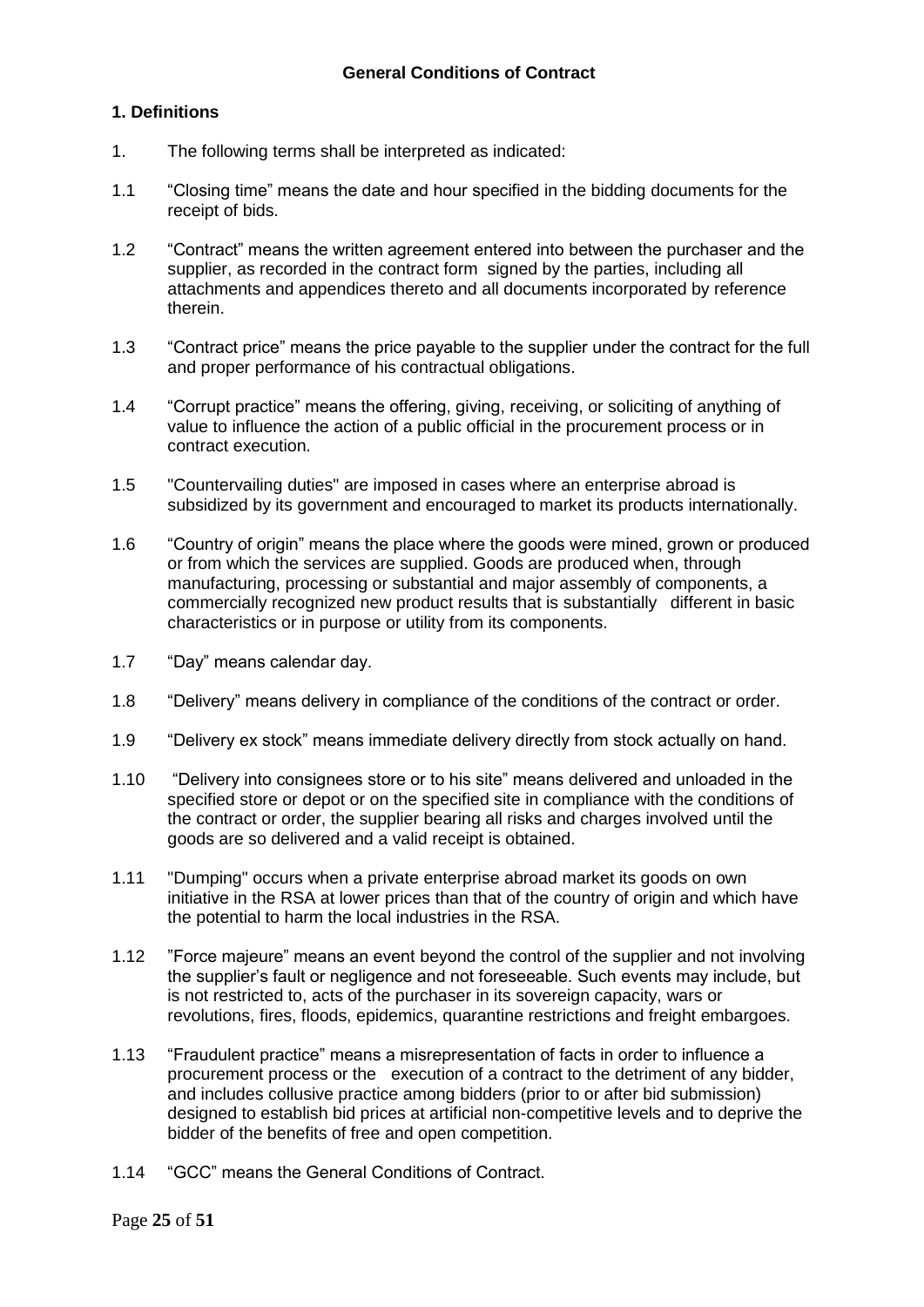- 1.15 "Goods" means all of the equipment, machinery, and/or other materials that the supplier is required to supply to the purchaser under the contract.
- 1.16 Imported content" means that portion of the bidding price represented by the cost of components, parts or materials which have been or are still to be imported (whether by the supplier or his subcontractors) and which costs are inclusive of the costs abroad, plus freight and other direct importation costs such as landing costs, dock dues, import duty, sales duty or other similar tax or duty at the South African place of entry as well as transportation and handling charges to the factory in the Republic where the goods covered by the bid will be manufactured.
- 1.17 "Local content" means that portion of the bidding price, which is not included in the imported content provided that local manufacture does take place.
- 1.18 "Manufacture" means the production of products in a factory using labour, materials, components and machinery and includes other related value-adding activities.
- 1.19 "Order" means an official written order issued for the supply of goods or works or the rendering of a service.
- 1.20 "Project site," where applicable, means the place indicated in bidding documents.
- 1.21 "Purchaser" means the organization purchasing the goods.
- 1.22 "Republic" means the Republic of South Africa.
- 1.23 "SCC" means the Special Conditions of Contract.
- 1.24 "Services" means those functional services ancillary to the GOVERNMENT PROCUREMENT: GENERAL CONDITIONS OF CONTRACT
- 1.25 "Supplier" means the successful bidder who is awarded the contract to maintain and administer the required and specified service(s) to the State.
- 1.26 "Tort" means in breach of contract.
- 1.27 "Turnkey" means a procurement process where one service provider assumes total responsibility for all aspects of the project and delivers the full end product / service required by the contract.
- 1.28 "Written" or "in writing" means hand-written in ink or any form of electronic or mechanical writing.

#### **2. Application**

2.1 These general conditions are applicable to all bids, contracts and orders including bids for functional and professional services (excluding professional services related to the building and construction industry), sales, hiring, letting and the granting or acquiring of rights, but excluding immovable property, unless otherwise indicated in the bidding documents.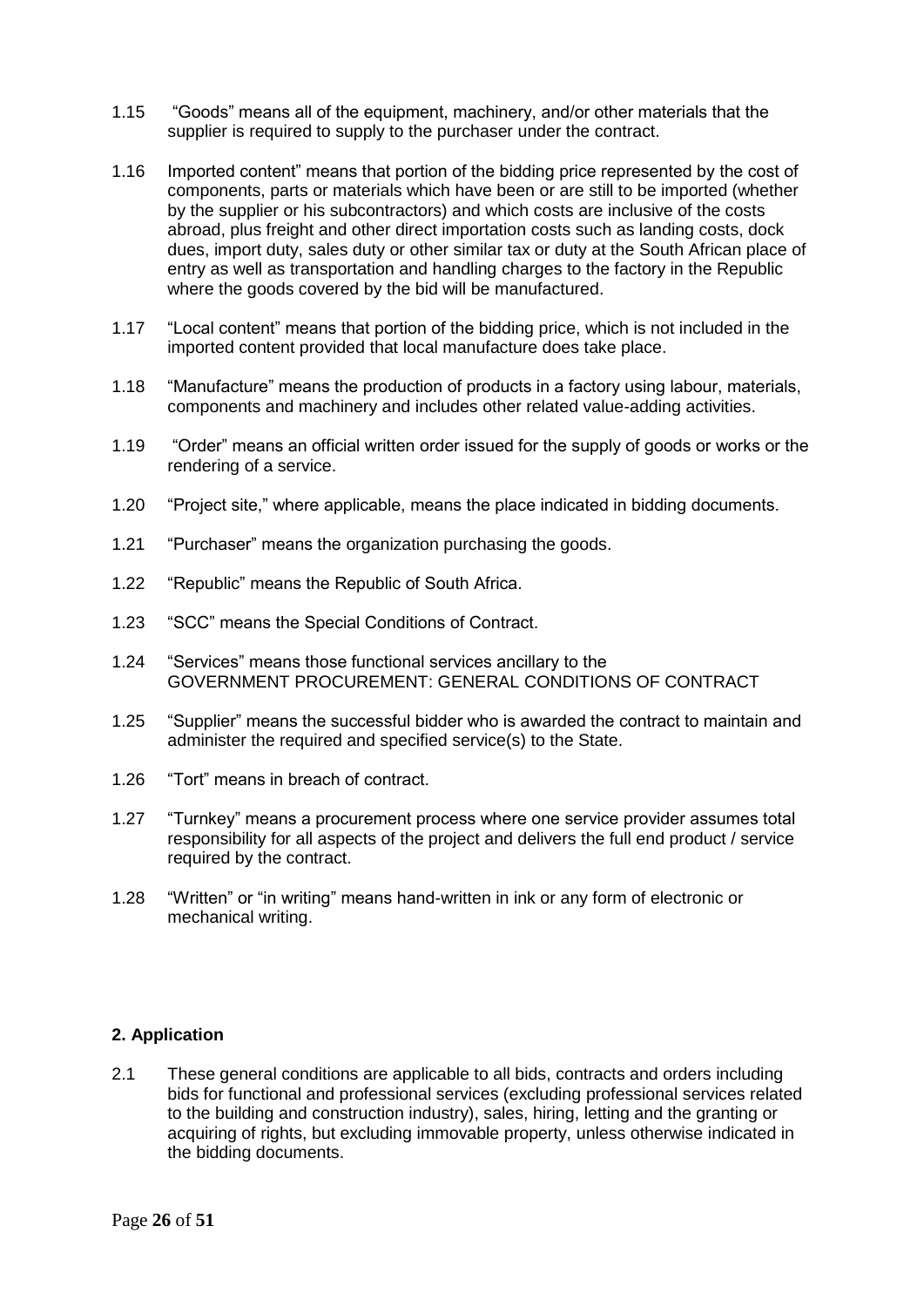- 2.2 Where applicable, special conditions of contract are also laid down to cover specific goods, services or works.
- 2.3 Where such special conditions of contract are in conflict with these general conditions, the special conditions shall apply.

#### **3. General**

- 3.1 Unless otherwise indicated in the bidding documents, the purchaser shall not be liable for any expense incurred in the preparation and submission of a bid. Where applicable a nonrefundable fee for documents may be charged.
- 3.2 Invitations to bid are usually published in locally distributed news media and on the municipality/municipal entity website.

#### **4. Standards**

4.1 The goods supplied shall conform to the standards mentioned in the bidding documents and specifications.

#### **4. Use of contract documents and information; inspection**

- 5.1 The supplier shall not, without the purchaser's prior written consent, disclose the contract, or any provision thereof, or any specification, plan, drawing, pattern, sample, or information furnished by or on behalf of the purchaser in connection therewith, to any person other than a person employed by the supplier in the performance of the contract. Disclosure to any such employed person shall be made in confidence and shall extend only so far as may be necessary for purposes of such performance.
- 5.2 The supplier shall not, without the purchaser's prior written consent, make use of any document or Information mentioned in GCC clause 5.1 except for purposes of performing the contract.
- 5.3 Any document, other than the contract itself mentioned in GCC clause 5.1 shall remain the property of the purchaser and shall be returned (all copies) to the purchaser on completion of the supplier's performance under the contract if so required by the purchaser.
- 5.4 The supplier shall permit the purchaser to inspect the supplier's records relating to the performance of the supplier and to have them audited by auditors appointed by the purchaser, if so required by the purchaser.

#### **6. Patent Rights**

6.1 The supplier shall indemnify the purchaser against all third-party claims of infringement of patent, trademark, or industrial design rights arising from use of the goods or any part thereof by the purchaser.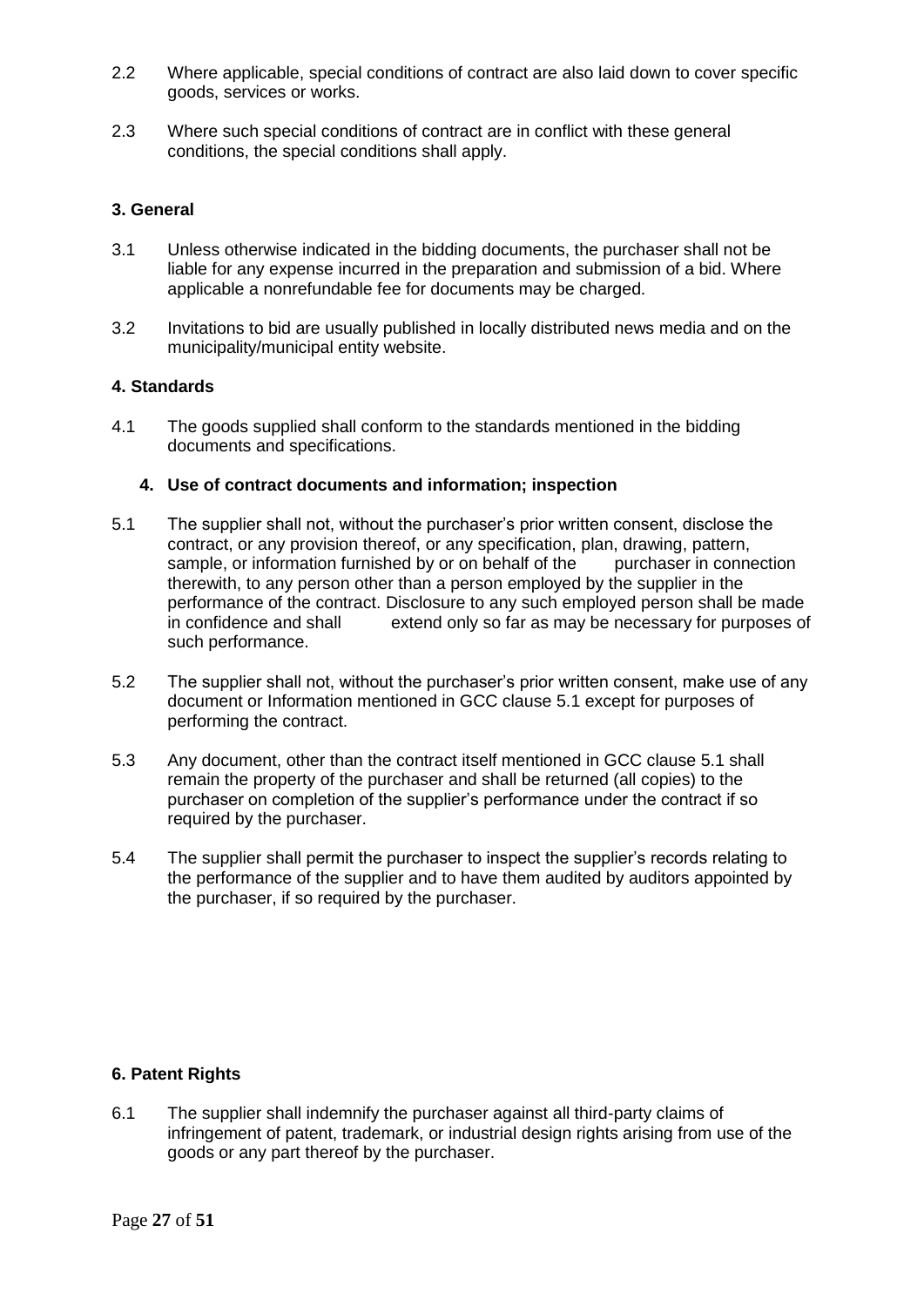6.2 When a supplier developed documentation / projects for the municipality / municipal entity, the intellectual, copy and patent rights or ownership of such documents or projects will vest in the municipality / municipal entity.

#### **7. Performance**

- 7.1 Within thirty (30) days of receipt of the notification of contract security award, the successful bidder shall furnish to the purchaser the performance security of the amount specified in SCC.
- 7.2 The proceeds of the performance security shall be payable to the purchaser as compensation for any loss resulting from the supplier's failure to complete his obligations under the contract.
- 7.3 The performance security shall be denominated in the currency of the contract or in a freely convertible currency acceptable to the purchaser and shall be in one of the following forms:

(a) a bank guarantee or an irrevocable letter of credit issued by a reputable bank located in the purchaser's country or abroad, acceptable to the purchaser, in the form provided in the bidding documents or another form acceptable to the purchaser; or

- (b) a cashier's or certified cheque.
- 7.4 The performance security will be discharged by the purchaser and returned to the supplier not later than thirty (30) days following the date of completion of the supplier's performance obligations under the contract, including any warranty obligations, unless otherwise specified.

#### **8. Inspections, tests and analyses**

- 8.1 All pre-bidding testing will be for the account of the bidder.
- 8.2 If it is a bid condition that goods to be produced or services to be rendered should at any stage be subject to inspections, tests and analyses, the bidder or contractor's premises shall be open, at all reasonable hours, for inspection by a representative of the purchaser or organization acting on behalf of the purchaser.
- 8.3 If there are no inspection requirements indicated in the bidding documents and no mention is made in the contract, but during the contract period it is decided that inspections shall be carried out, the purchaser shall itself make the necessary arrangements, including payment arrangements with the testing authority concerned.
- 8.4 If the inspections, tests and analyses referred to in clauses 8.2 and 8.3 show the goods to be in accordance with the contract requirements, the cost of the inspections, tests and analyses shall be defrayed by the purchaser.
- 8.5 Where the goods or services referred to in clauses 8.2 and 8.3 do not comply with the contract requirements, irrespective of whether such goods or services are accepted or not, the cost in connection with these inspections, tests or analyses shall be defrayed by the supplier.
- 8.6 Goods and services which are referred to in clauses 8.2 and 8.3 and which do not comply with the contract requirements may be rejected.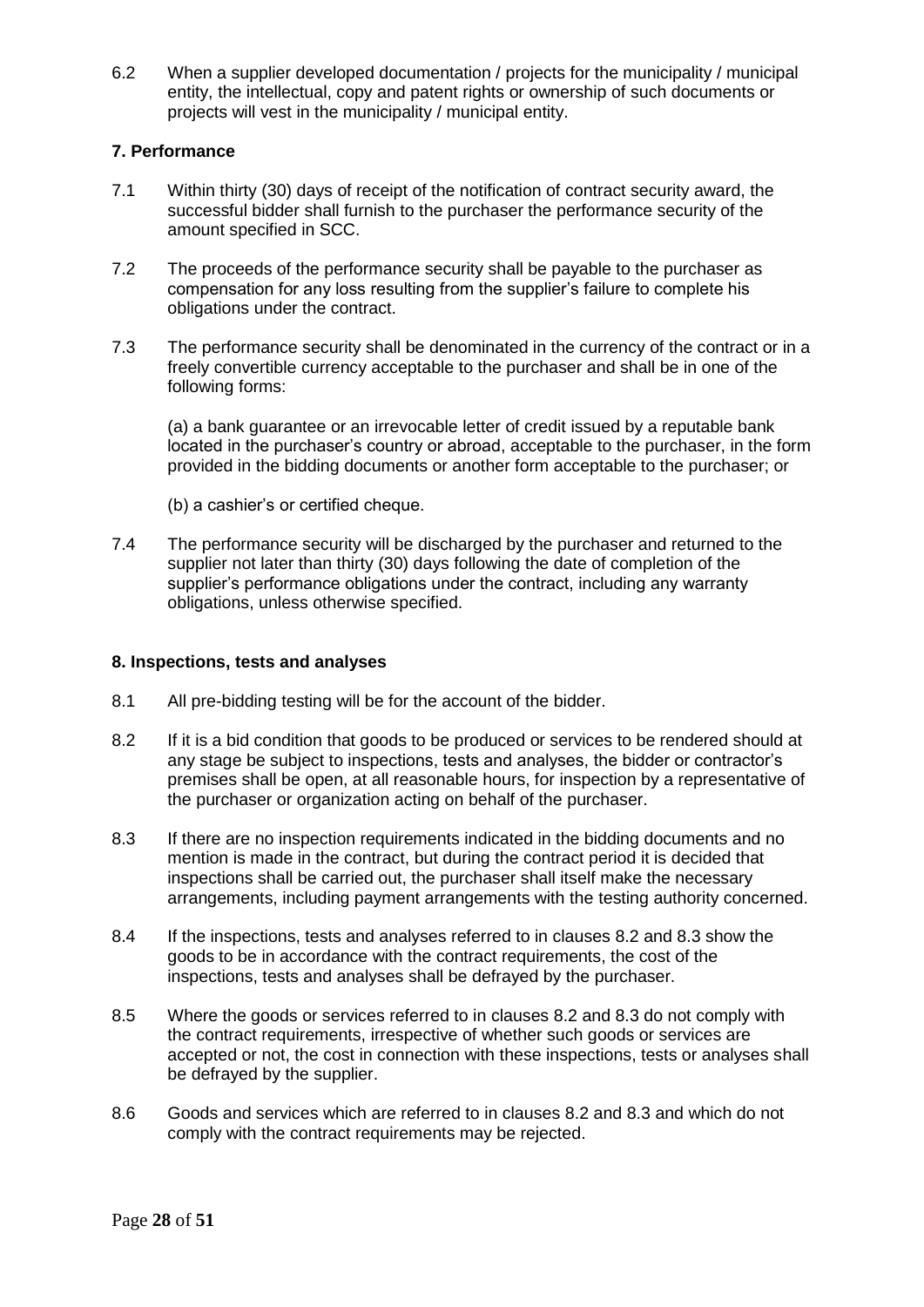- 8.7 Any contract goods may on or after delivery be inspected, tested or analysed and may be rejected if found not to comply with the requirements of the contract. Such rejected goods shall be held at the cost and risk of the supplier who shall, when called upon, remove them immediately at his own cost and forthwith substitute them with goods, which do comply with the requirements of the contract. Failing such removal the rejected goods shall be returned at the suppliers cost and risk. Should the supplier fail to provide the substitute goods forthwith, the purchaser may, without giving the supplier further opportunity to substitute the rejected goods, purchase such goods as may be necessary at the expense of the supplier.
- 8.8 The provisions of clauses 8.4 to 8.7 shall not prejudice the right of the purchaser to cancel the contract on account of a breach of the conditions thereof, or to act in terms of Clause 22 of GCC.

#### **9. Packing**

- 9.1 The supplier shall provide such packing of the goods as is required to prevent their damage or deterioration during transit to their final destination, as indicated in the contract. The packing shall be sufficient to withstand, without limitation, rough handling during transit and exposure to extreme temperatures, salt and precipitation during transit, and open storage. Packing, case size and weights shall take into consideration, where appropriate, the remoteness of goods' final destination and the absence of heavy handling facilities at all points in transit.
- 9.2 The packing, marking, and documentation within and outside the packages shall comply strictly with such special requirements as shall be expressly provided for in the contract, including additional requirements, if any, and in any subsequent instructions ordered by the purchaser.

#### **10. Delivery and documents**

10.1 Delivery of the goods and arrangements for shipping and clearance obligations, shall be made by the supplier in accordance with the terms specified in the contract.

#### **11. Insurance**

11.1 The goods supplied under the contract shall be fully insured in a freely convertible currency against loss or damage incidental to manufacture or acquisition, transportation, storage and delivery in the manner specified.

#### **12. Transportation**

12.1 Should a price other than an all-inclusive delivered price be required, this shall be specified.

#### **13. Incidental Services**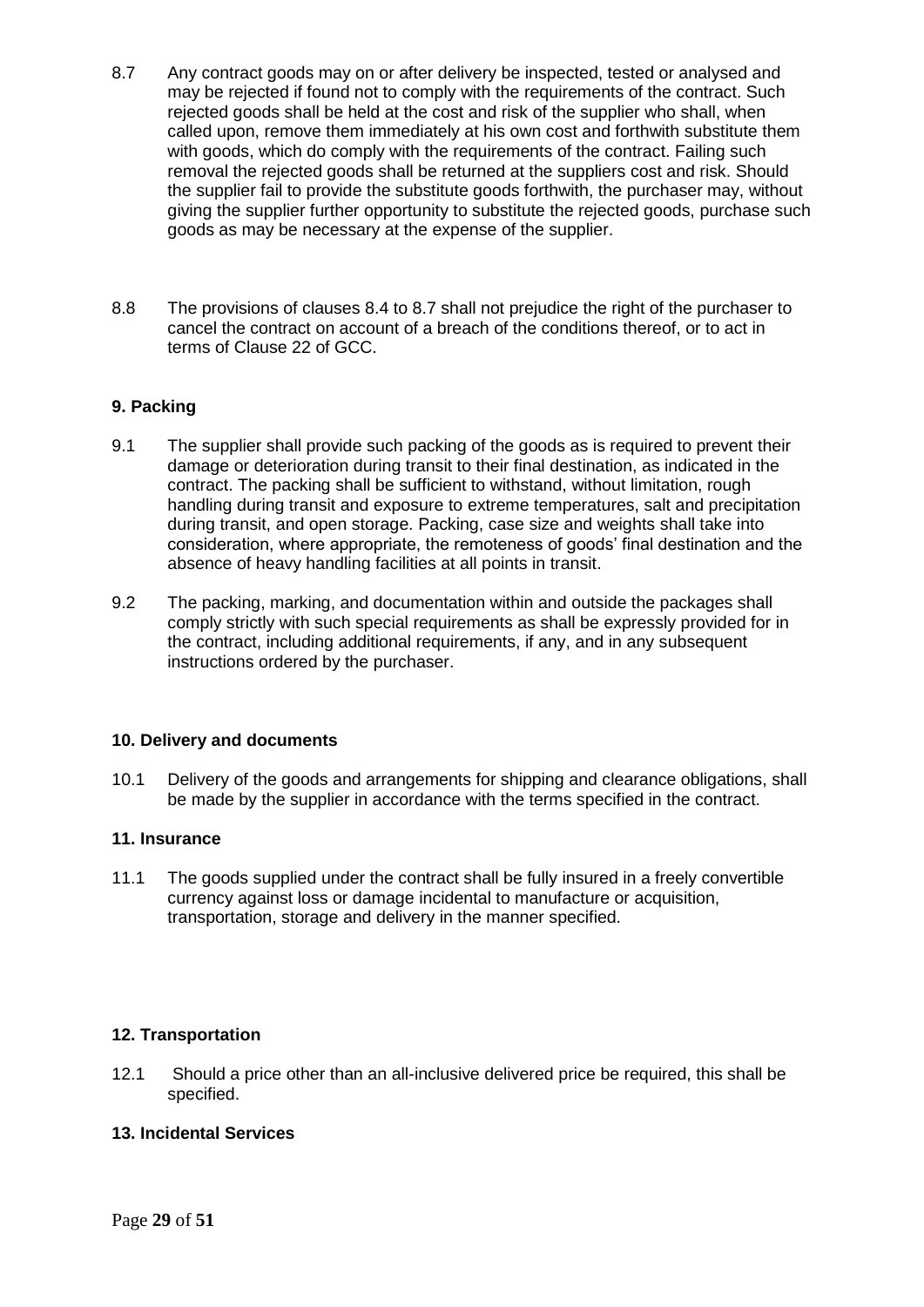13.1 The supplier may be required to provide any or all of the following services, including additional services, if any:

a) performance or supervision of on-site assembly and/or commissioning of the supplied goods;

(b) furnishing of tools required for assembly and/or maintenance of the supplied goods;

(c) furnishing of a detailed operations and maintenance manual for each appropriate unit of the supplied goods;

(d) performance or supervision or maintenance and/or repair of the supplied goods, for a period of time agreed by the parties, provided that this service shall not relieve the supplier of any warranty obligations under this contract; and

(e) training of the purchaser's personnel, at the supplier's plant and/or on-site, in assembly, start up, operation, maintenance, and/or repair of the supplied goods.

13.2 Prices charged by the supplier for incidental services, if not included in the contract price for the goods, shall be agreed upon in advance by the parties and shall not exceed the prevailing rates charged to other parties by the supplier for similar services.

#### **14. Spare parts**

- 14.1 As specified, the supplier may be required to provide any or all of the following materials, notifications, and information pertaining to spare parts manufactured or distributed by the supplier:
- (a) such spare parts as the purchaser may elect to purchase from the supplier, provided that this election shall not relieve the supplier of any warranty obligations under the contract; and;
- (b) in the event of termination of production of the spare parts:
- (i) advance notification to the purchaser of the pending termination, in sufficient time to permit the purchaser to procure needed requirements; and
- (ii) following such termination, furnishing at no cost to the purchaser, the blueprints, drawings, and specifications of the spare parts, if requested.

#### **15. Warranty**

- 15.1 The supplier warrants that the goods supplied under the contract are new, unused, of the most recent or current models, and that they incorporate all recent improvements in design and materials unless provided otherwise in the contract. The supplier further warrants that all goods supplied under this contract shall have no defect, arising from design, materials, or workmanship (except when the design and/or material is required by the purchaser' specifications) or from any act or omission of the supplier, that may develop under normal use of the supplied goods in the conditions prevailing in the country of final destination.
- 15.2 This warranty shall remain valid for twelve (12) months after the goods, or any portion thereof as the case may be, have been delivered to and accepted at the final destination indicated in the contract, or for eighteen (18) months after the date of shipment from the port or place of loading in the source country, whichever period concludes earlier, unless specified otherwise.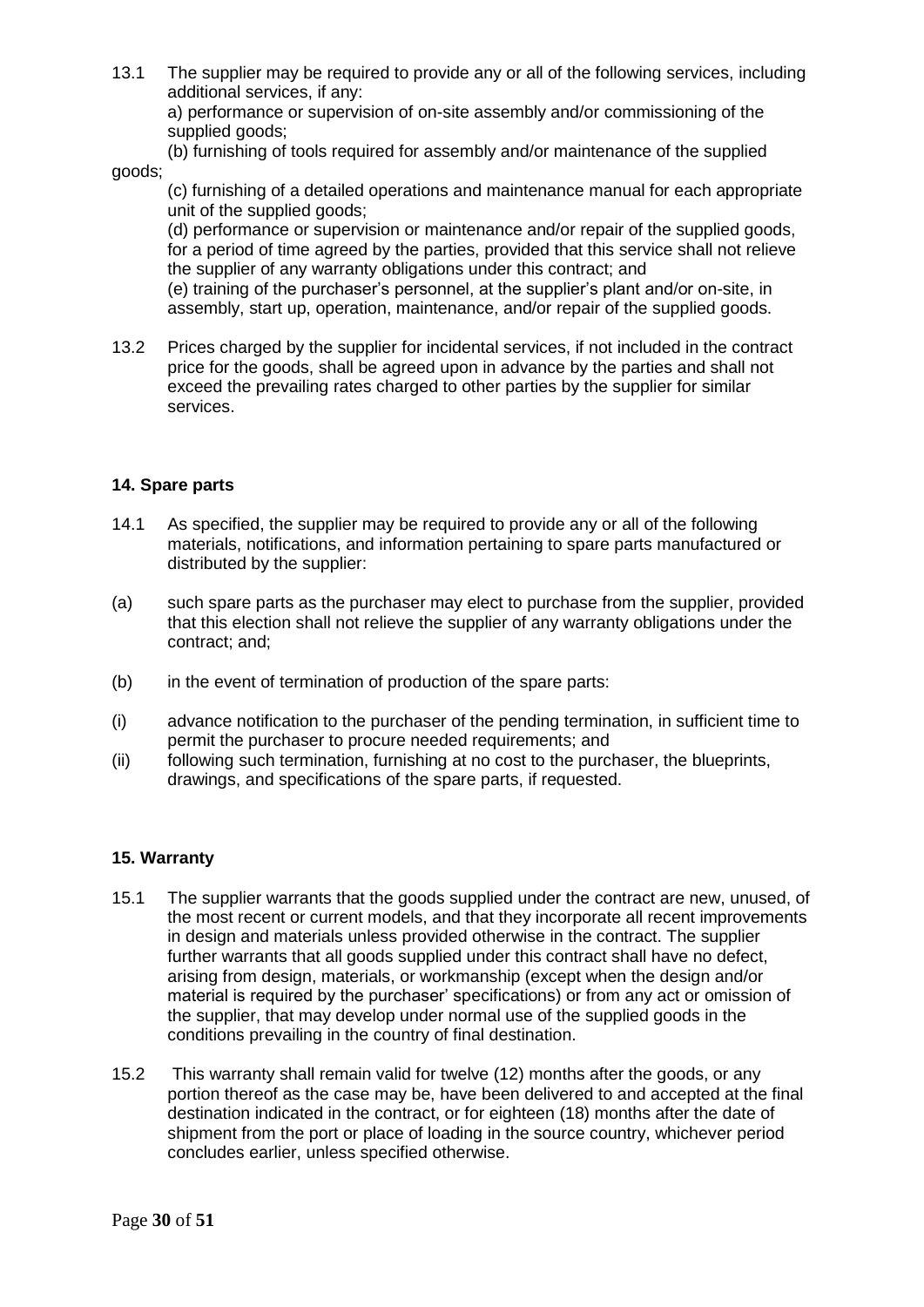- 15.3 The purchaser shall promptly notify the supplier in writing of any claims arising under this warranty.
- 15.4 Upon receipt of such notice, the supplier shall, within the period specified and with all reasonable speed, repair or replace the defective goods or parts thereof, without costs to the purchaser.
- 15.5 If the supplier, having been notified, fails to remedy the defect(s) within the period specified, the purchaser may proceed to take such remedial action as may be necessary, at the supplier's risk and expense and without prejudice to any other rights which the purchaser may have against the supplier under the contract.

#### **16. Payment**

- 16.1 The method and conditions of payment to be made to the supplier under this contract shall be specified.
- 16.2 The supplier shall furnish the purchaser with an invoice accompanied by a copy of the delivery note and upon fulfillment of other obligations stipulated in the contract.
- 16.3 Payments shall be made promptly by the purchaser, but in no case later than thirty (30) days after submission of an invoice or claim by the supplier.
- 16.4 Payment will be made in Rand unless otherwise stipulated

#### **17. Prices**

17.1 Prices charged by the supplier for goods delivered and services performed under the contract shall not vary from the prices quoted by the supplier in his bid, with the exception of any price adjustments authorized or in the purchaser's request for bid validity extension, as the case may be.

#### **18. Variation Orders**

18.1 In cases where the estimated value of the envisaged changes in purchase does not vary more than 15% of the total value of the original contract, the contractor may be

instructed to deliver the goods or render the services as such. In cases of measurable quantities, the contractor may be approached to reduce the unit price, and such offers may be accepted provided that there is no escalation in price.

#### **19. Assignment**

19.1 The supplier shall not assign, in whole or in part, its obligations to perform under the contract, except with the purchaser's prior written consent.

#### **20. Subcontracts**

20.1 The supplier shall notify the purchaser in writing of all subcontracts awarded under these contracts if not already specified in the bid. Such notification, in the original bid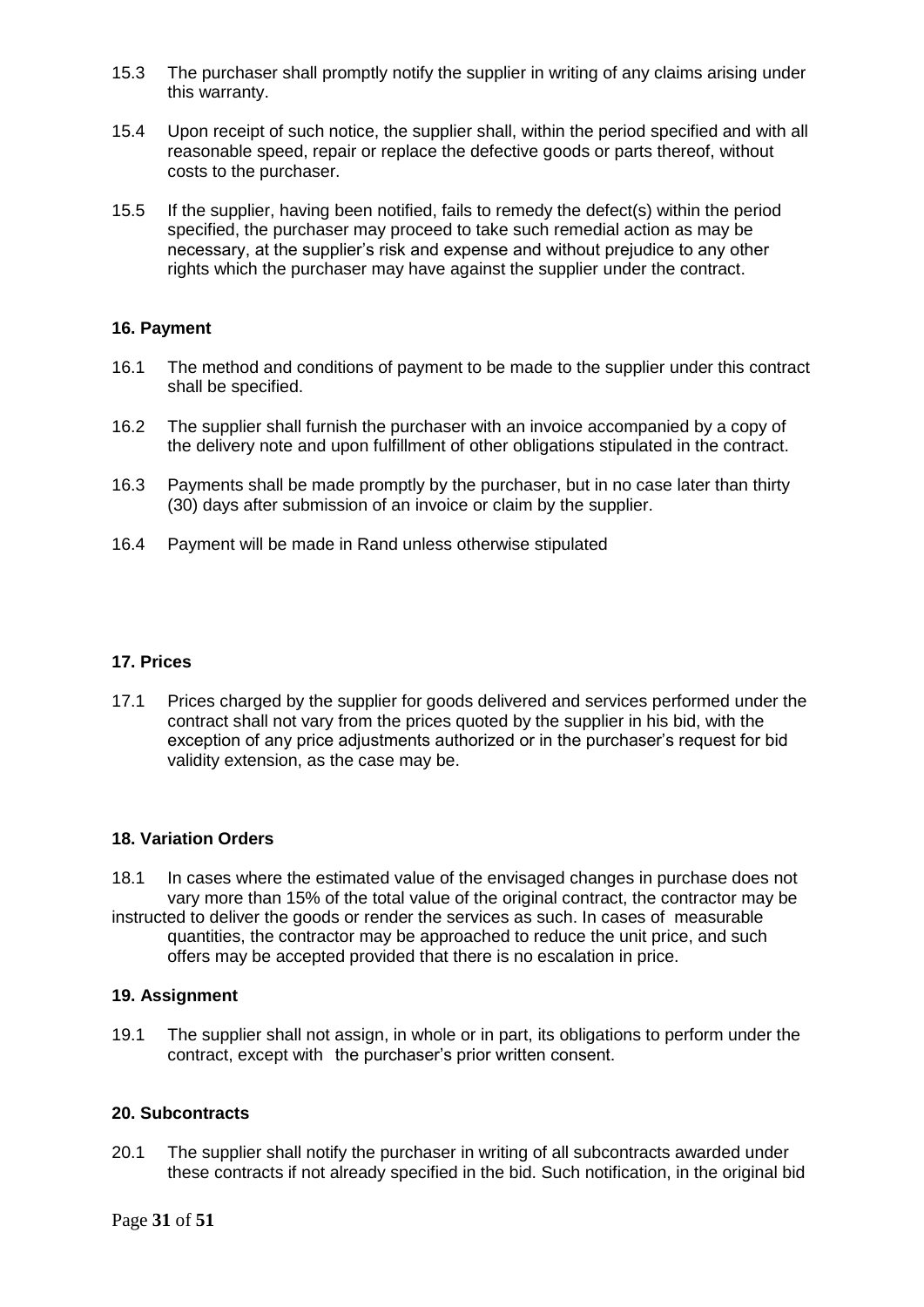or later, shall not relieve the supplier from any liability or obligation under the contract.

#### **21. Delays in the supplier's performance**

- . 21.1 Delivery of the goods and performance of services shall be made by the supplier in accordance with the time schedule prescribed by the purchaser in the contract.
- 21.2 If at any time during performance of the contract, the supplier or its subcontractor(s) should encounter conditions impeding timely delivery of the goods and performance of services, the supplier shall promptly notify the purchaser in writing of the fact of the delay, its likely duration and its cause(s). As soon as practicable after receipt of the supplier's notice, the purchaser shall evaluate the situation and may at his discretion extend the supplier's time for performance, with or without the imposition of penalties, in which case the extension shall be ratified by the parties by amendment of contract.
- 21.3 The right is reserved to procure outside of the contract small quantities or to have minor essential services executed if an emergency arises, the supplier's point of supply is not situated at or near the place where the goods are required, or the supplier's services are not readily available.
- 21.4 Except as provided under GCC Clause 25, a delay by the supplier in the performance of its delivery obligations shall render the supplier liable to the imposition of penalties, pursuant to GCC Clause 22, unless an extension of time is agreed upon pursuant to GCC Clause 22.2 without the application of penalties.
- 21.5 Upon any delay beyond the delivery period in the case of a goods contract, the purchaser shall, without cancelling the contract, be entitled to purchase goods of a similar quality and up to the same quantity in substitution of the goods not supplied in conformity with the contract and to return any goods delivered later at the supplier's expense and risk, or to cancel the contract and buy such goods as may be required to complete the contract and without prejudice to his other rights, be entitled to claim damages from the supplier.

#### **22. Penalties**

22.1 Subject to GCC Clause 25, if the supplier fails to deliver any or all of the goods or to perform the services within the period(s) specified in the contract, the purchaser shall, without prejudice to its other remedies under the contract, deduct from the contract price, as a penalty, a sum calculated on the delivered price of the delayed goods or unperformed services using the current prime interest rate calculated for each day of the delay until actual delivery or performance. The purchaser may also consider termination of the contract pursuant to GCC Clause 23.

#### **23. Termination for Default**

23.1 The purchaser, without prejudice to any other remedy for breach of contract, by written notice of default sent to the supplier, may for default terminate this contract in whole or in part:

(a) if the supplier fails to deliver any or all of the goods within the period(s) specified in the contract, or within any extension thereof granted by the purchaser pursuant to GCC Clause 21.2;

(b) if the supplier fails to perform any other obligation(s) under the contract; or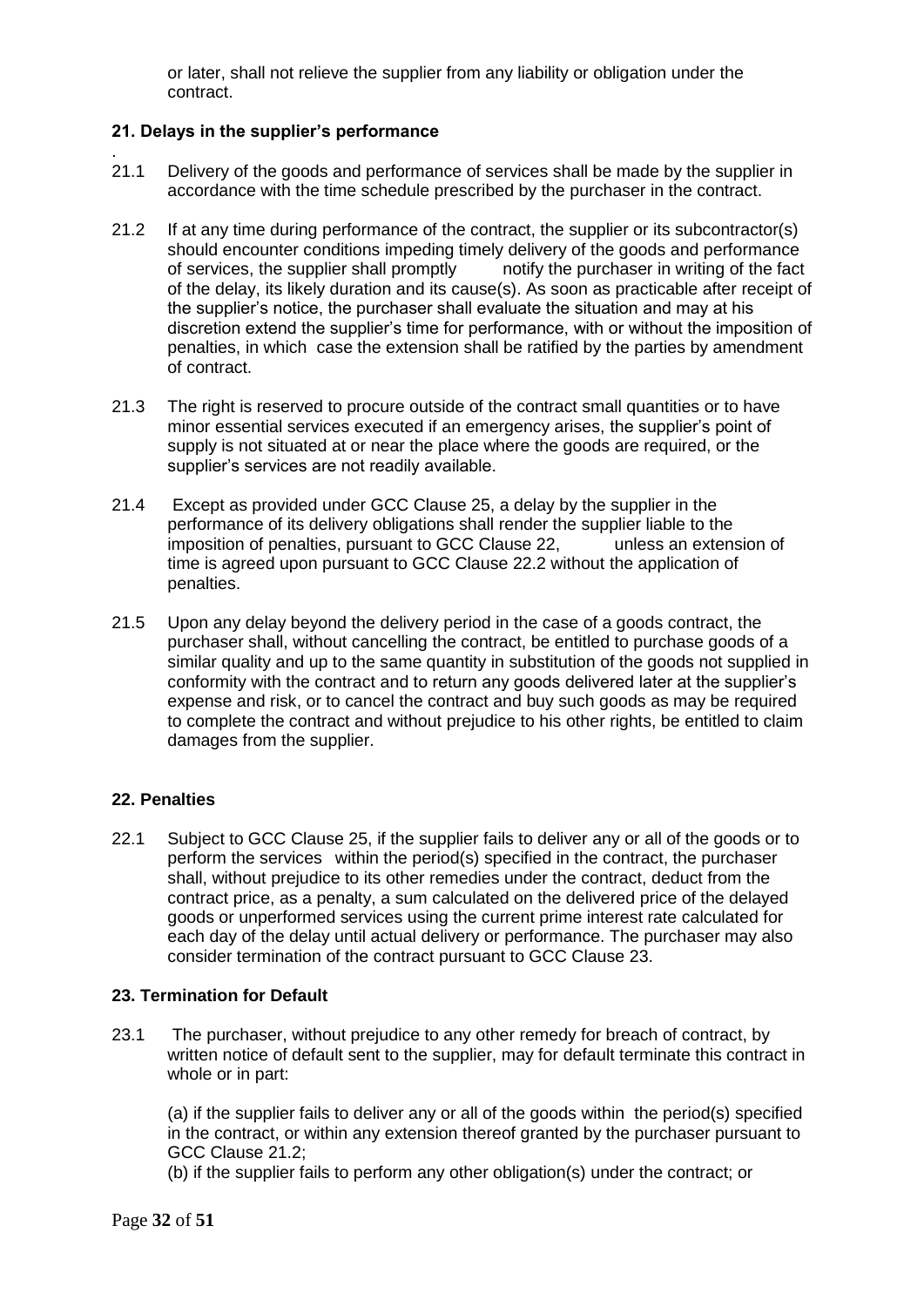(c) if the supplier, in the judgment of the purchaser, has engaged in corrupt or fraudulent practices in competing for or in executing the contract.

- 23.2 In the event the purchaser terminates the contract in whole or in part, the purchaser may procure, upon such terms and in such manner, as it deems appropriate, goods, works or services similar to those undelivered, and the supplier shall be liable to the purchaser for any excess costs for such similar goods, works or services. However, the supplier shall continue performance of the contract to the extent not terminated.
- 23.3 Where the purchaser terminates the contract in whole or in part, the purchaser may decide to impose a restriction penalty on the supplier by prohibiting such supplier from doing business with the public sector for a period not exceeding 10 years.
- 23.4 If a purchaser intends imposing a restriction on a supplier or any person associated with the supplier, the supplier will be allowed a time period of not more than fourteen (14) days to provide reasons why the envisaged restriction should not be imposed. Should the supplier fail to respond within the stipulated fourteen (14) days the purchaser may regard the supplier as having no objection and proceed with the restriction.
- 23.5. Any restriction imposed on any person by the purchaser will, at the discretion of the purchaser, also be applicable to any other enterprise or any partner, manager, director or other person who wholly or partly exercises or exercised or may exercise control over the enterprise of the first-mentioned person, and with which enterprise or person the first-mentioned person, is or was in the opinion of the purchaser actively associated.
- 23.6 If a restriction is imposed, the purchaser must, within five (5) working days of such imposition, furnish the National Treasury, with the following information:

(i) the name and address of the supplier and / or person restricted by the purchaser; (ii) the date of commencement of the restriction

- (iii) the period of restriction; and
- (iv) the reasons for the restriction.

These details will be loaded in the National Treasury's central database of suppliers or persons prohibited from doing business with the public sector.

23.7. If a court of law convicts a person of an offence as contemplated in sections 12 or 13 of the Prevention and Combating of Corrupt Activities Act, No. 12 of 2004, the court may also rule that such person's name be endorsed on the Register for Tender Defaulters. When a person's name has been endorsed on the Register, the person will be prohibited from doing business with the public sector for a period not less than five years and not more than 10 years. The National Treasury is empowered to determine the period of restriction and each case will be dealt with on its own merits. According to section 32 of the Act the Register must be open to the public. The Register can be perused on the National Treasury website.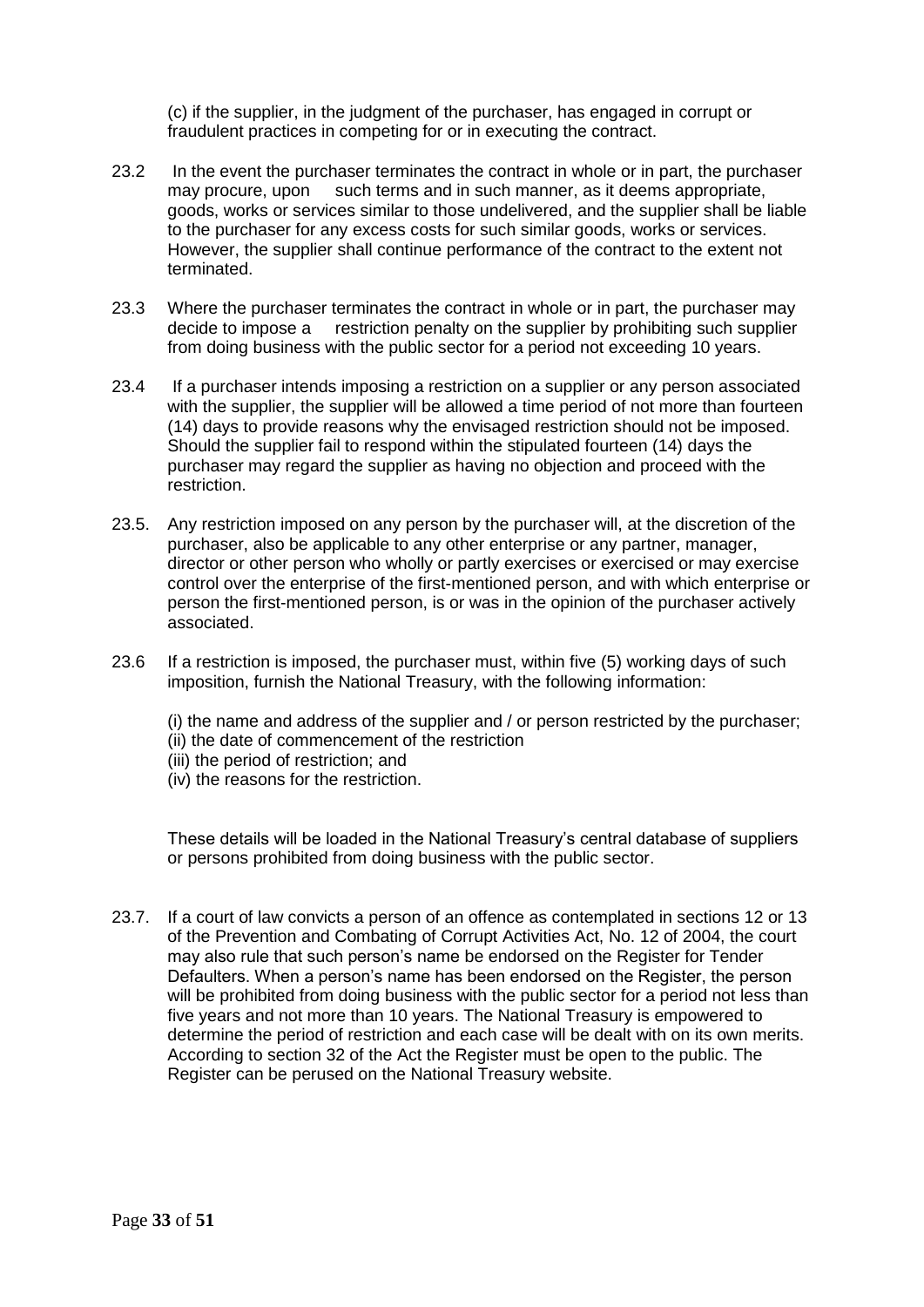#### **24. Anti- dumping and countervailing duties and rights**

24.1 When, after the date of bid, provisional payments are required, or anti-dumping or countervailing duties are imposed, or the amount of a provisional payment or antidumping or countervailing right is increased in respect of any dumped or subsidized import, the State is not liable for any amount so required or imposed, or for the amount of any such increase. When, after the said date, such a provisional payment is no longer required or any such anti-dumping or countervailing right is abolished, or where the amount of such provisional payment or any such right is reduced, any such favorable difference shall on demand be paid forthwith by the supplier to the purchaser or the purchaser may deduct such amounts from moneys (if any)

which may otherwise be due to the supplier in regard to goods or services which he delivered or rendered, or is to deliver or render in terms of the contract or any other contract or any other amount which may be due to him.

#### **25. Force Majeure**

- 25.1 Notwithstanding the provisions of GCC Clauses 22 and 23, the supplier shall not be liable for forfeiture of its performance security, damages, or termination for default if and to the extent that his delay in performance or other failure to perform his obligations under the contract is the result of an event of force majeure.
- 25.2 If a force majeure situation arises, the supplier shall promptly notify the purchaser in writing of such condition and the cause thereof. Unless otherwise directed by the purchaser in writing, the supplier shall continue to perform its obligations under the contract as far as is reasonably practical, and shall seek all reasonable alternative means for performance not prevented by the force majeure event.

#### **26. Termination for insolvency**

26.1 The purchaser may at any time terminate the contract by giving written notice to the supplier if the supplier becomes bankrupt or otherwise insolvent. In this event, termination will be without compensation to the supplier, provided that such termination will not prejudice or affect any right of action or remedy, which has accrued or will accrue thereafter to the purchaser.

#### **27. Settlement of Disputes**

- 27.1 If any dispute or difference of any kind whatsoever arises between the purchaser and the supplier in connection with or arising out of the contract, the parties shall make every effort to resolve amicably such dispute or difference by mutual consultation.
- 27.2 If, after thirty (30) days, the parties have failed to resolve their dispute or difference by such mutual consultation, then either the purchaser or the supplier may give notice to the other party of his intention to commence with mediation. No mediation in respect of this matter may be commenced unless such notice is given to the other party.
- 27.3 Should it not be possible to settle a dispute by means of mediation, it may be settled in a South African court of law.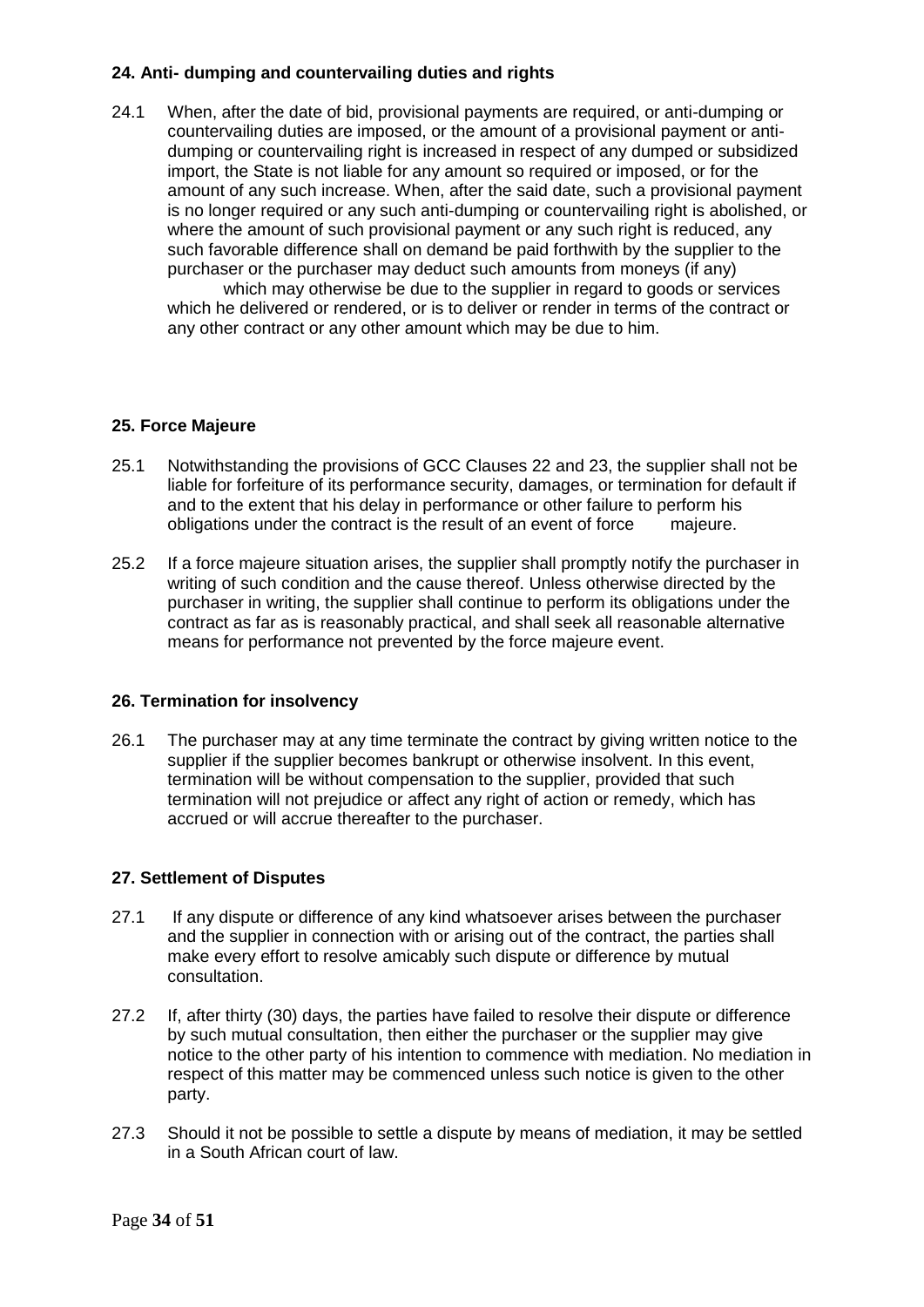27.4 Notwithstanding any reference to mediation and/or court proceedings herein,

(a) the parties shall continue to perform their respective obligations under the contract unless they otherwise agree; and

(b) the purchaser shall pay the supplier any monies due the supplier for goods delivered and / or services rendered according to the prescripts of the contract.

#### **28. Limitation of Liability**

28.1 Except in cases of criminal negligence or willful misconduct, and in the case of infringement pursuant to Clause 6;

(a) the supplier shall not be liable to the purchaser, whether in contract, tort, or otherwise, for any indirect or consequential loss or damage, loss of use, loss of production, or loss of profits or interest costs, provided that this exclusion shall not apply to any obligation of the supplier to pay penalties and/or damages to the purchaser; and

(b) the aggregate liability of the supplier to the purchaser, whether under the contract, in tort or otherwise, shall not exceed the total contract price, provided that this limitation shall not apply to the cost of repairing or replacing defective equipment.

#### **29. Governing language**

29.1 The contract shall be written in English. All correspondence and other documents pertaining to the contract that is exchanged by the parties shall also be written in English.

#### **30. Applicable law**

30.1 The contract shall be interpreted in accordance with South African laws, unless otherwise specified.

#### **31. Notices**

- 31.1 Every written acceptance of a bid shall be posted to the supplier concerned by registered or certified mail and any other notice to him shall be posted by ordinary mail to the address furnished in his bid or to the address notified later by him in writing and such posting shall be deemed to be proper service of such notice.
- 31.2 The time mentioned in the contract documents for performing any act after such aforesaid notice has been given, shall be reckoned from the date of posting of such notice.

#### **32. Taxes and duties**

32.1 A foreign supplier shall be entirely responsible for all taxes, stamp duties, license fees, and other such levies imposed outside the purchaser's country.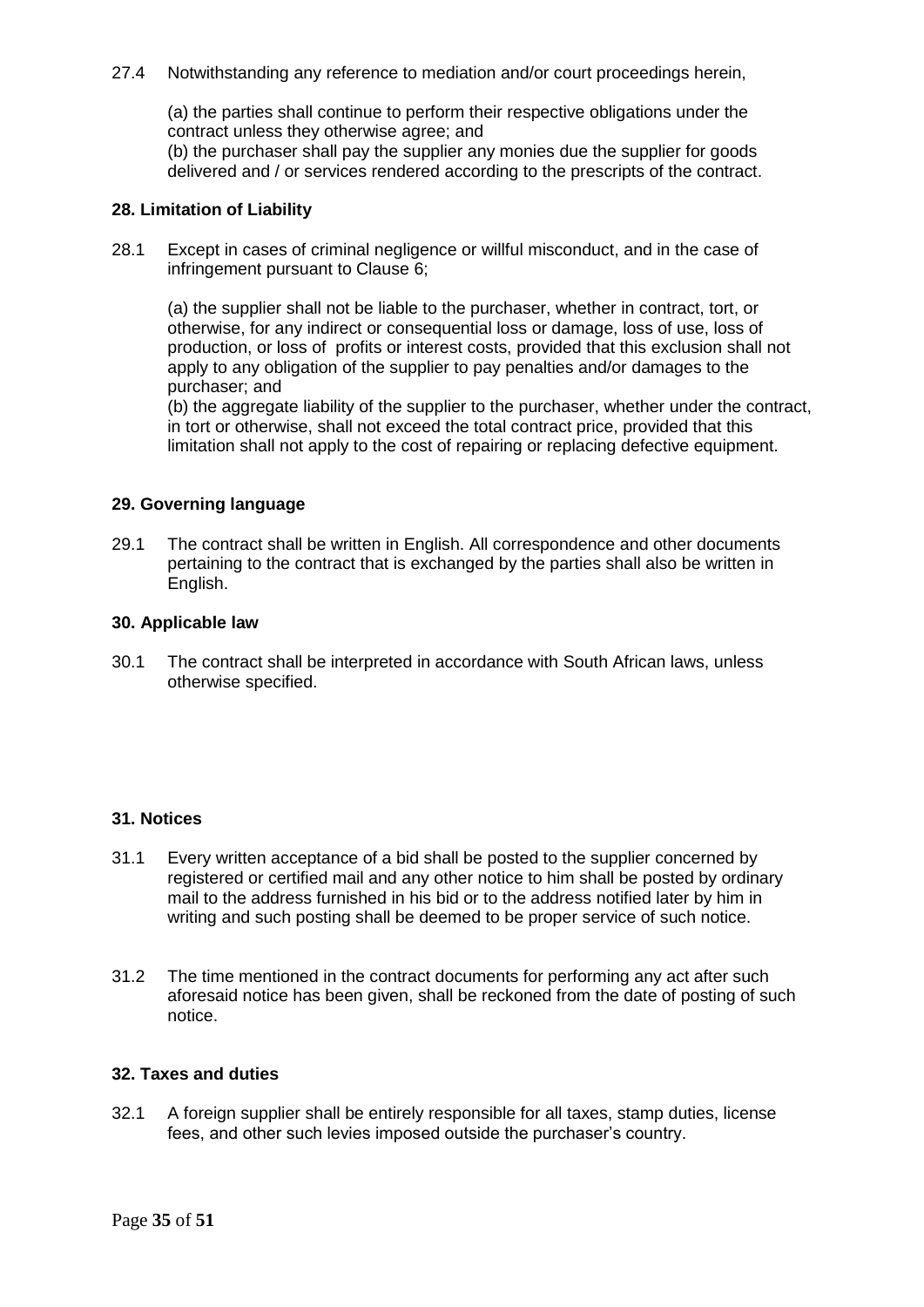- 32.2 A local supplier shall be entirely responsible for all taxes, duties, license fees, etc., incurred until delivery of the contracted goods to the purchaser.
- 32.3 No contract shall be concluded with any bidder whose tax matters are not in order. Prior to the award of a bid SARS must have certified that the tax matters of the preferred bidder are in order.
- 32.4 No contract shall be concluded with any bidder whose municipal rates and taxes and municipal services charges are in arrears.

#### **33. Transfer of contracts**

33.1 The contractor shall not abandon, transfer, cede assign or sublet a contract or part thereof without the written permission of the purchaser

#### **34. Amendment of contracts**

34.1 No agreement to amend or vary a contract or order or the conditions, stipulations or provisions thereof shall be valid and of any force unless such agreement to amend or vary is entered into in writing and signed by the contracting parties. Any waiver of the requirement that the agreement to amend or vary shall be in writing, shall also be in writing.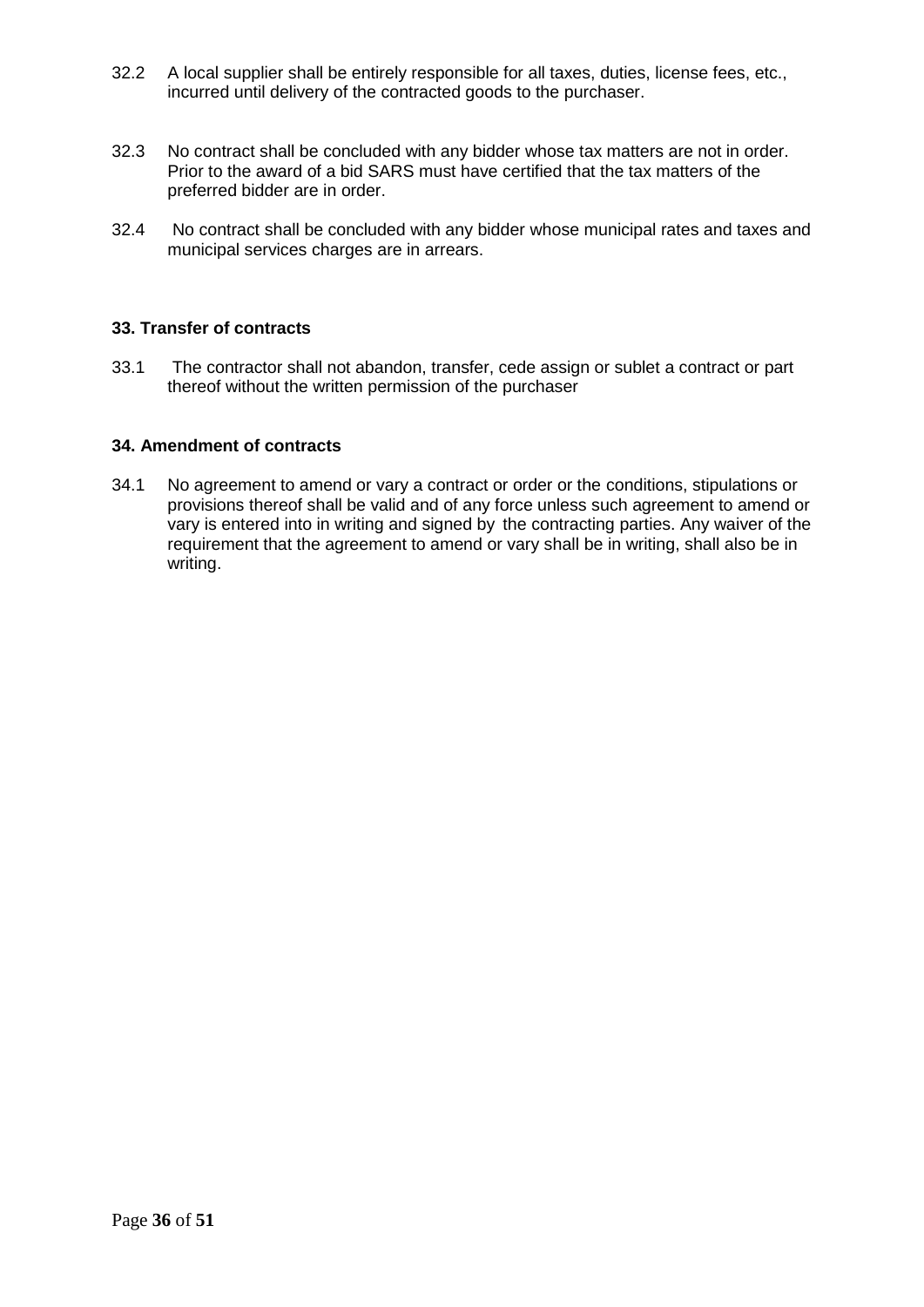#### **SECTION I**

#### **CONDITIONS OF BID**

- 1. I/We hereby bid to supply all or any of the supplies and/or to render all or any of the services described in the attached documents to the Emadlangeni Municipality (hereinafter called the "Municipality") on the terms and conditions and be in accordance with the specifications stipulated in the bid documents (and which shall be taken as part of and be incorporated into this bid) at the prices and on the terms regarding time for delivery and/or execution inserted therein.
- 2. I/we agree that:
	- (a) the offer herein shall remain binding upon me and open for acceptance by the Municipality during the validity period indicated and calculated from the closing time of the bid;
	- (b) this bid and its acceptance shall be subject to Local Government Municipal Finance Management Act, 2003, the KwaZulu-Natal Supply Chain Management Policy Framework, the Provincial Treasury issued Practice Notes, and the General Conditions of Contract, with which I/we am fully acquainted;
	- (c) if I/we withdraw my bid within the period for which I/we have agreed that the bid shall remain open for acceptance, or fail to fulfill the contract when called upon to do so, the Municipality may, without prejudice to its other rights, agree to the withdrawal of my bid or cancel the contract that may have been entered into between me and the Municipality. I/we will then pay to the Municipality any additional expenses incurred by the Municipality having either to accept any less favorable bid or, if fresh bids have to be invited, the additional expenditure incurred by the invitation of fresh bids and by the subsequent acceptance of any less favorable bid. The Municipality shall have the right to recover such additional expenditure by set-off against monies which may be due to me under this or any other bid or contract or against any guarantee or deposit that may have been furnished by me or on my behalf for the due fulfillment of this or any other bid or contract and pending the ascertainment of the amount of such additional expenditure to retain such monies, guarantee or deposit as security for any loss the Province may sustain by reason of my default;
	- (d) if my bid is accepted, the acceptance may be communicated to me by registered post, and that the South African Post Office Limited shall be treated as delivery agent to me;
	- (e) the law of the Republic of South Africa shall govern the contract created by

the

acceptance of my bid and I choose *domiciliumcitandi et executandi*in the Republic at (full physical address): ............................................................................................................................

............................................................................................................................

4. I/we furthermore confirm that I/we have satisfied myself as to the correctness and validity of my bid: that the price(s), rate(s) and preference quoted cover all of the work/item(s) and my obligations under a resulting contract, and I accept that any mistakes regarding the price(s) and calculations will be at my risk.

.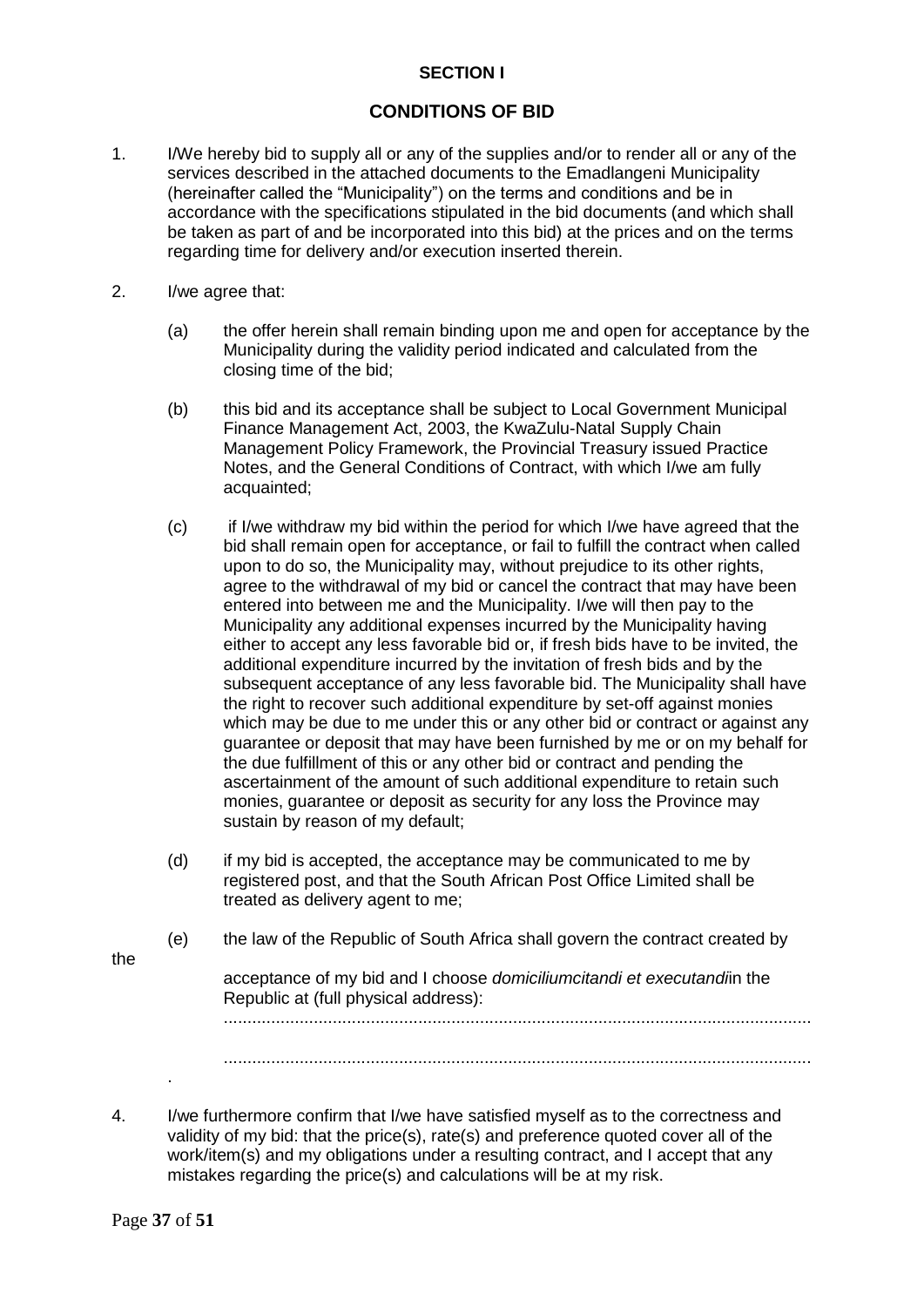- 5. I/we hereby accept full responsibility for the proper execution and fulfillment of all obligations and conditions devolving on me under this agreement, as the Principal(s) liable for the due fulfillment of this contract.
- 6. I/we agree that any action arising from this contract may in all respects be instituted against me and I/we hereby undertake to satisfy fully any sentence or judgment which may be pronounced against me as a result of such action.
- 7. I/we confirm that I/we have declared all and any interest that I or any persons related to my business has with regard to this bid or any related bids by completion of the Declaration of Interest Section.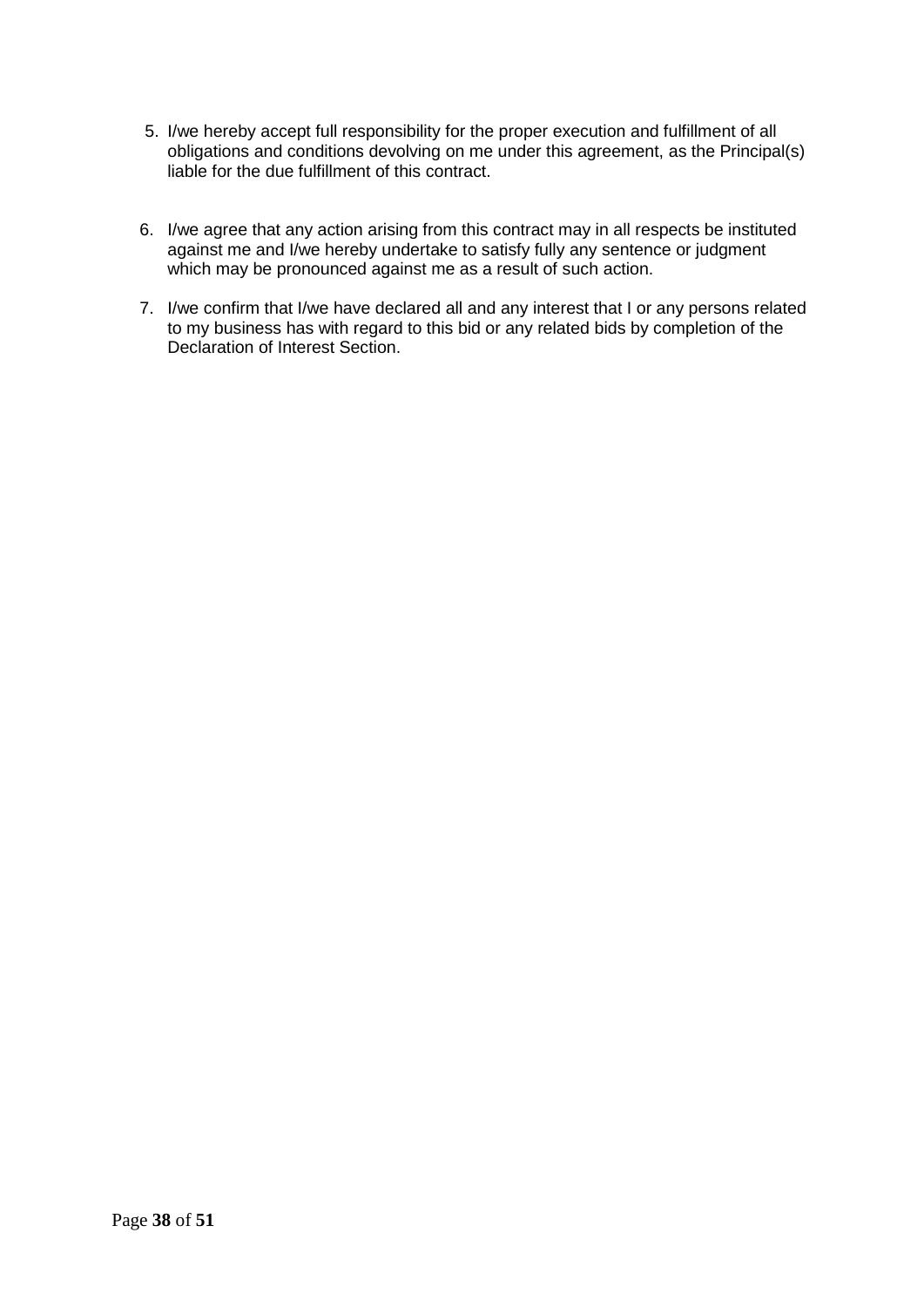#### **SECTION J**

#### **PRICING SCHEDULE – FIRM PRICES**

**(Purchases)**

#### **NOTE: ONLY FIRM PRICES WILL BE ACCEPTED. NON-FIRM PRICES (INCLUDING PRICES SUBJECT TO RATES OF EXCHANGE VARIATIONS) WILL NOT BE CONSIDERED**

#### **IN CASES WHERE DIFFERENT DELIVERY POINTS INFLUENCE THE PRICING, A SEPARATE PRICING SCHEDULE MUST BE SUBMITTED FOR EACH DELIVERY POINT**

Scope of work

This bid calls for the supply and delivery of new 4x4 Single and/or double Cab delivery van inclusive of accessories as required in the specification and schedules The accessories shall be quoted for separately and shall be determined as required.

## **MINIMUM SPECIFICATIONS FOR 4x4 SINGLE CAB**

Electronic adjustable windows and external Mirrors

| Door's               | $\overline{2}$                            |
|----------------------|-------------------------------------------|
| Seating capacity     | $\overline{2}$                            |
| Fuel tank            | 75 litres or more                         |
| Fuel type            | Diesel                                    |
| Aircon               | Standard                                  |
| <b>Power Socket</b>  | 12v                                       |
| Radio                | $FM$ Radio + CD player + Aux and USB port |
| <b>Engine</b>        |                                           |
| Engine capacity (CC) | 2.6 or higher                             |
| Number of cylinders  | 4 or more                                 |
|                      |                                           |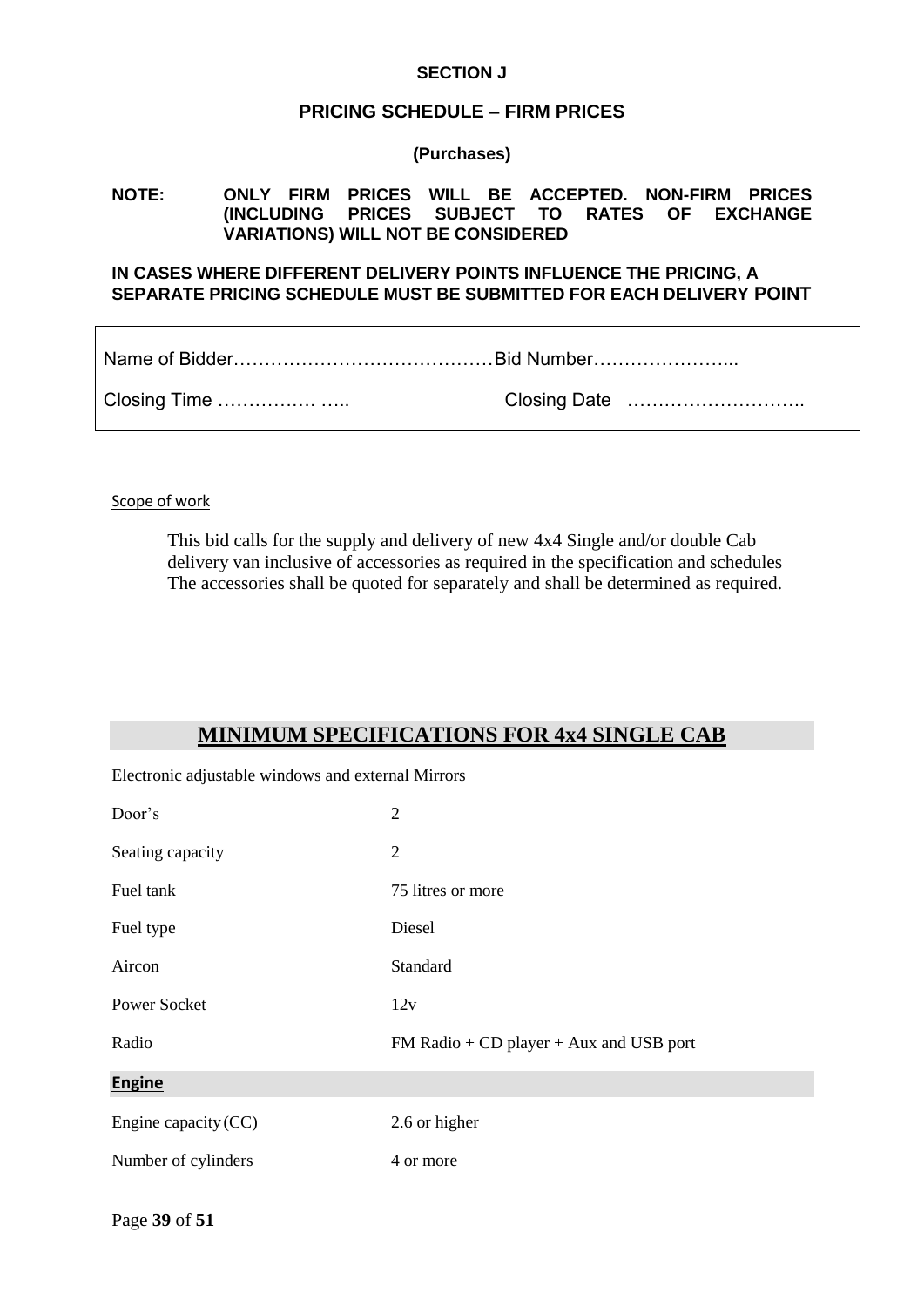| Engine type            | Diesel               |
|------------------------|----------------------|
| Engine Size            | 2.6 litres or higher |
| Cylinder layout        | inline               |
| <b>Power</b>           |                      |
| Maximum power          | 126Kw@3600rpm        |
| Maximum torgue         | 343Nm@1400-3400rpm   |
| Rpm for maximum Torgue | 1400                 |
| <b>Transmission</b>    |                      |
| Transmission type      | Manual               |
| Number of Gears        | 5 or more            |
| <b>Tyres and Rims</b>  |                      |
| Rim type               | Steel                |
| Rim diameter           | 17 Inch              |
| Rim width              | 6 Inch               |
| Tyre width             | 225mm                |
| Tyre Profile           | 70                   |
| Tyre rating            | ${\bf S}$            |
| Full size spare wheel  | 225/70 R70           |

| Exterior           |                                     |
|--------------------|-------------------------------------|
| <b>Body Colour</b> | White                               |
| Side steps         | Aluminum                            |
| Headlights         | Multi-reflector halogen headlights  |
| Rear lights        | LED high stop light                 |
| Wind screen wipers | Washer Linked variable intermittent |
|                    |                                     |

| Dimensions and Weight |              |
|-----------------------|--------------|
| Gross Vehicle weight  | $2835$ kg    |
| Kerb Weight           | 1635-1685 Kg |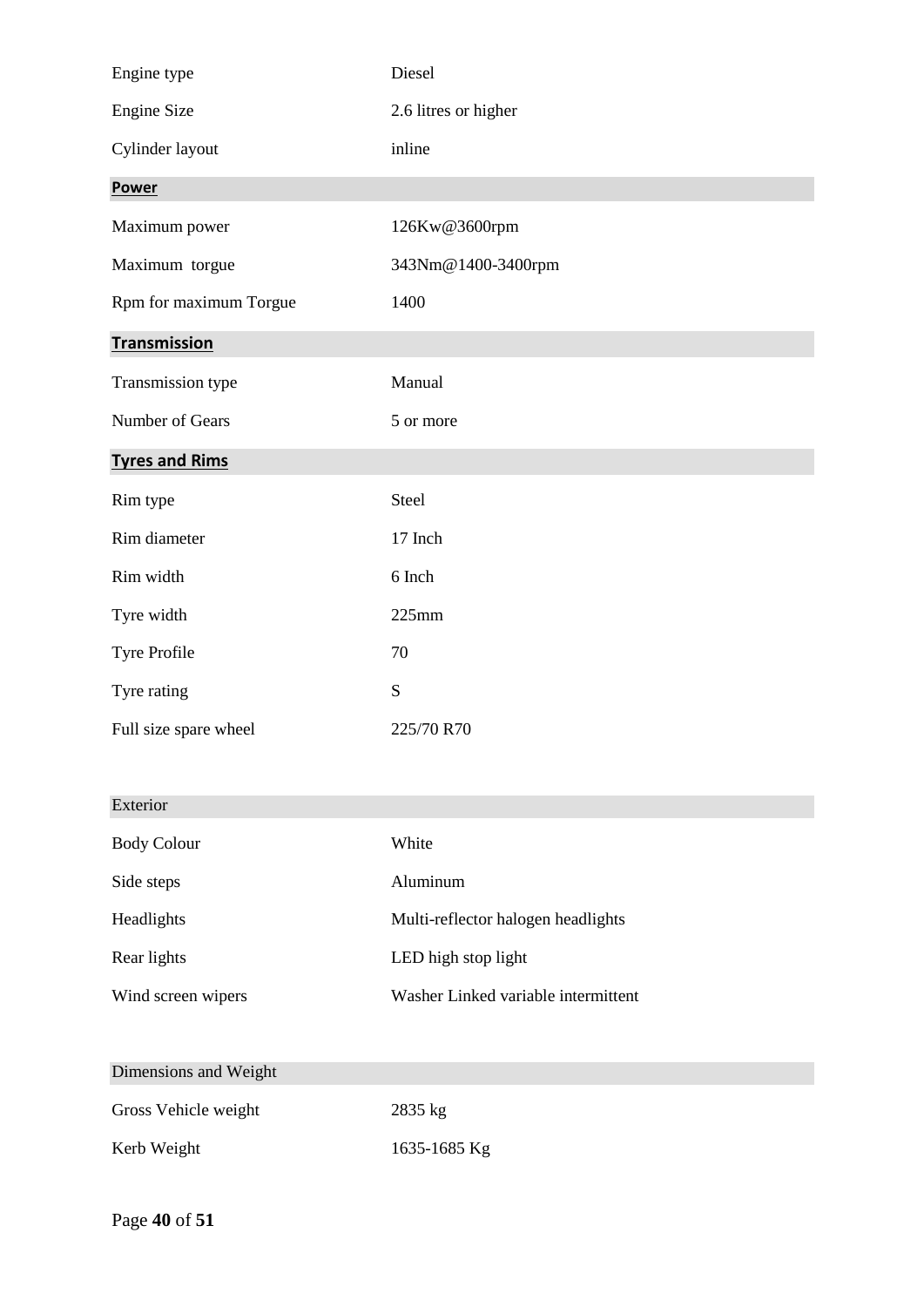## **MINIMUM SPECIFICATIONS FOR 4x4 DOUBLE CAB VAN**

| <b>Power Steering</b>                              |                      |  |  |
|----------------------------------------------------|----------------------|--|--|
| Electronic adjustable windows and external Mirrors |                      |  |  |
| $Radio/CD + mp3 + Aux$                             |                      |  |  |
| Door's                                             | $\overline{4}$       |  |  |
| Seating capacity                                   | 5                    |  |  |
| Fuel tank                                          | 75 litres or more    |  |  |
| Fuel type                                          | Diesel               |  |  |
| <b>Engine</b>                                      |                      |  |  |
| Engine capacity (CC)                               | 3.0 or higher        |  |  |
| Number of cylinders                                | 4 or more            |  |  |
| Engine type                                        | Diesel               |  |  |
| <b>Engine Size</b>                                 | 3.0 litres or higher |  |  |
| Cylinder layout                                    | inline               |  |  |
| <b>Power</b>                                       |                      |  |  |
| Maximum power                                      | 126Kw@3600rpm        |  |  |
| Maximum torgue                                     | 343Nm@1400-3400rpm   |  |  |
| Rpm for maximum Torgue                             | 1400                 |  |  |
| <b>Transmission</b>                                |                      |  |  |
| Transmission type                                  | Manual               |  |  |
| Number of Gears                                    | 5 or More            |  |  |
| <b>Tyres and Rims</b>                              |                      |  |  |
| Rim type                                           | Steel                |  |  |
| Rim diameter                                       | 17 Inch              |  |  |
| Rim width                                          | 6 Inch               |  |  |
| Tyre width                                         | 225mm                |  |  |
|                                                    |                      |  |  |

Page **41** of **51**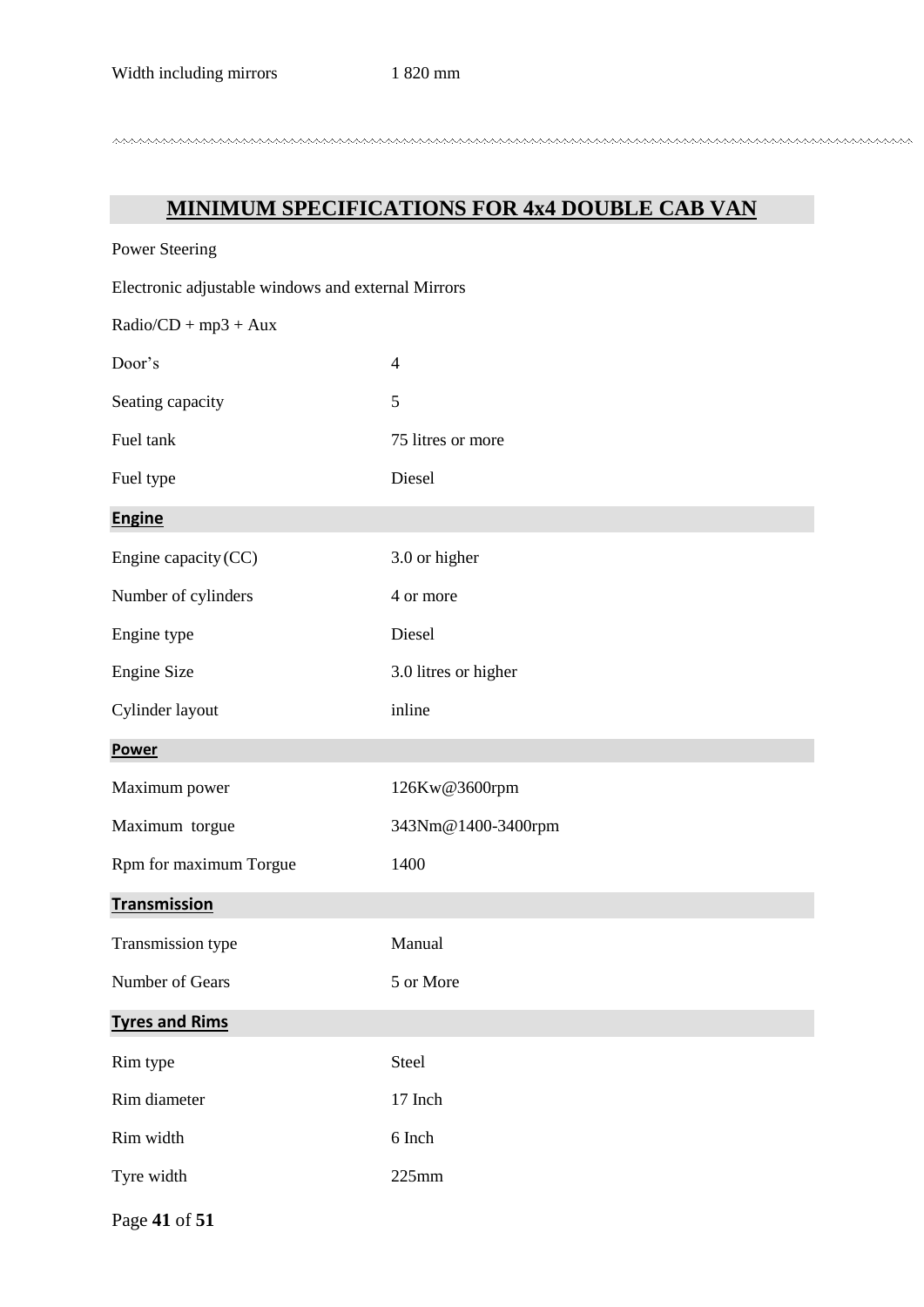| <b>Tyre Profile</b>   | 70        |
|-----------------------|-----------|
| Tyre rating           | S         |
| Spare wheel tyre Size | 225/70R17 |

#### Dimensions and Weight

| Length             | 5135 mm           |
|--------------------|-------------------|
| Width              | $1760$ mm         |
|                    |                   |
| Height             | 1860 mm           |
| Kerb weight        | $1940 \text{ kg}$ |
| Gross Vehicle mass | 2780 kg           |

## This section of the specification applies to both requested types of vehicles

#### **Tow Bar**

The tow bar shall be of an approved SABS multi-function type allowing accommodation for either a goose neck and ball or a solid pin type hitch without requiring the dismantling of any part of the tow bar.

#### **Floor Mats**

The vehicle shall be fitted with suitable floor mats in the cabin.

#### **Anti-theft device/ immobilizer / alarm**

The vehicle shall be fitted with an approved gear locking device as well as an electronic alarm / immobilizer incorporating an anti-hijacking device (the antihijacking device shall only operate 10 minutes after triggered).

#### **General**

The vehicle shall only be purchased from approved agents.

The vehicle shall comply with the latest traffic ordinance, the Road Traffic Act (Act 29 of 1989).

The vehicle shall be fitted with three rear-view mirrors, two external left, right as well as one in cab centred mirror.

Bids shall include in the offer all costs pertaining to licensing and registration of the vehicle as well as the supply and fitting of number plates. (Prior to delivery).

All offers shall be inclusive of VAT.

The vehicle shall be supplied with a lockable fuel tank cap. The fuel tank cap shall be locked via special key and not by means of the ignition or door lock key.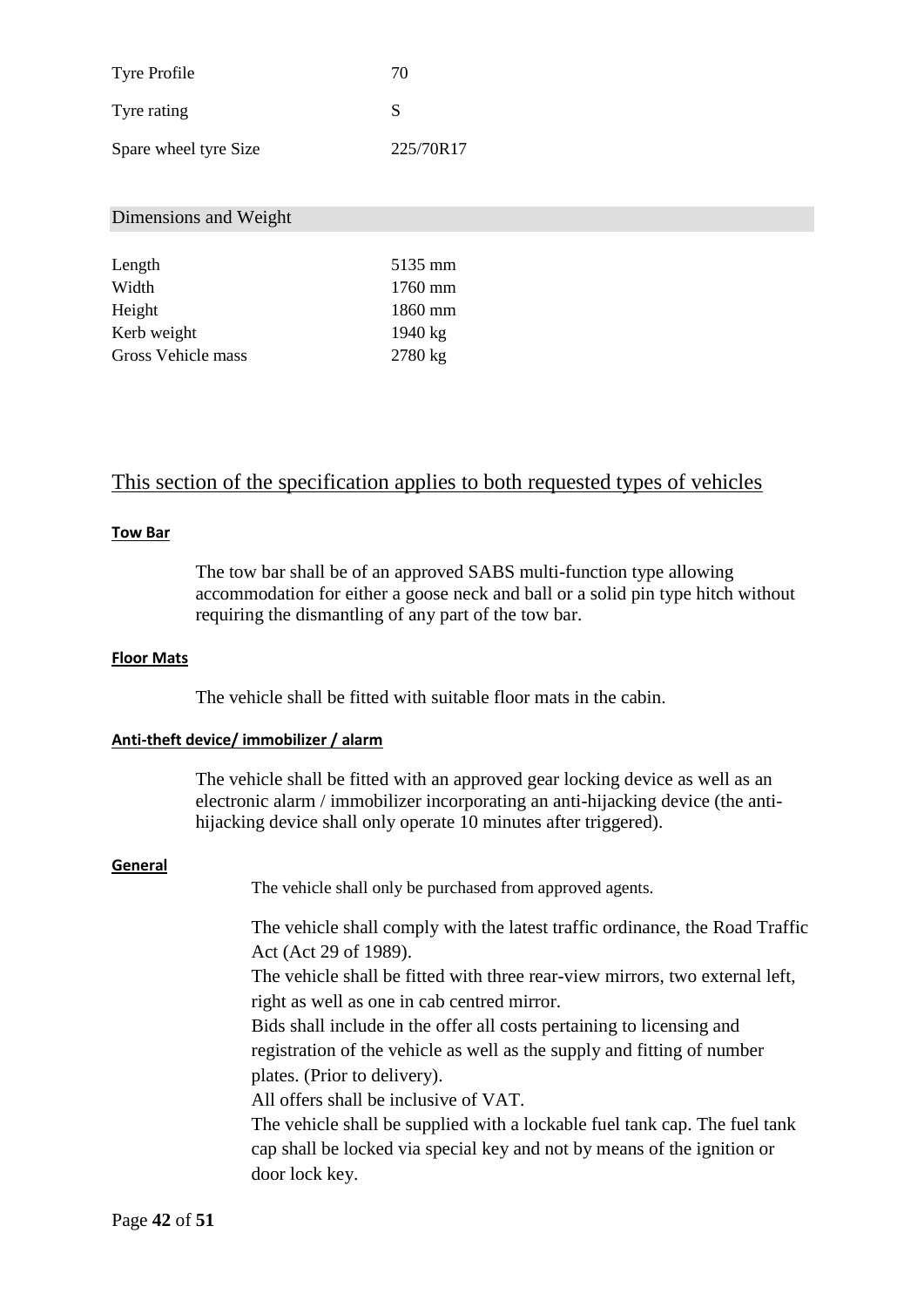The vehicle shall be supplied in white colour.

All maintenance, service and repairs shall be carried out at no additional costs to Council.

All bidders shall complete the technical data schedule for the vehicle offered in all respects or face possible disqualification.

All square parts for the vehicle offered shall be available within South Africa. The Emadlangeni Municipality reserves the right to inspect the spare warehouse and should it not be satisfactory the bid may be rejected.

The following shall be included in the vehicle price, separate pricing shall not be considered;

- Licensing and registration
- Number plate supplied and fitted
- Lockable fuel cap
- $\bullet$  VAT
- Alarm / Anti-theft / Anti-hijacking immobilizer
- Floor Mats

#### **Guarantee**

the bidder shall clearly state the contents of the offered from the date of delivery.

The guarantee period shall include for the at least two service or service plan which includes all spares, liquids and labour.

All transport, spares parts and labour shall be free of cost to council during the guarantee period.

The standard manufactures guarantee shall not be less than 3 years or 100 000 km.

#### **Services**

- 1.1.1 the first two (2) services offered in the purchase price may vary from the above.
- 1.1.2 The cost for a five (5) year or 100 000 km service plan shall be quoted for in the bidding documents. Should Council opt for this option the cost for the first two(2) services will be replaced with this option.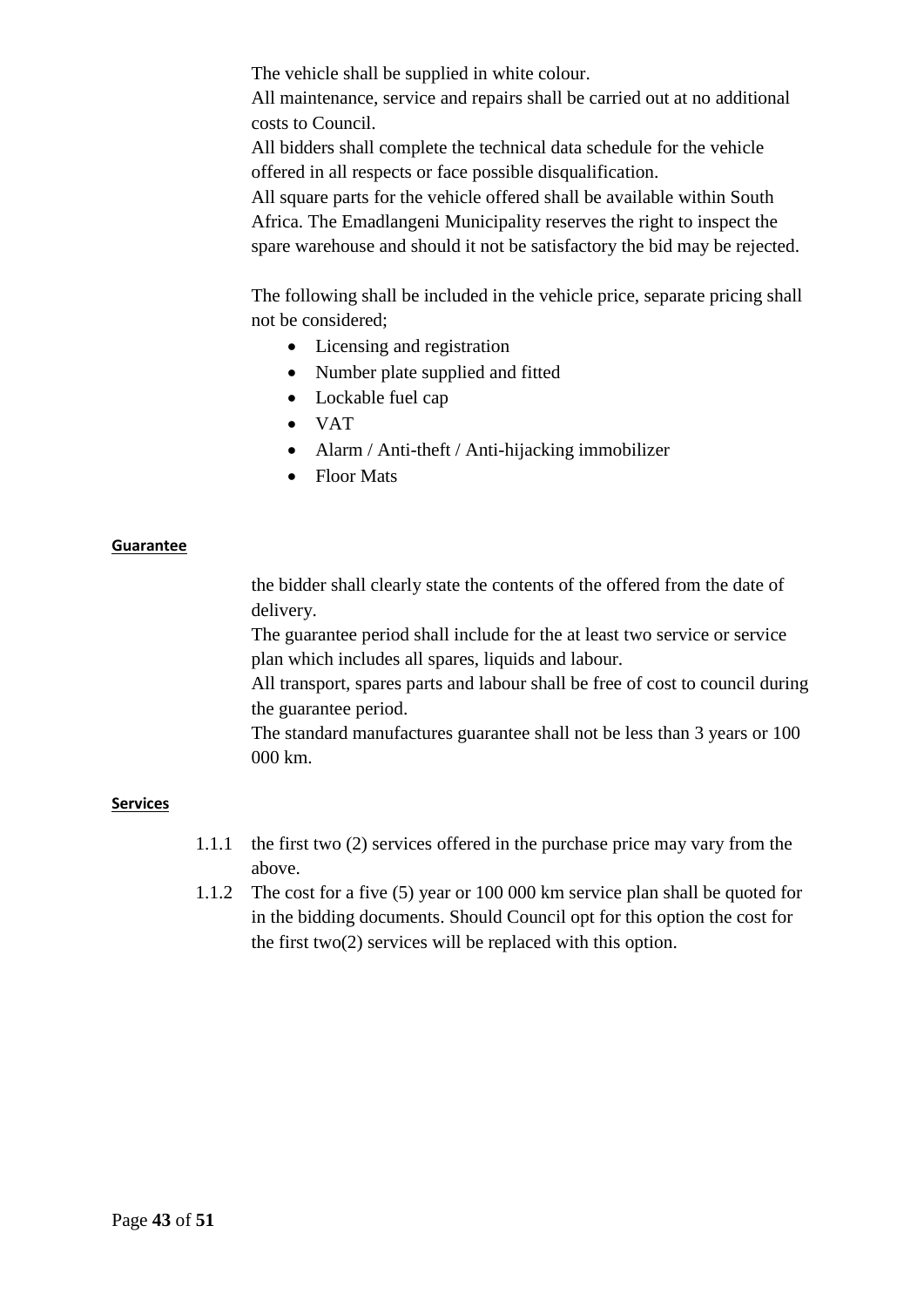## **Pricing Schedule for 4x4 Single Cab delivery Van**

| Item                                                 | Offer         |
|------------------------------------------------------|---------------|
| Purchase Price with air-conditioner (Including VAT). |               |
| Standard Manufacturer's guarantee                    | years<br>km's |
| <b>Guarantee Offered</b>                             | years<br>km's |

## **Pricing Schedule (Optional Extras)**

|  | Item                                 | Offer |
|--|--------------------------------------|-------|
|  | Unit price per tow hitch             |       |
|  | First two $(2)$ services             |       |
|  | Service plan 5 years or 100 000 km's |       |
|  |                                      |       |

### **Technical Data Schedule for Single Cab delivery Van**

|    | Item                                                | Offer |
|----|-----------------------------------------------------|-------|
| 1. | Type of vehicle                                     |       |
|    | Make                                                |       |
|    | Designed payload                                    |       |
|    | Fuel Tank capacity                                  |       |
|    | Licensing Mass (kg)                                 |       |
|    | Differential type: diff lock                        |       |
|    | <b>Engine</b>                                       |       |
|    | (a) Make and/or Model                               |       |
|    | (b) Type                                            |       |
|    | (c) Capacity (not less than 2500cc)                 |       |
|    | (d) Number of cylinders                             |       |
|    | (e) Net power kw @rpm                               |       |
|    | (f) Net Torgue Nm $@$ rpm                           |       |
|    | (g) Bore and stroke (mm)                            |       |
|    | (h) Number of main bearings                         |       |
|    | <b>Fuel System</b>                                  |       |
|    | (a) Petrol fuel system shall incorporate water trap |       |
|    | (b) Fuel system must be self-venting                |       |
|    | <b>Total Price</b> (Including VAT)                  |       |

#### OFFER TO BE VALID FOR **90 DAYS** FROM THE CLOSING DATE

| $\sim$                   | Period required for delivery | *Delivery: Firm/Not firm |
|--------------------------|------------------------------|--------------------------|
| $\overline{\phantom{0}}$ | Delivery basis               |                          |

Note: All delivery costs must be included in the bid price, for delivery at the prescribed destination.

\*\* "all applicable taxes" includes value- added tax, pay as you earn, income tax, unemployment insurance fund contributions and skills development levies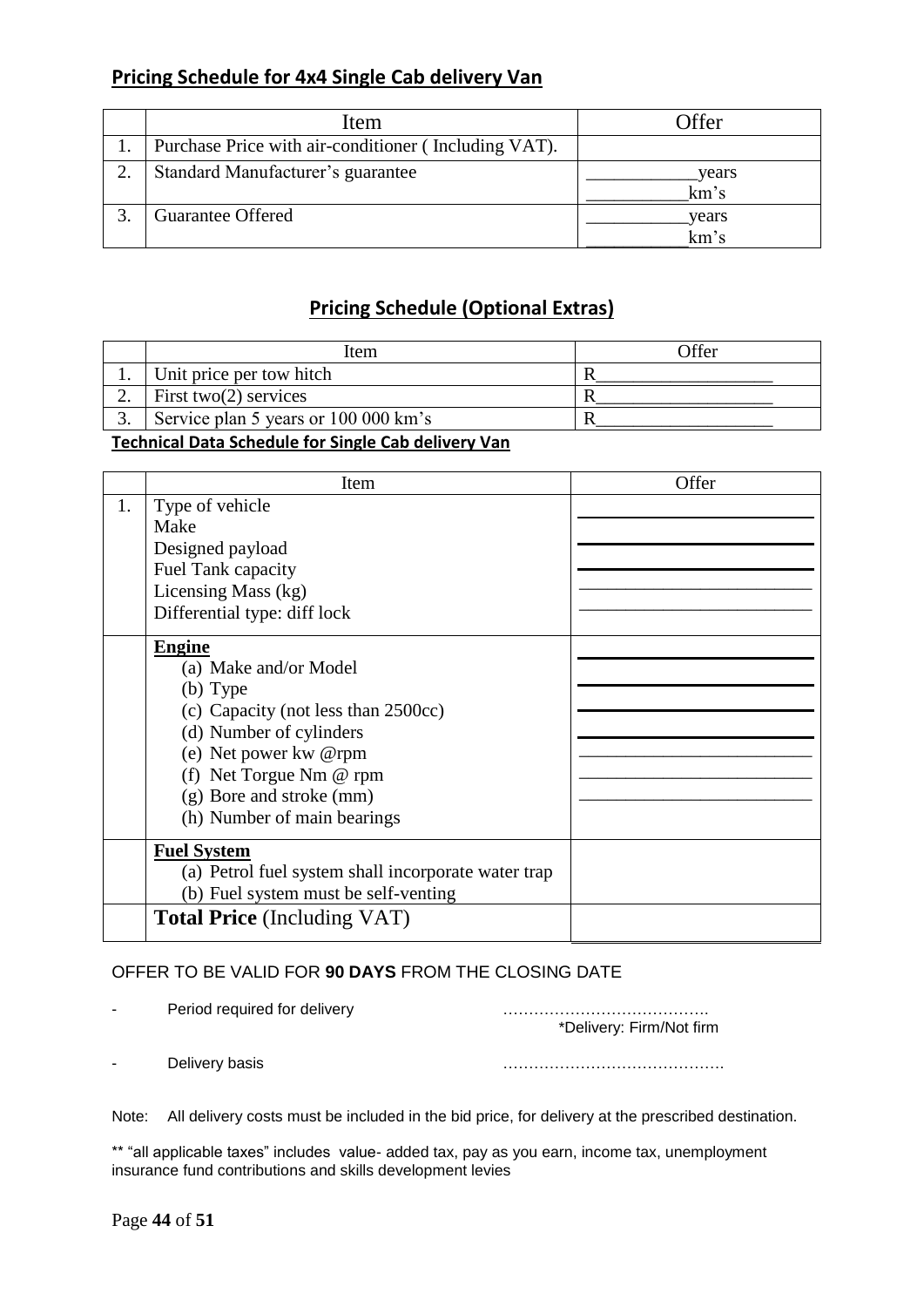## **Pricing Schedule for 4x4 Double Cab Van**

| Item                                                 | Offer         |
|------------------------------------------------------|---------------|
| Purchase Price with air-conditioner (Including VAT). |               |
| Standard Manufacturer's guarantee                    | years<br>km's |
| <b>Guarantee Offered</b>                             | years<br>km's |

## **Pricing Schedule (Optional Extras)**

| <sup>t</sup> tem                     | Offer |
|--------------------------------------|-------|
| Unit price per tow hitch             |       |
| First two $(2)$ services             |       |
| Service plan 5 years or 100 000 km's |       |
|                                      |       |

#### **Technical Data Schedule for 4x4 Double Cab Van**

|    | Item                                                | Offer |
|----|-----------------------------------------------------|-------|
| 1. | Type of vehicle                                     |       |
|    | Make                                                |       |
|    | Designed payload                                    |       |
|    | Fuel Tank capacity                                  |       |
|    | Licensing Mass (kg)                                 |       |
|    | Differential type: diff lock                        |       |
|    | <b>Engine</b>                                       |       |
|    | (i) Make and/or Model                               |       |
|    | (i) Type                                            |       |
|    | (k) Capacity (not less than 2500cc)                 |       |
|    | (1) Number of cylinders                             |       |
|    | (m) Net power kw @rpm                               |       |
|    | (n) Net Torgue Nm @ rpm                             |       |
|    | (o) Bore and stroke (mm)                            |       |
|    | (p) Number of main bearings                         |       |
|    | <b>Fuel System</b>                                  |       |
|    | (c) Petrol fuel system shall incorporate water trap |       |
|    | (d) Fuel system must be self-venting                |       |
|    | <b>Total Price</b> (Including VAT)                  |       |

#### OFFER TO BE VALID FOR **90 DAYS** FROM THE CLOSING DATE

- Period required for delivery manufacturer contains a substitution of the Period required for delivery

\*Delivery: Firm/Not firm

- Delivery basis …………………………………….

Note: All delivery costs must be included in the bid price, for delivery at the prescribed destination.

\*\* "all applicable taxes" includes value- added tax, pay as you earn, income tax, unemployment insurance fund contributions and skills development levies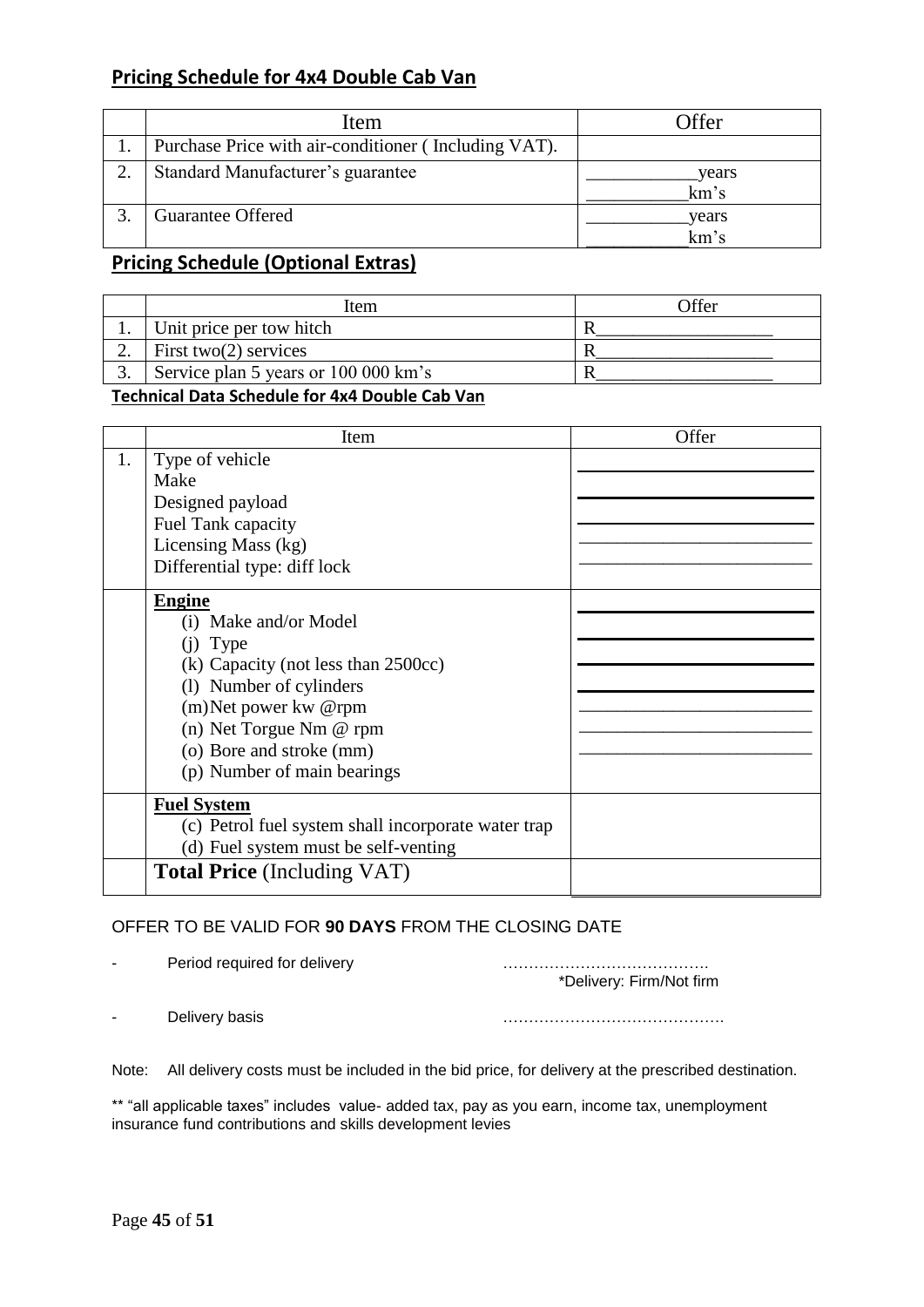#### **SECTION K**

#### **DECLARATION OF BIDDER'S PAST SUPPLY CHAIN MANAGEMENT PRACTICES**

(To be completed by Bidder.)

- 1. This Section must form part of all bids invited.
- 2. It serves as a declaration to be used by Municipality in ensuring that when goods and services are being procured, all reasonable steps are taken to combat the abuse of the supply chain management system.
- 3. The bid of any bidder may be disregarded if that bidder, or any of its directors have a abused the Municipality's supply chain management system;
	- a. abused the municipality's / municipal entity's supply chain management system or committed any improper conduct in relation to such system;
	- b. been convicted for fraud or corruption during the past five years;
	- c. willfully neglected, reneged on or failed to comply with any government, municipal or other public sector contract during the past five years; or
	- d. been listed in the Register for Tender Defaulters in terms of section 29 of the Prevention and Combating of Corrupt Activities Act (No 12 of 2004).

#### **4. In order to give effect to the above, the following questionnaire must be completed and submitted with the bid.**

| <b>Item</b> | <b>Question</b>                                                                                                                                                                                                                                                                                                                                                                                                                                     | Yes | $\bf No$       |
|-------------|-----------------------------------------------------------------------------------------------------------------------------------------------------------------------------------------------------------------------------------------------------------------------------------------------------------------------------------------------------------------------------------------------------------------------------------------------------|-----|----------------|
| 4.1         | Is the bidder or any of its directors listed on the National Treasury's Database of<br>Restricted Suppliers as companies or persons prohibited from doing business with the<br>public sector?<br>(Companies or persons who are listed on this Database were informed in writing of<br>this restriction by the Accounting Officer/Authority of the institution that imposed the<br>restriction after the <i>audialterampartem</i> rule was applied). |     | N <sub>o</sub> |
|             | The Database of Restricted Suppliers now resides on the National Treasury's<br>website (www.treasury.gov.za) and can be accessed by clicking on its link at the<br>bottom of the home page.                                                                                                                                                                                                                                                         |     |                |
| 4.1.1       | If so, furnish particulars:                                                                                                                                                                                                                                                                                                                                                                                                                         |     |                |
| 4.2         | Is the bidder or any of its directors listed on the Register for Tender Defaulters in<br>terms of section 29 of the Prevention and Combating of Corrupt Activities Act (No 12)<br>of 2004)?<br>The Register for Tender Defaulters can be accessed on the National Treasury's<br>website (www.treasury.gov.za) by clicking on its link at the bottom of the<br>home page.                                                                            | Yes | N <sub>0</sub> |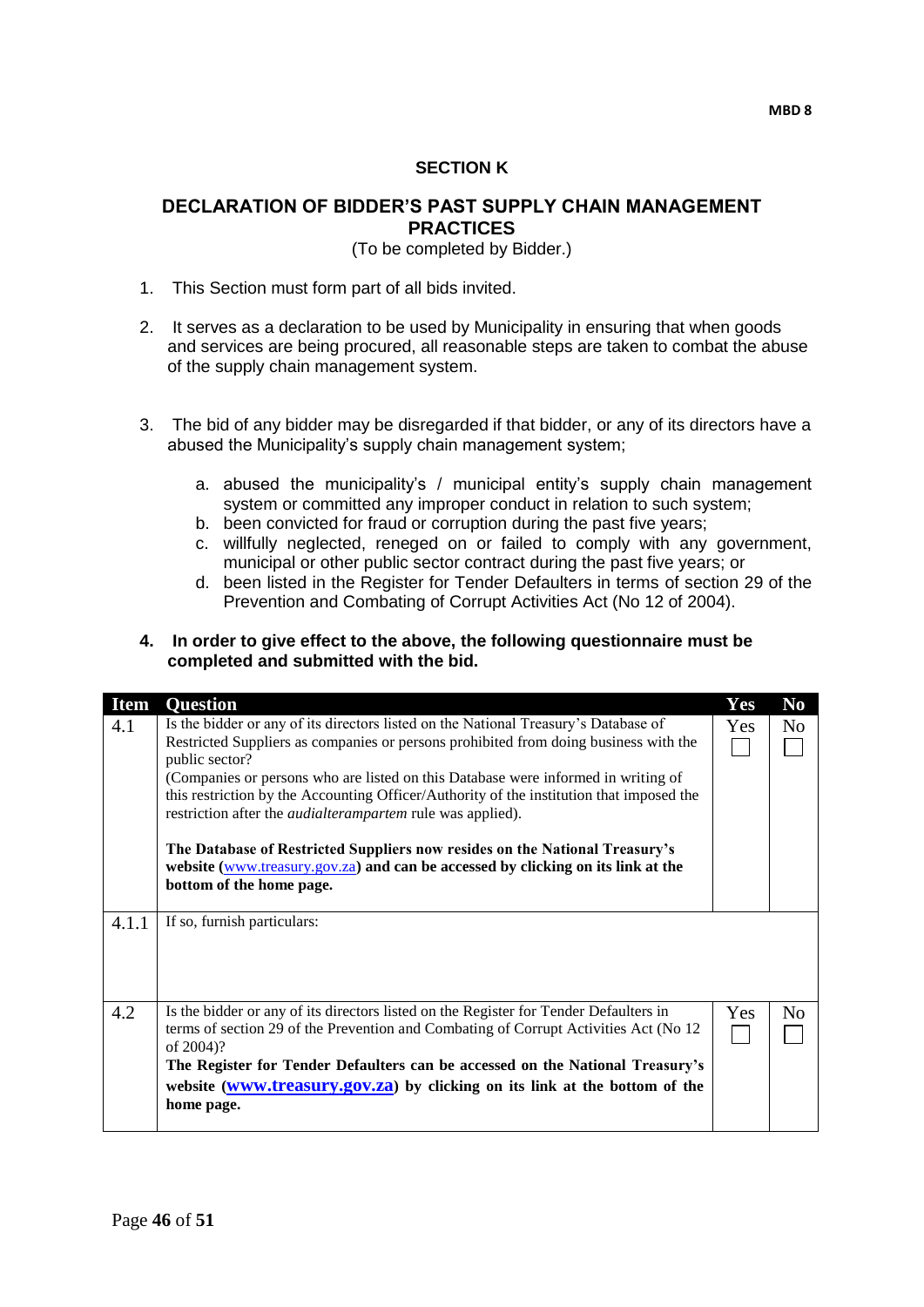| 4.2.1       | If so, furnish particulars:                                                                                                                                                                                                                  |     |                |
|-------------|----------------------------------------------------------------------------------------------------------------------------------------------------------------------------------------------------------------------------------------------|-----|----------------|
|             |                                                                                                                                                                                                                                              |     |                |
| 4.3         | Was the bidder or any of its directors convicted by a court of law (including a court of<br>law outside the Republic of South Africa) for fraud or corruption during the past five<br>years?                                                 | Yes | N <sub>o</sub> |
| 4.3.1       | If so, furnish particulars:                                                                                                                                                                                                                  |     |                |
| <b>Item</b> | <b>Question</b>                                                                                                                                                                                                                              | Yes | N <sub>0</sub> |
| 4.4         | Does the bidder or any of its directors owe any municipal rates and taxes or<br>municipal charges to the municipality / municipal entity, or to any other municipality<br>/ municipal entity, that is in arrears for more than three months? | Yes | N <sub>o</sub> |
| 4.4.1       | If so, furnish particulars:                                                                                                                                                                                                                  |     |                |
| 4.5         | Was any contract between the bidder and the municipality / municipal entity or any<br>other organ of state terminated during the past five years on account of failure to<br>perform on or comply with the contract?                         | Yes | N <sub>0</sub> |
| 4.7.1       | If so, furnish particulars:                                                                                                                                                                                                                  |     |                |

## **CERTIFICATION**

**I, THE UNDERSIGNED (FULL NAME)…………………………………………… CERTIFY THAT THE INFORMATION FURNISHED ON THIS DECLARATION FORMIS TRUE AND CORRECT.**

**I ACCEPT THAT, IN ADDITION TO CANCELLATION OF A CONTRACT, ACTION MAY BE TAKEN AGAINST ME SHOULD THIS DECLARATION PROVE TO BE FALSE.**

**Signature Date** Date

**………………………… …………………………..**

**………………………… …………………………… Position Name of Bidder**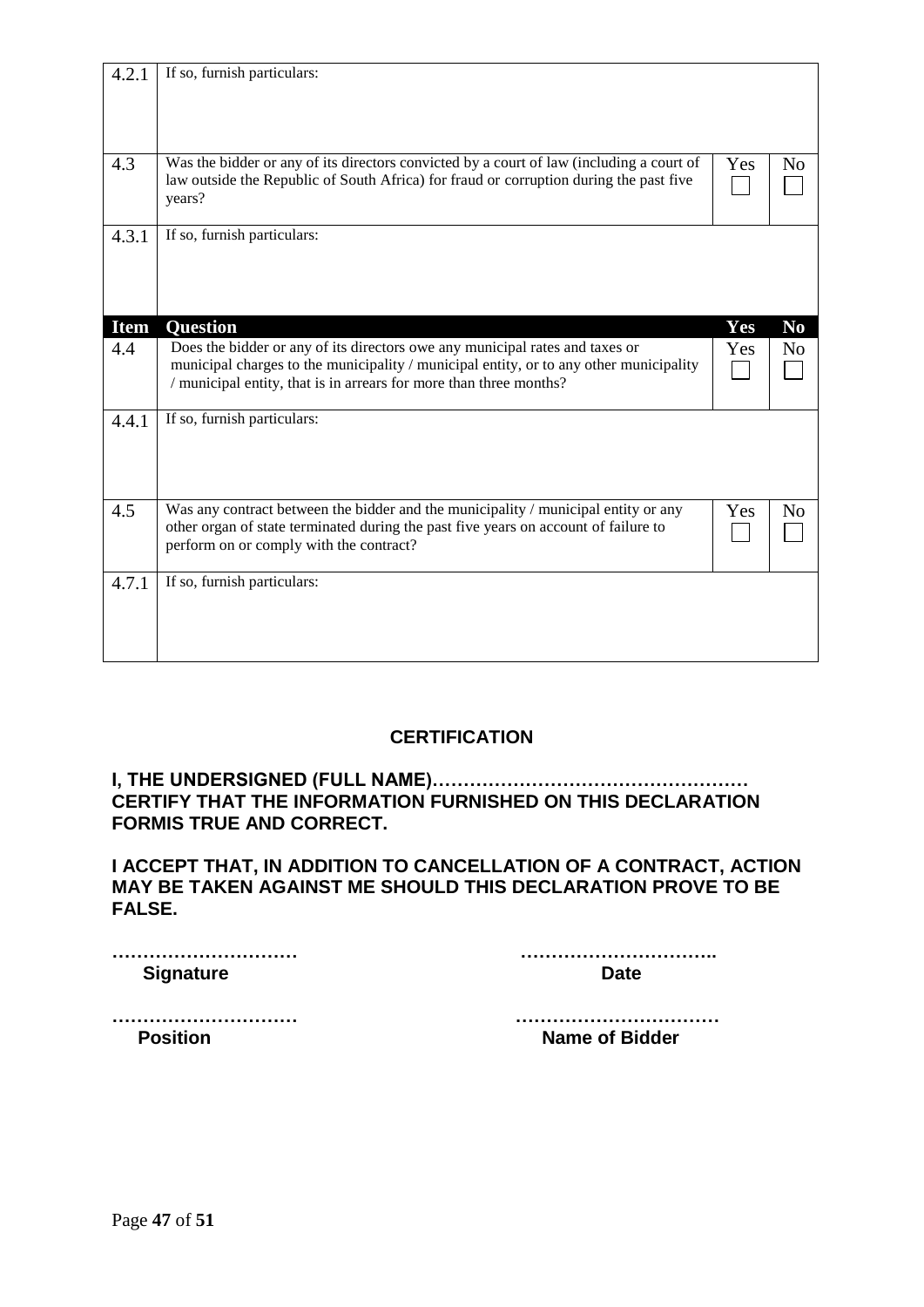#### **CERTIFICATE OF INDEPENDENT BID DETERMINATION**

- 1 This Municipal Bidding Document (MBD) must form part of all bids<sup>1</sup> invited.
- 2 Section 4 (1) (b) (iii) of the Competition Act No. 89 of 1998, as amended, prohibits an agreement between, or concerted practice by, firms, or a decision by an association of firms, if it is between parties in a horizontal relationship and if it involves collusive bidding (or bid rigging).² Collusive bidding is a *pe se* prohibition meaning that it cannot be justified under any grounds.
- 3 Municipal Supply Regulation 38 (1) prescribes that a supply chain management policy must provide measures for the combating of abuse of the supply chain management system, and must enable the accounting officer, among others, to:
	- a. take all reasonable steps to prevent such abuse;
	- b. reject the bid of any bidder if that bidder or any of its directors has abused the supply chain management system of the municipality or municipal entity or has committed any improper conduct in relation to such system; and
	- c. cancel a contract awarded to a person if the person committed any corrupt or fraudulent act during the bidding process or the execution of the contract.
- 4 This MBD serves as a certificate of declaration that would be used by institutions to ensure that, when bids are considered, reasonable steps are taken to prevent any form of bid-rigging.
- 5 In order to give effect to the above, the attached Certificate of Bid Determination (MBD 9) must be completed and submitted with the bid:

**¹ Includes price quotations, advertised competitive bids, limited bids and proposals.**

**² Bid rigging (or collusive bidding) occurs when businesses, that would otherwise be expected to compete, secretly conspire to raise prices or lower the quality of goods and / or services for purchasers who wish to acquire goods and / or services through a bidding process. Bid rigging is, therefore, an agreement between competitors not to compete.**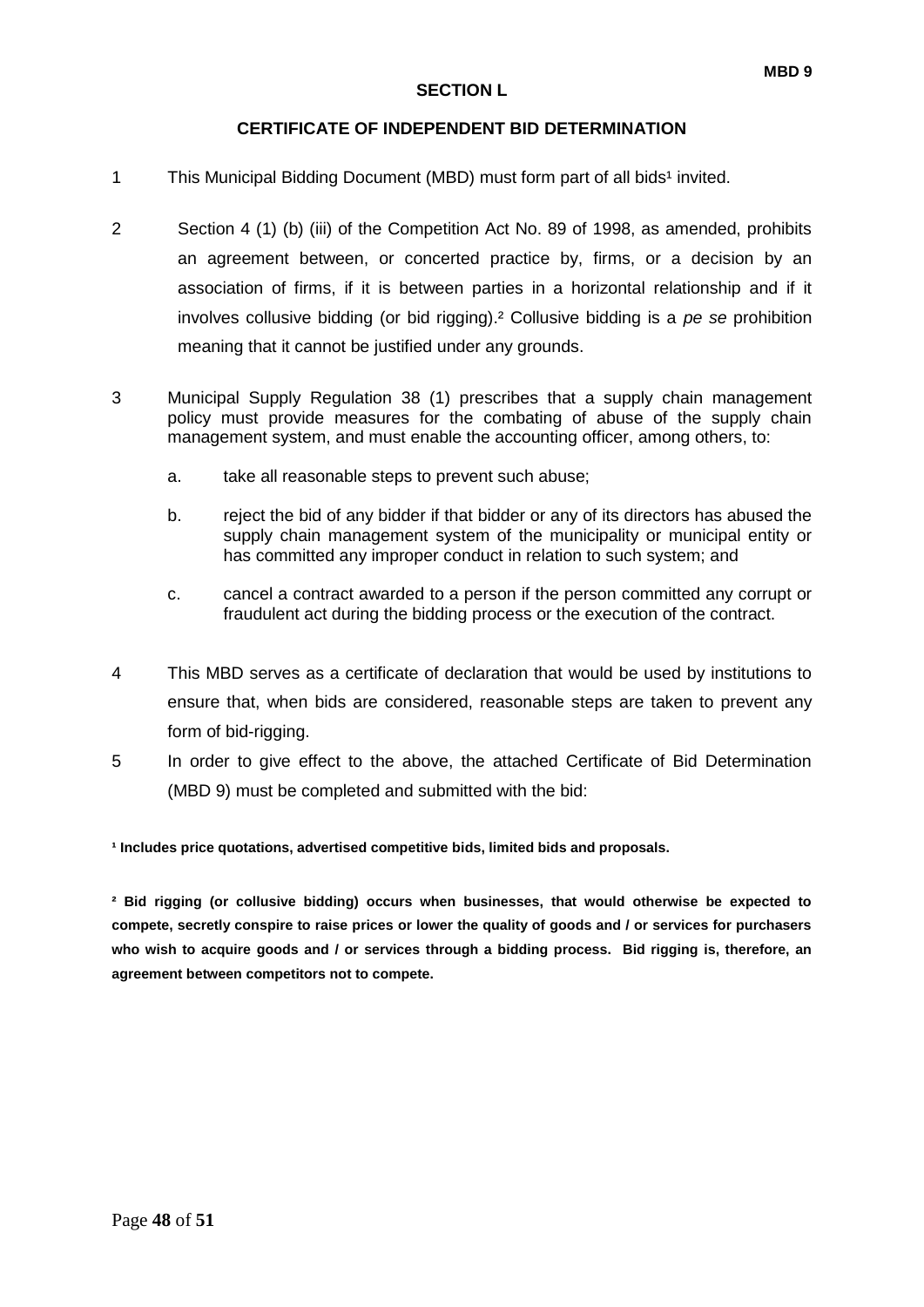#### **CERTIFICATE OF INDEPENDENT BID DETERMINATION**

I, the undersigned, in submitting the accompanying bid:

(Bid Number and Description)

\_\_\_\_\_\_\_\_\_\_\_\_\_\_\_\_\_\_\_\_\_\_\_\_\_\_\_\_\_\_\_\_\_\_\_\_\_\_\_\_\_\_\_\_\_\_\_\_\_\_\_\_\_\_\_\_\_\_\_\_\_\_\_\_\_\_\_\_\_\_\_\_

in response to the invitation for the bid made by:

#### (Name of Municipality / Municipal Entity)

\_\_\_\_\_\_\_\_\_\_\_\_\_\_\_\_\_\_\_\_\_\_\_\_\_\_\_\_\_\_\_\_\_\_\_\_\_\_\_\_\_\_\_\_\_\_\_\_\_\_\_\_\_\_\_\_\_\_\_\_\_\_\_\_\_\_\_\_\_\_\_\_\_

do hereby make the following statements that I certify to be true and complete in every respect:

I certify, on behalf of:

 $\overline{\phantom{a}}$ 

\_\_\_\_\_\_\_\_\_\_\_\_\_\_\_\_\_\_\_\_\_\_\_\_\_\_\_\_\_\_\_\_\_\_\_\_\_\_\_\_\_\_\_\_\_\_\_\_\_\_\_\_\_\_\_that:

(Name of Bidder)

- 1. I have read and I understand the contents of this Certificate;
- 2. I understand that the accompanying bid will be disqualified if this Certificate is found not to be true and complete in every respect;
- 3. I am authorized by the bidder to sign this Certificate, and to submit the accompanying bid, on behalf of the bidder;
- 4. Each person whose signature appears on the accompanying bid has been authorized by the bidder to determine the terms of, and to sign, the bid, on behalf of the bidder;
- 5. For the purposes of this Certificate and the accompanying bid, I understand that the word "competitor" shall include any individual or organization, other than the bidder, whether or not affiliated with the bidder, who:
	- (a) has been requested to submit a bid in response to this bid invitation;
	- (b) could potentially submit a bid in response to this bid invitation, based on their qualifications, abilities or experience; and
	- (c) provides the same goods and services as the bidder and/or is in the same line of business as the bidder
- 6. The bidder has arrived at the accompanying bid independently from, and without consultation, communication, agreement or arrangement with any competitor.However communication between partners in a joint venture or consortium<sup>3</sup> will not be construed as collusive bidding.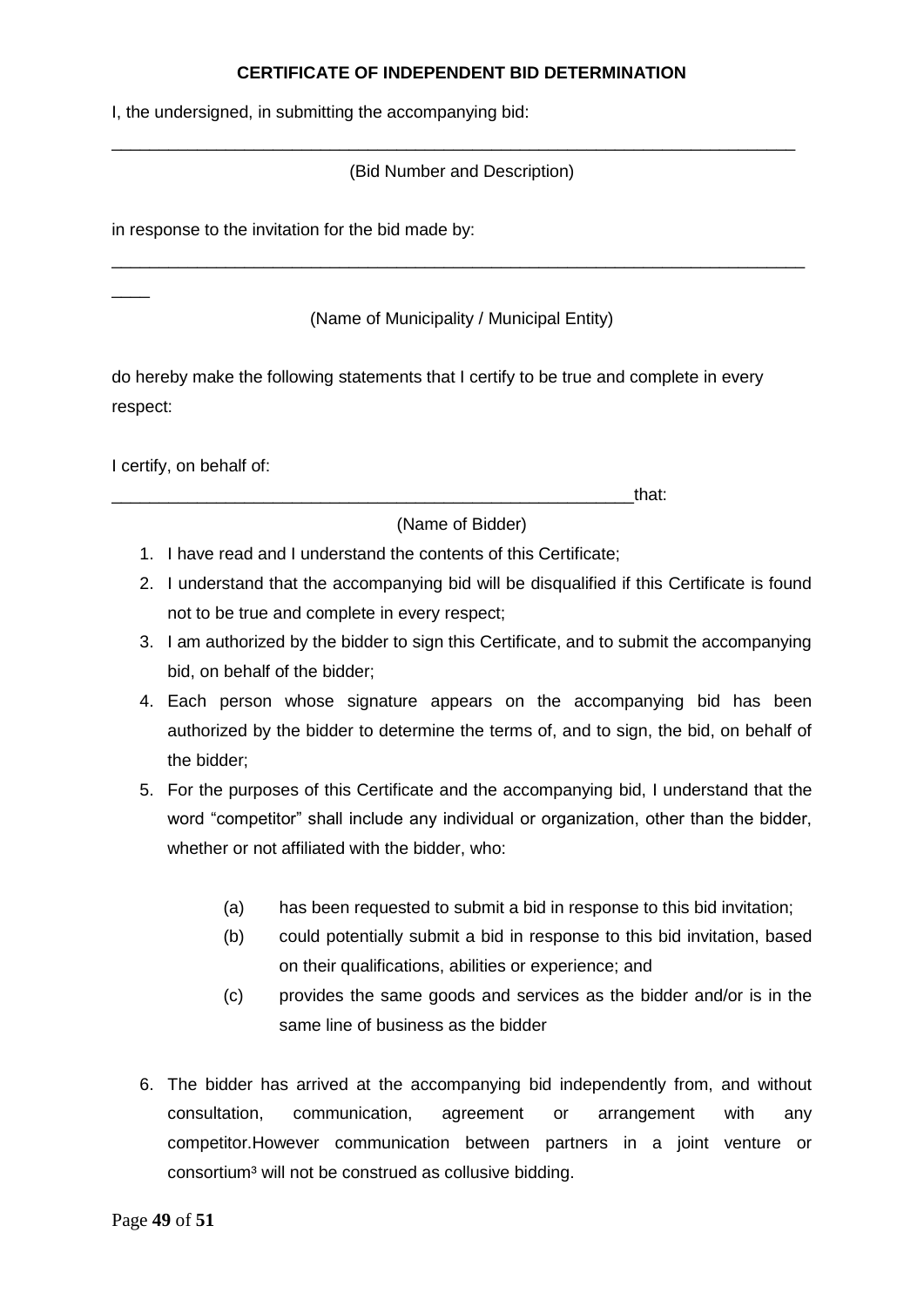- 7. In particular, without limiting the generality of paragraphs 6 above, there has been no consultation, communication, agreement or arrangement with any competitor regarding:
	- (a) prices;
	- (b) geographical area where product or service will be rendered (market allocation)
	- (c) methods, factors or formulas used to calculate prices;
	- (d) the intention or decision to submit or not to submit, a bid;
	- (e) the submission of a bid which does not meet the specifications and conditions of the bid; or
	- (f) bidding with the intention not to win the bid.
- 8. In addition, there have been no consultations, communications, agreements or arrangements with any competitor regarding the quality, quantity, specifications and conditions or delivery particulars of the products or services to which this bid invitation relates.
- 9. The terms of the accompanying bid have not been, and will not be, disclosed by the bidder, directly or indirectly, to any competitor, prior to the date and time of the official bid opening or of the awarding of the contract.

#### **³ Joint venture or Consortium means an association of persons for the purpose of combining their expertise, property, capital, efforts, skill and knowledge in an activity for the execution of a contract.**

10. I am aware that, in addition and without prejudice to any other remedy provided to combat any restrictive practices related to bids and contracts, bids that are suspicious will be reported to the Competition Commission for investigation and possible imposition of administrative penalties in terms of section 59 of the Competition Act No 89 of 1998 and or may be reported to the National Prosecuting Authority (NPA) for criminal investigation and or may be restricted from conducting business with the public sector for a period not exceeding ten (10) years in terms of the Prevention and Combating of Corrupt Activities Act No 12 of 2004 or any other applicable legislation.

| Signature | Date           |
|-----------|----------------|
|           |                |
| Position  | Name of Bidder |